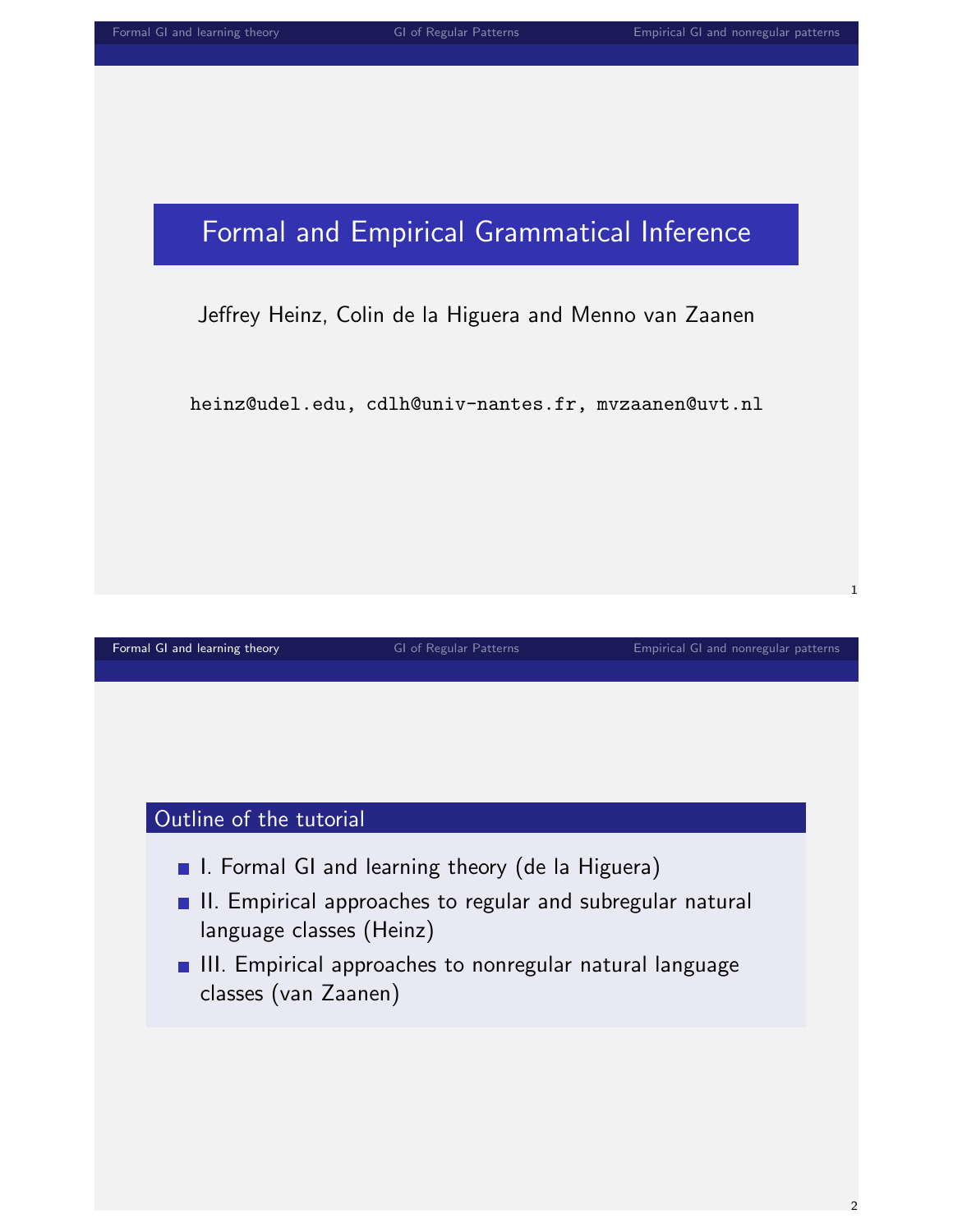#### I Formal GI and learning theory

- What is grammatical inference?
- **NAT What does learning or having learnt imply?**
- Reasons for considering formal learning
- Some criteria to study learning in a probabilistic and a non probabilistic setting

[Formal GI and learning theory](#page-0-0) **[GI of Regular Patterns](#page-26-0)** [Empirical GI and nonregular patterns](#page-55-0) **Empirical GI and nonregular patterns** 

#### A simple definition

#### Grammatical inference is about learning a grammar given information about a language

#### Vocabulary

- Learning  $=$  building, inferring
- Grammar = finite representation of a possibly infinite set of strings, or trees, or graphs
- **Information**=you can learn from text, from an informant, by actively querying
- **Language** possibly infinite set of strings, or trees, or graphs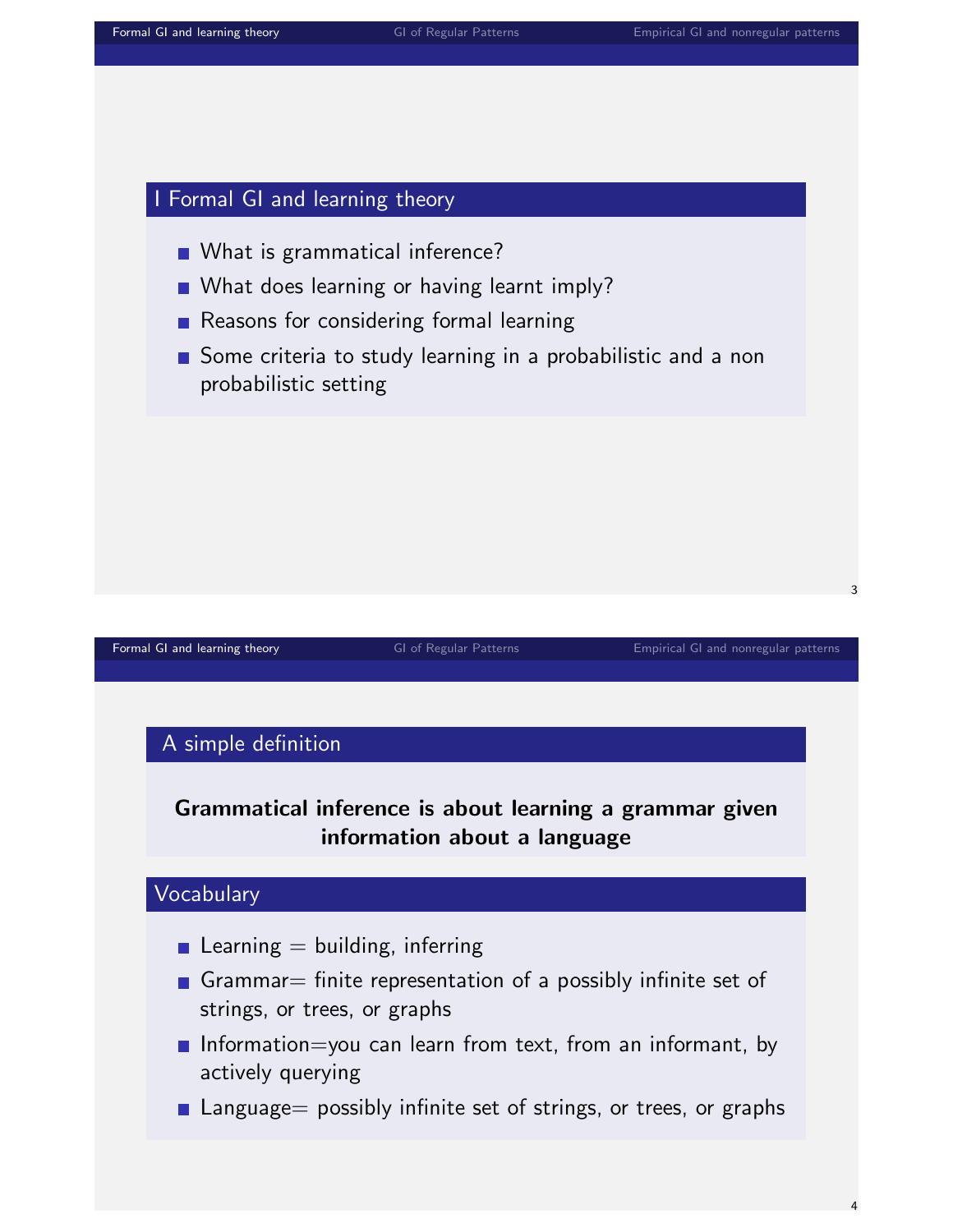#### A DFA (Ack: Jeffrey Heinz)

The (CV)\* language representing licit sequences of sounds in many languages in the world. Consonants and vowels must alternate; words must begin with C and must end with V. States show the regular expression indicating its "good tails".



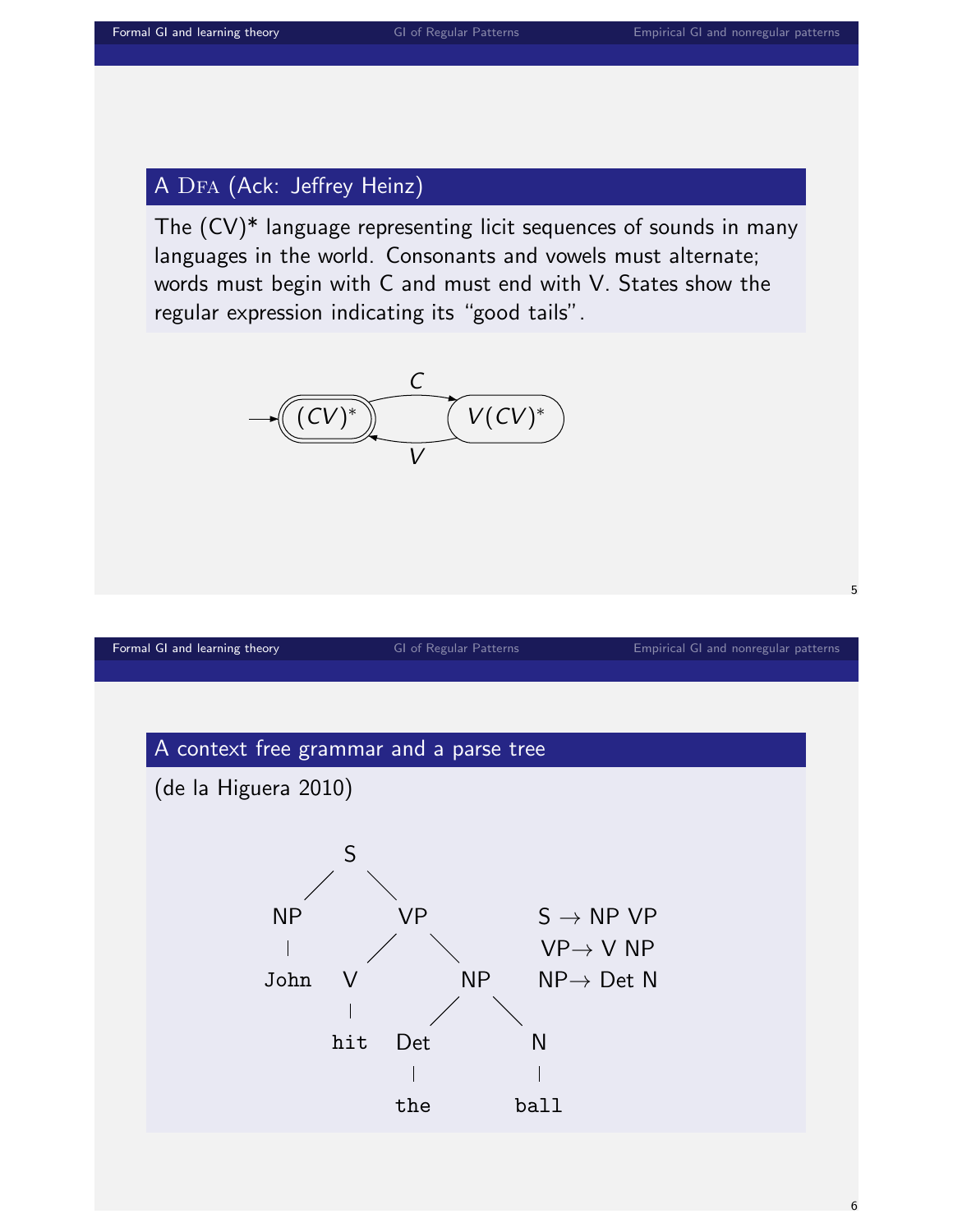

#### A finite state transducer (Ack: Jeffrey Heinz)

A subsequential transducer illustrating a common phonological rule of palatalization (  $\mathsf{k} \longrightarrow$  $\tilde{\Omega}$ tS / i). States are labelled with a number and then the output string given by the  $\sigma$  function for that state.

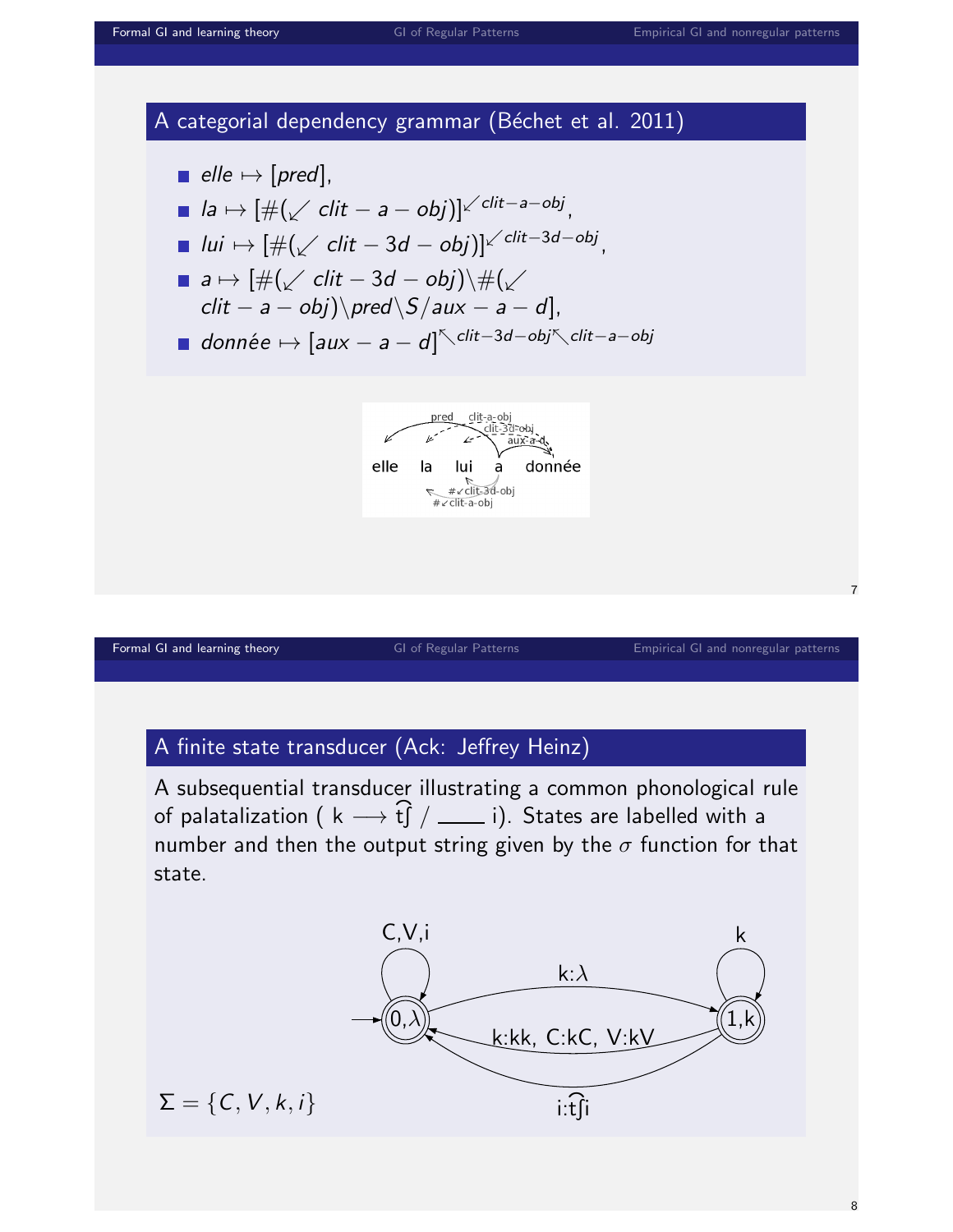| Formal GI and learning theory                                                           |                                                                      | GI of Regular Patterns                | Empirical GI and nonregular patterns |   |  |
|-----------------------------------------------------------------------------------------|----------------------------------------------------------------------|---------------------------------------|--------------------------------------|---|--|
|                                                                                         |                                                                      |                                       |                                      |   |  |
| So for example:                                                                         | $\ensuremath{\mathsf{W}}\xspace$<br>kata<br>kita<br>tak<br>taki<br>. | t(w)<br>kata<br>tfita<br>tak<br>tatsi |                                      |   |  |
|                                                                                         |                                                                      |                                       |                                      |   |  |
|                                                                                         |                                                                      |                                       |                                      | 9 |  |
| Formal GI and learning theory                                                           |                                                                      | GI of Regular Patterns                | Empirical GI and nonregular patterns |   |  |
|                                                                                         |                                                                      |                                       |                                      |   |  |
| Our definition                                                                          |                                                                      |                                       |                                      |   |  |
| Grammatical inference is about learning a grammar given<br>information about a language |                                                                      |                                       |                                      |   |  |
| Questions                                                                               |                                                                      |                                       |                                      |   |  |
| Why a and not the?                                                                      |                                                                      | ■ Why grammar and not language?       |                                      |   |  |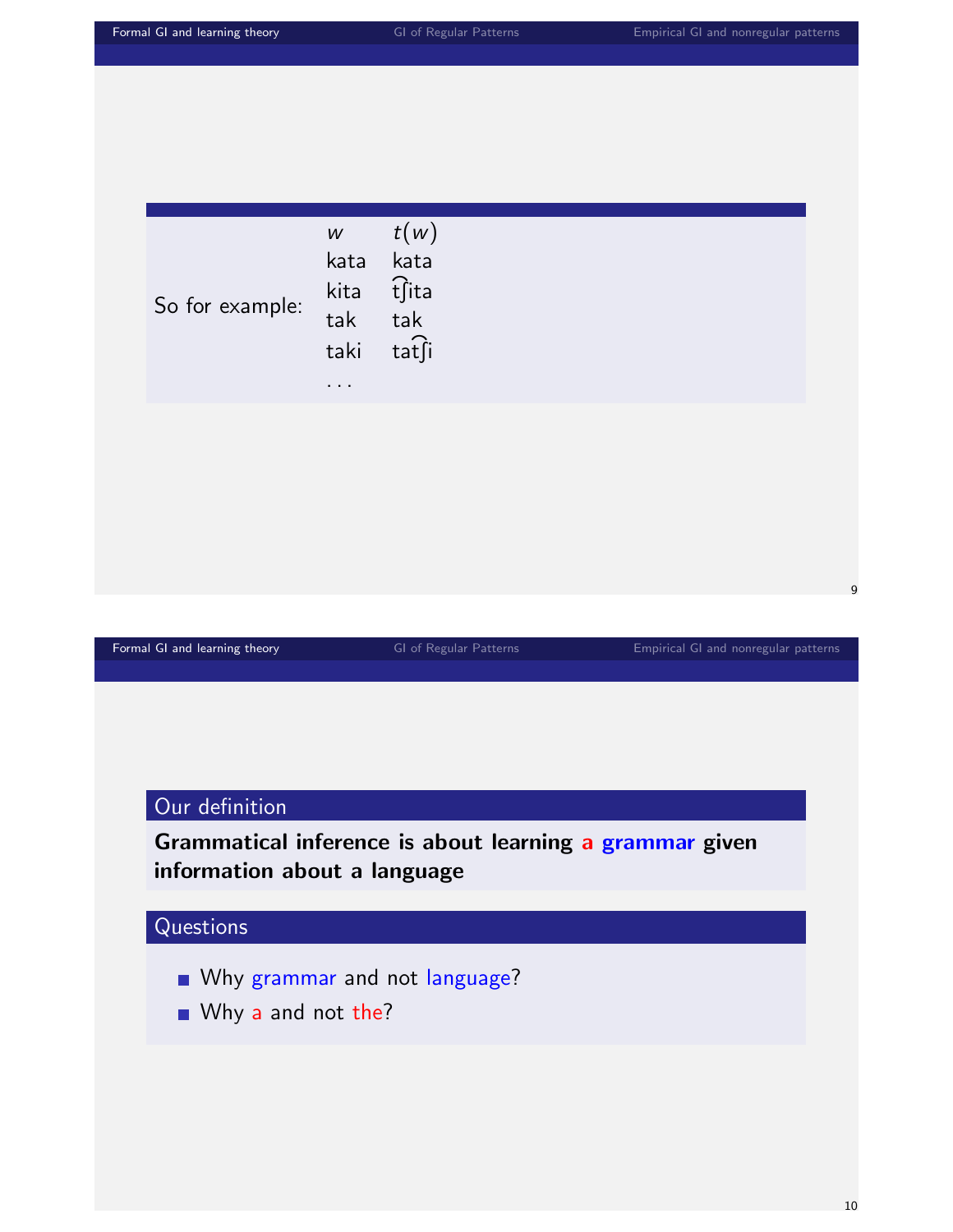#### Why not write "learn a language"?

Because you always learn a representation of a language

#### Paradox

Take two learners learning a context-free language, one is learning a quadratic normal form and the other a Greibach normal form, they cannot agree that they have learnt the same thing (undecidable question).

Worth thinking about. . . is it a paradox? Do two English speakers agree they speak the same language?

[Formal GI and learning theory](#page-0-0) **[GI of Regular Patterns](#page-26-0)** [Empirical GI and nonregular patterns](#page-55-0) **Empirical GI and nonregular patterns** 

#### Our definition

Grammatical inference is about learning a grammar given information about a language

#### How can a become the?

- Ask for the grammar to be the smallest, best (re a score).  $\rightarrow$ Combinatorial characterisation
- **The learning problem becomes an optimisation problem!**
- $\blacksquare$  Then we often have theorems saying that
	- If our algorithm does solve the optimisation problem, what we have learnt is correct
	- If we can prove that we can't solve the optimisation problem, then the class is not learnable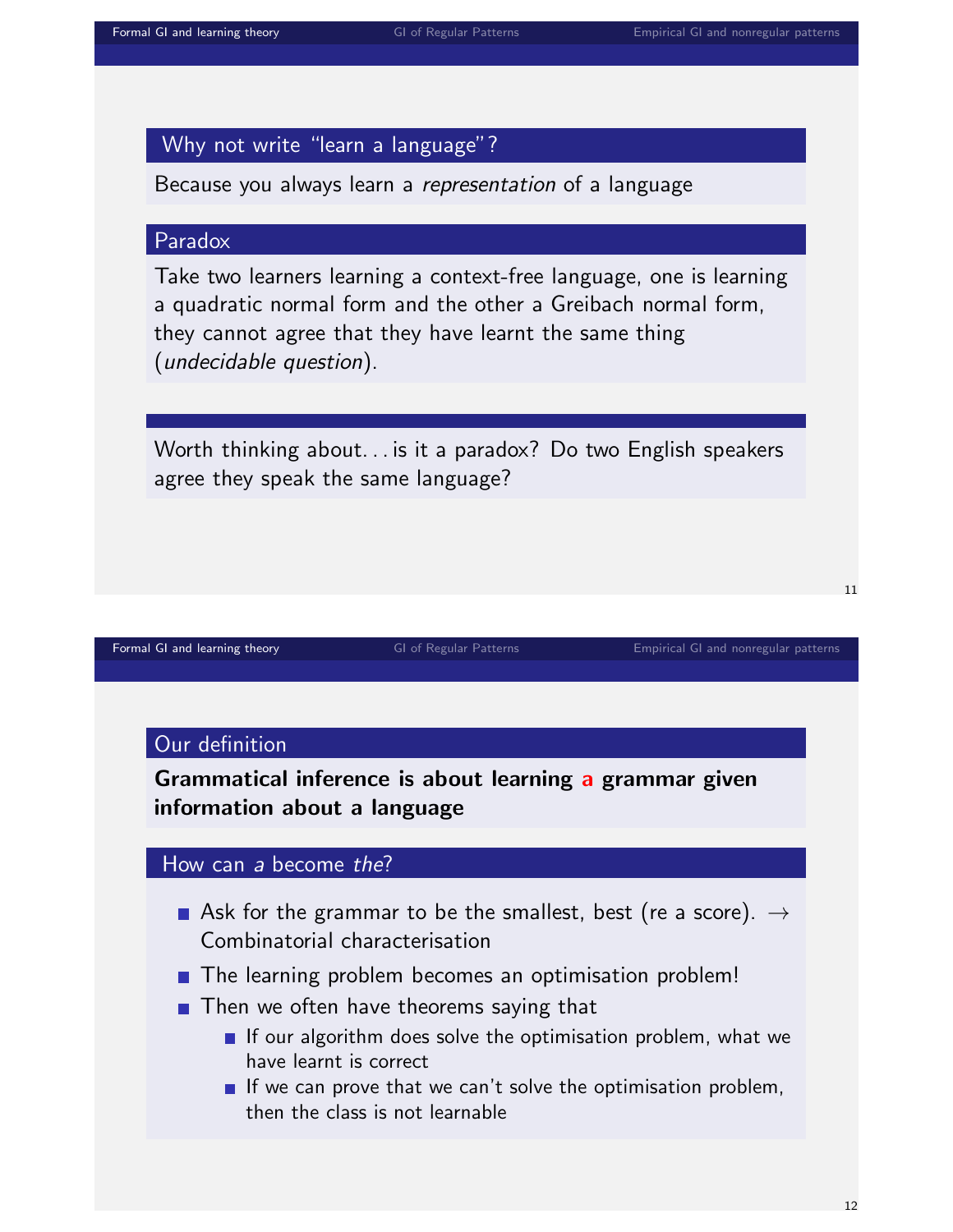| Optimal with respect of some score<br>Score should take into account: |                        |                                      |
|-----------------------------------------------------------------------|------------------------|--------------------------------------|
| <b>Simplicity</b>                                                     |                        |                                      |
| $\blacksquare$ Coverage                                               |                        |                                      |
| <b>Usefulness</b>                                                     |                        |                                      |
| What scores?                                                          |                        |                                      |
| ■ Occam argument                                                      |                        |                                      |
| Compression argument                                                  |                        |                                      |
| Kolmogorov complexity                                                 |                        |                                      |
| <b>MDL</b> argument                                                   |                        |                                      |
|                                                                       |                        |                                      |
|                                                                       |                        |                                      |
|                                                                       |                        |                                      |
| Formal GI and learning theory                                         | GI of Regular Patterns | Empirical GI and nonregular patterns |

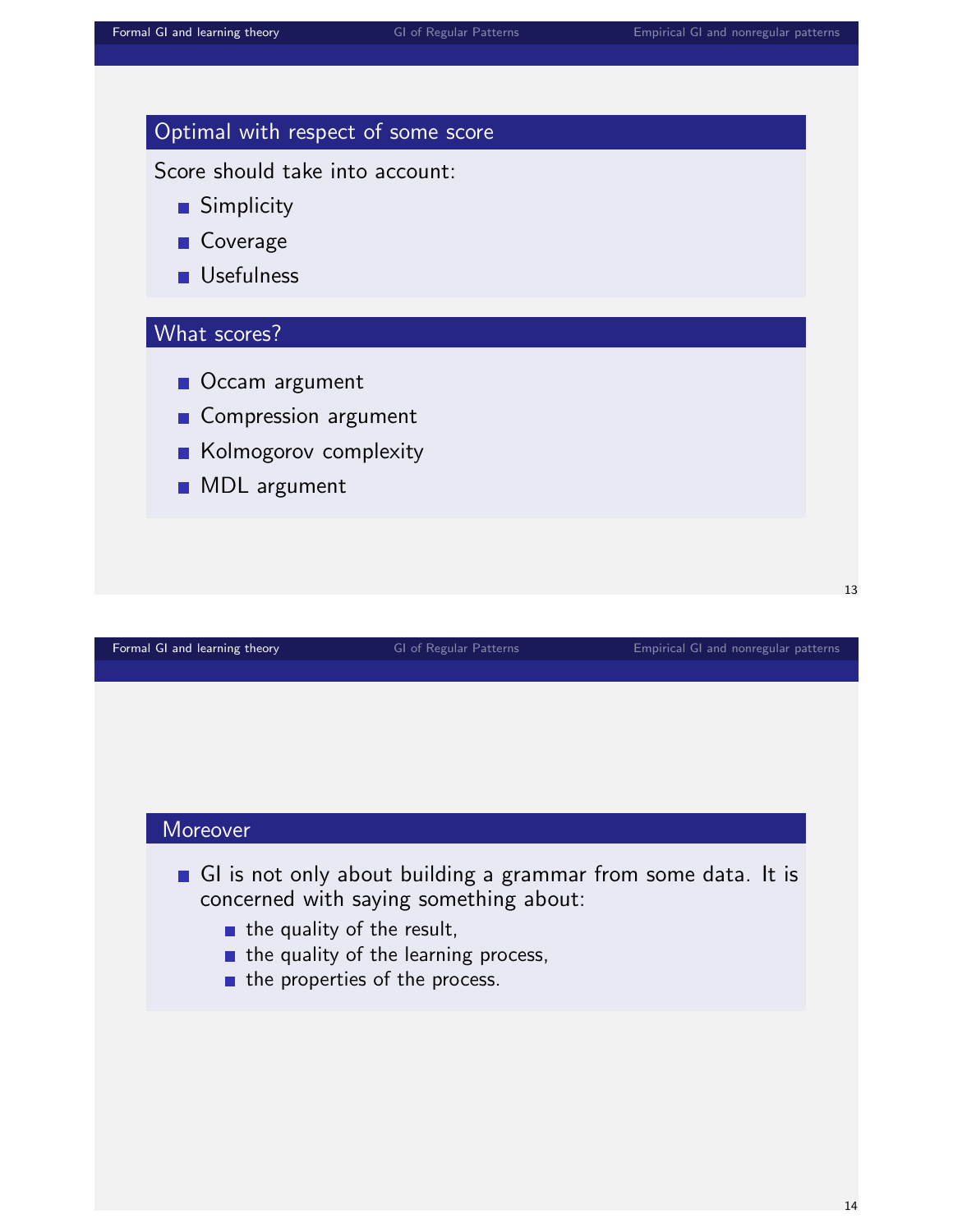#### Naive example



- $\blacksquare$  How are you convinced that it works?
	- $\blacksquare$  Because it follows sound principles as defined by number theory specialists?
	- Because you have tested and the number 772356191 has been produced?
	- Because you have proved that the series of numbers that will be produced is incompressible?
- **Empirical approach**
- **Experimental approach**
- **Formal approach**

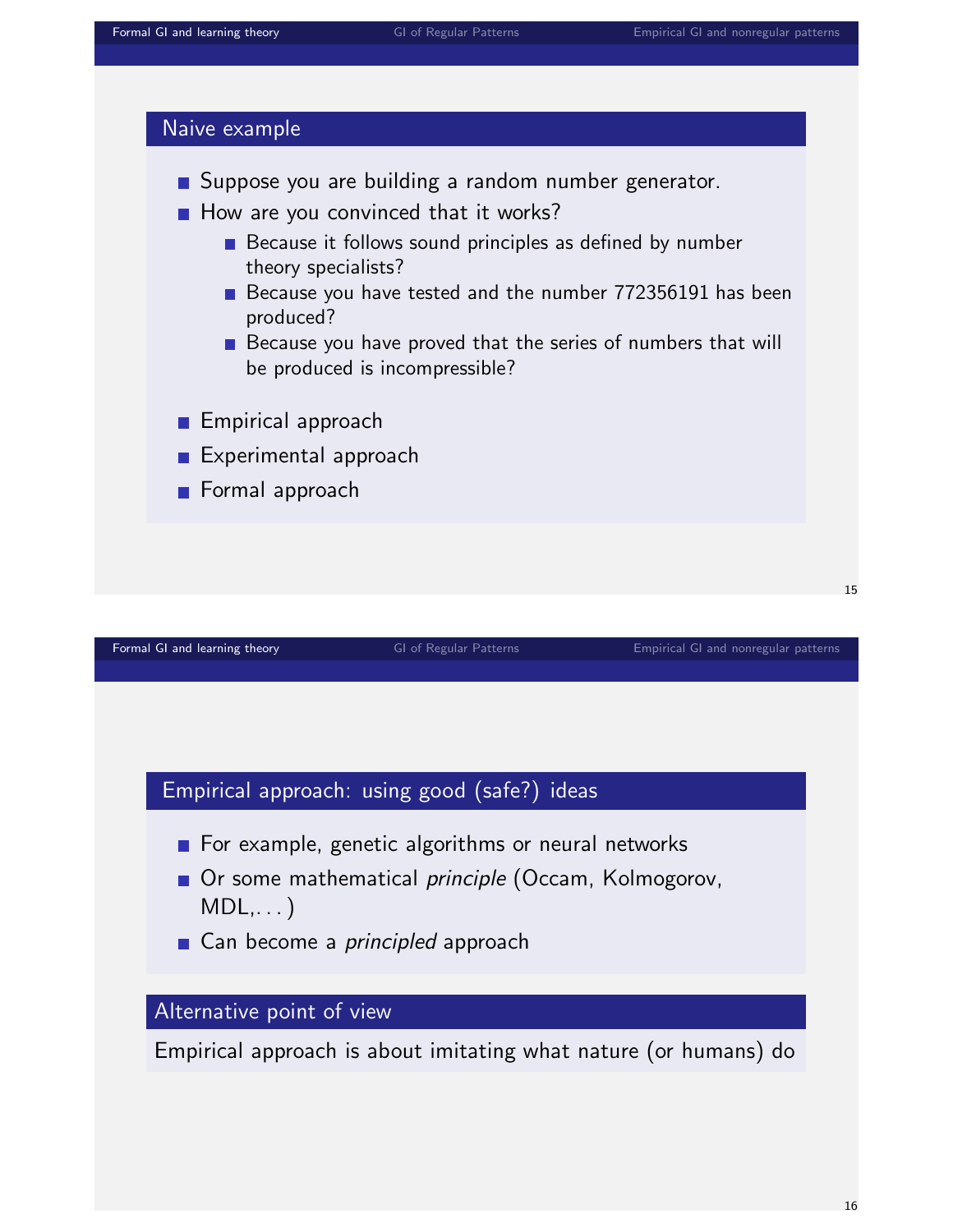

- Benchmarks
- **Competitions**
- **Necessary but not sufficient**
- $\blacksquare$  How do we know that all the cases are covered?
- $\blacksquare$  How do we know that we dont have a hidden bias?

#### [Formal GI and learning theory](#page-0-0) **[GI of Regular Patterns](#page-26-0)** [Empirical GI and nonregular patterns](#page-55-0) **Empirical GI** and nonregular patterns

### Formal approach: showing that the algorithm has converged

- $\blacksquare$  Is impossible:
	- **Just one run**
	- Can't prove that 23 is random
- But we can say something about the algorithm:
	- **That in the near future, given some string, we can predict if** this string belongs to the language or not;
	- **n** Choose between defining clearly "near future" and accepting probable truths (or error bounds) or leaving it undefined and using identification.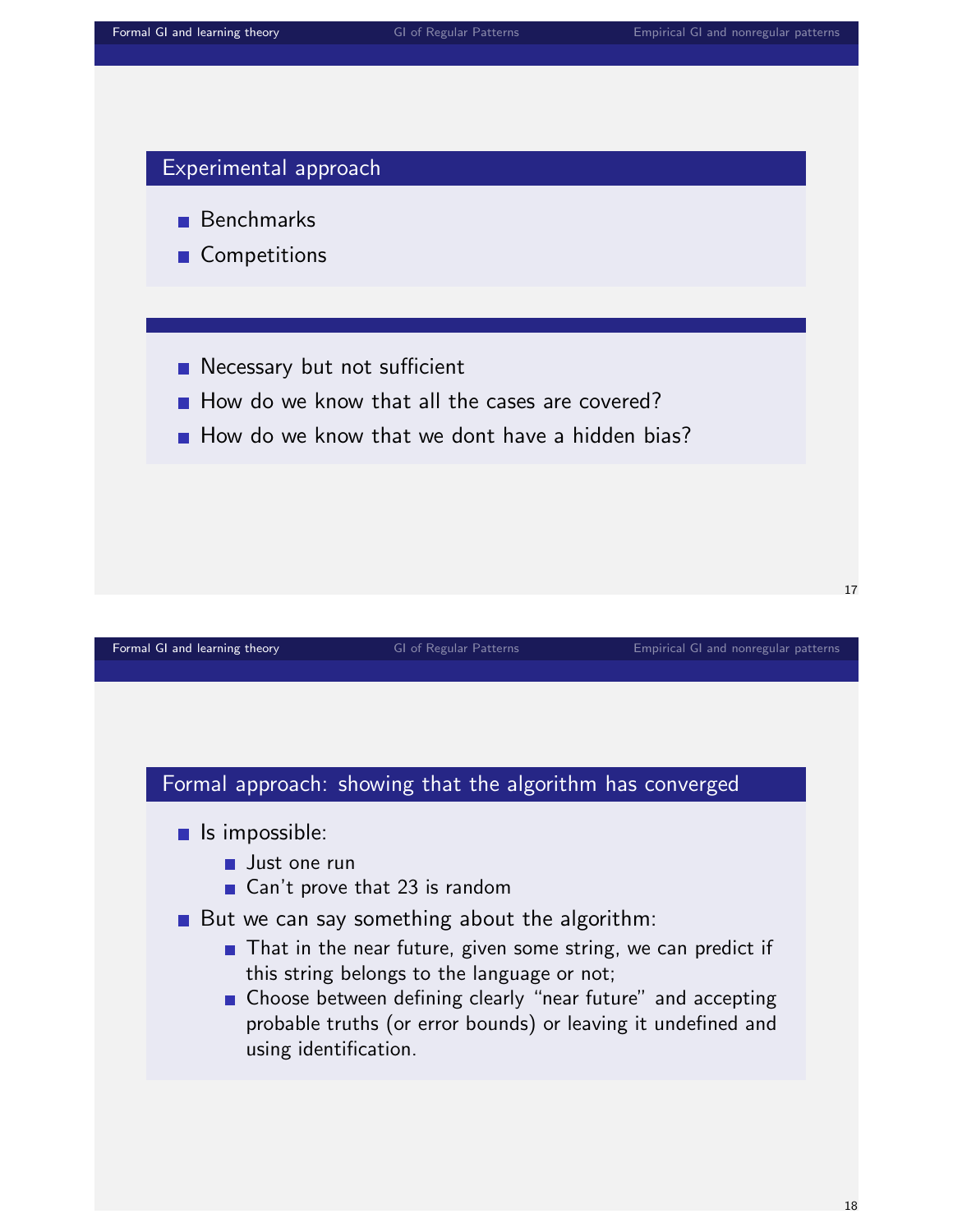#### What else would we like to say?

That if the solution we have returned is not good, then that is because the initial data was bad (insufficient, biased)

#### Idea:

Blame the data, not the algorithm

[Formal GI and learning theory](#page-0-0) **[GI of Regular Patterns](#page-26-0)** [Empirical GI and nonregular patterns](#page-55-0) **Empirical GI** and nonregular patterns

#### Suppose we cannot say anything of the sort?

- $\blacksquare$  Then that means that we may be terribly wrong even in a favourable setting
- **Thus there is a hidden bias**
- Hidden bias: the learning algorithm is supposed to be able to learn anything inside class  $\mathcal{L}_1$ , but can really only learn things inside class  $\mathcal{L}_2$ , with  $\mathcal{L}_2 \subset \mathcal{L}_1$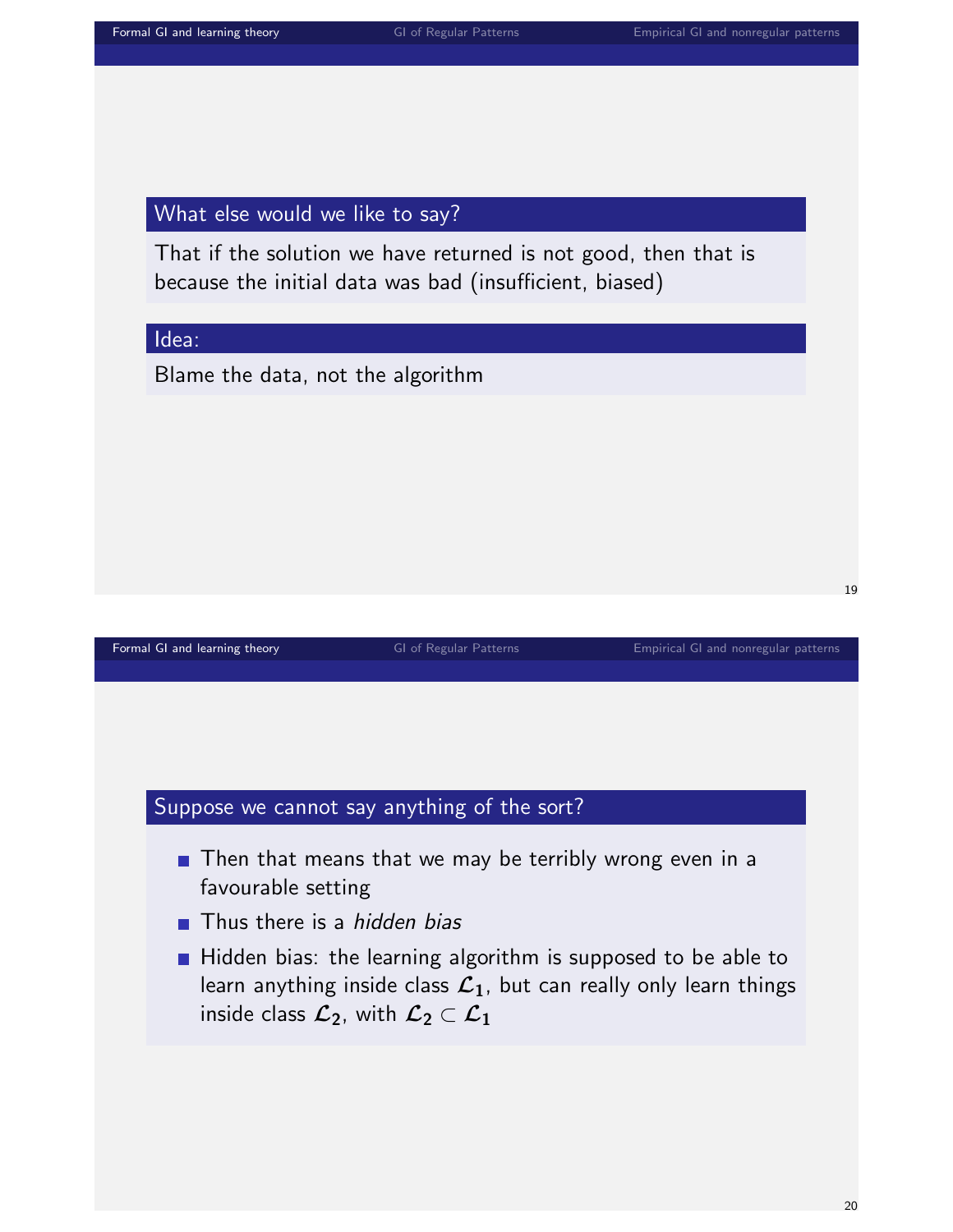#### Saying something about the process itself

- Key idea: if there is something to learn and the data is not corrupt, then, given enough time, we will learn it
- Replace the notion of *learning* by that of *identifying*

#### [Formal GI and learning theory](#page-0-0) **[GI of Regular Patterns](#page-26-0)** [Empirical GI and nonregular patterns](#page-55-0) **Empirical GI** and nonregular patterns

## In practise, does it make sense?

- No, because we never know if we are in the ideal conditions (something to learn + good data + enough of it)
- Pes, because at least we get to blame the data, not the algorithm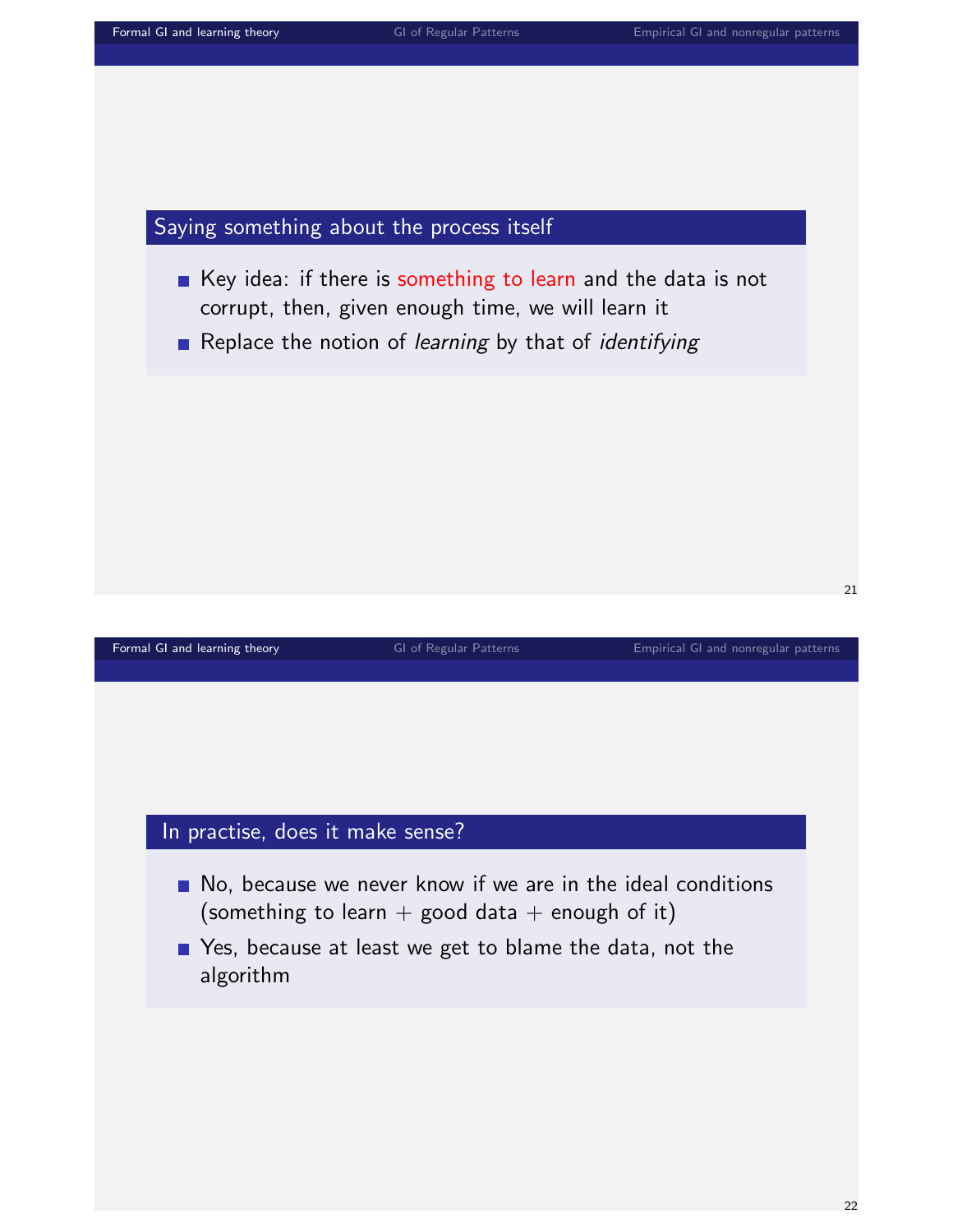#### Complexity issues

- Complexity theory should be used: the total or update runtime, the size of the data needed, the number of mind changes, the number and weight of errors. . .
- **...** should be measured and limited.

[Formal GI and learning theory](#page-0-0) **[GI of Regular Patterns](#page-26-0)** [Empirical GI and nonregular patterns](#page-55-0) **Empirical GI** and nonregular patterns

23

#### A linguistic criterion

- One argument appealing to linguists (we hope) is that if the criteria are not met for some class of languages that a human is supposed to know how to learn, something is wrong somewhere
- $\blacksquare$  (preposterously, the maths can't be wrong...)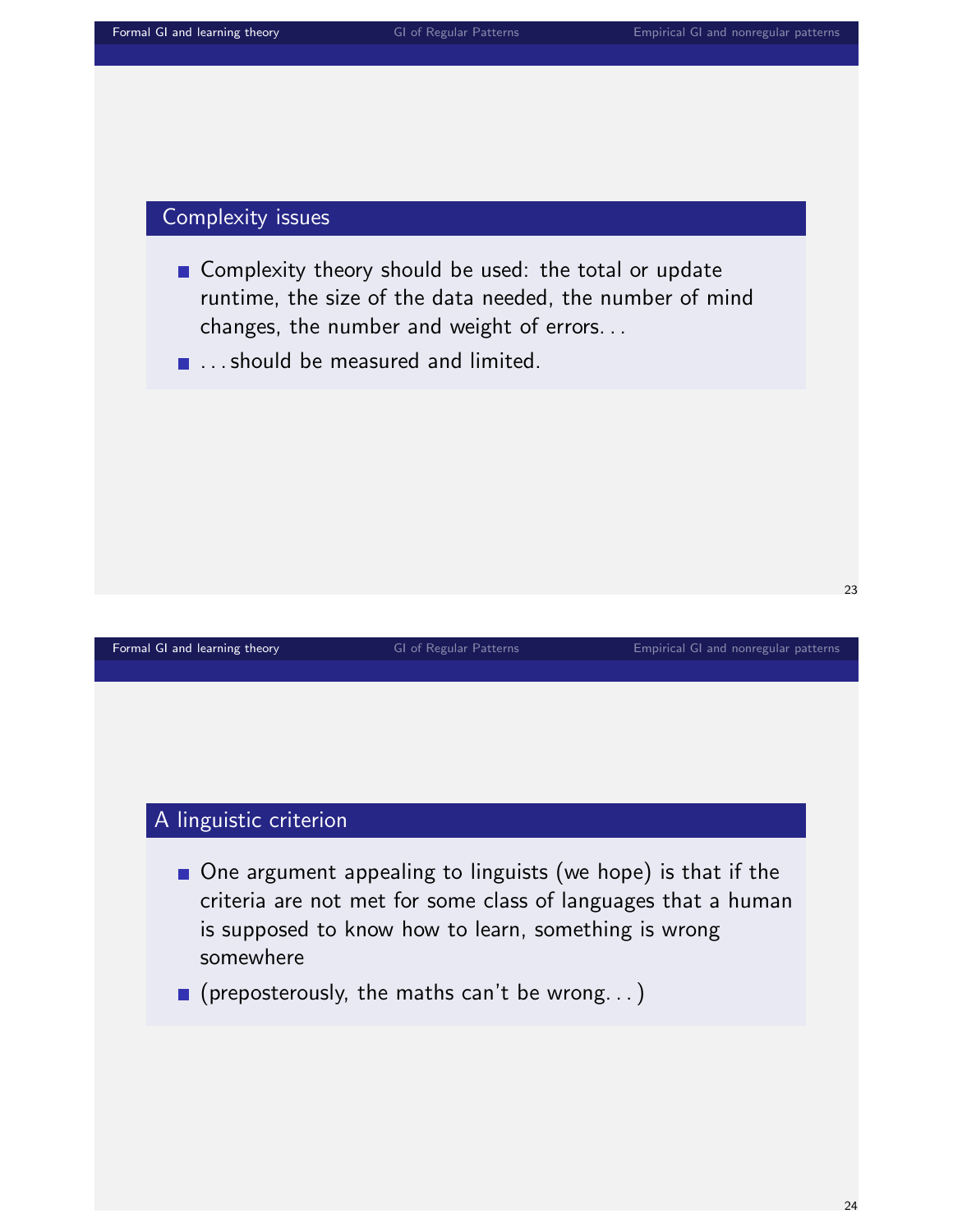#### Non probabilistic settings

- $\blacksquare$  Identification in the limit
- Resource bounded identification in the limit
- **Active learning (query learning)**

[Formal GI and learning theory](#page-0-0) **[GI of Regular Patterns](#page-26-0)** [Empirical GI and nonregular patterns](#page-55-0) **Empirical GI** and nonregular patterns

#### Identification in the limit

- Information is presented to the learner who updates its hypothesis after inspecting each piece of data
- At some point, always, the learner will have found the correct concept and not change from it

(Gold 1967 & 1978)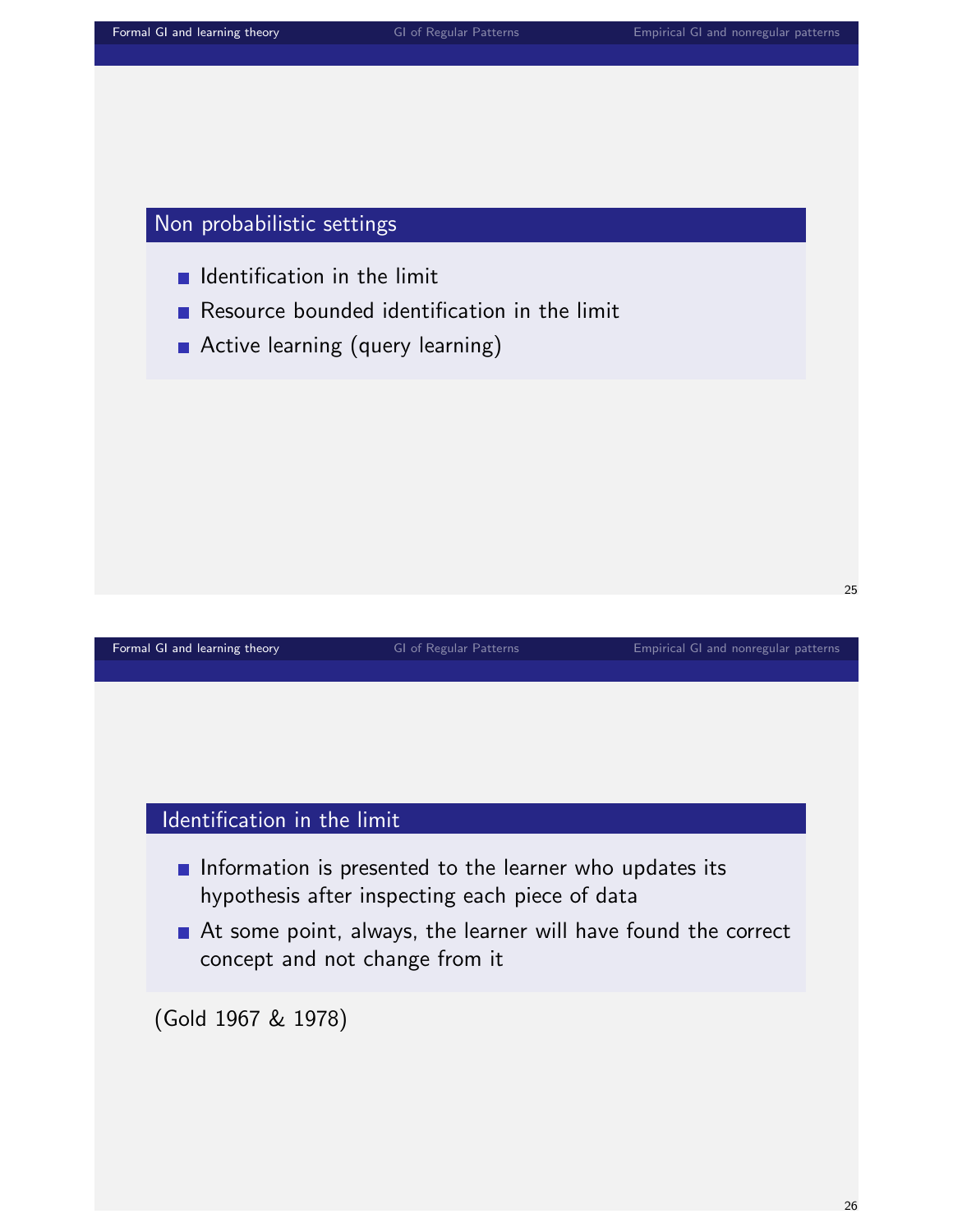| <b>Example</b> |              |                 |                     |
|----------------|--------------|-----------------|---------------------|
| <b>Number</b>  | Presentation | Analysis of hy- | New<br>hypothesis   |
|                |              | pothesis        | $(\mathit{regexp})$ |
| $\mathbf{1}$   | $a +$        |                 | a                   |
| $\overline{2}$ | $a$ aa $+$   | inconsistent    | $a^*$               |
| 3              | $a$ aaa -    | inconsistent    | $a(aa)^*$           |
| 4              | aaaaaa -     | consistent      | $a(aa)^*$           |
| 9234           | aaaaaaaa -   | consistent      | $a(aa)^*$           |
| 45623416       | аааааааа $+$ | consistent      | al aa'              |

[Formal GI and learning theory](#page-0-0) **[GI of Regular Patterns](#page-26-0)** [Empirical GI and nonregular patterns](#page-55-0) **Empirical GI** and nonregular patterns

27

### A presentation is

- a function  $\phi : \mathbb{N} \to X$ 
	- where  $X$  is some set,
	- and such that  $\phi$  is associated to a language L through a function YIELDS : YIELDS $(\phi) = L$
	- If  $\phi(\mathbb{N}) = \psi(\mathbb{N})$  then  $Y$ IELDS $(\phi) = Y$ IELDS $(\psi)$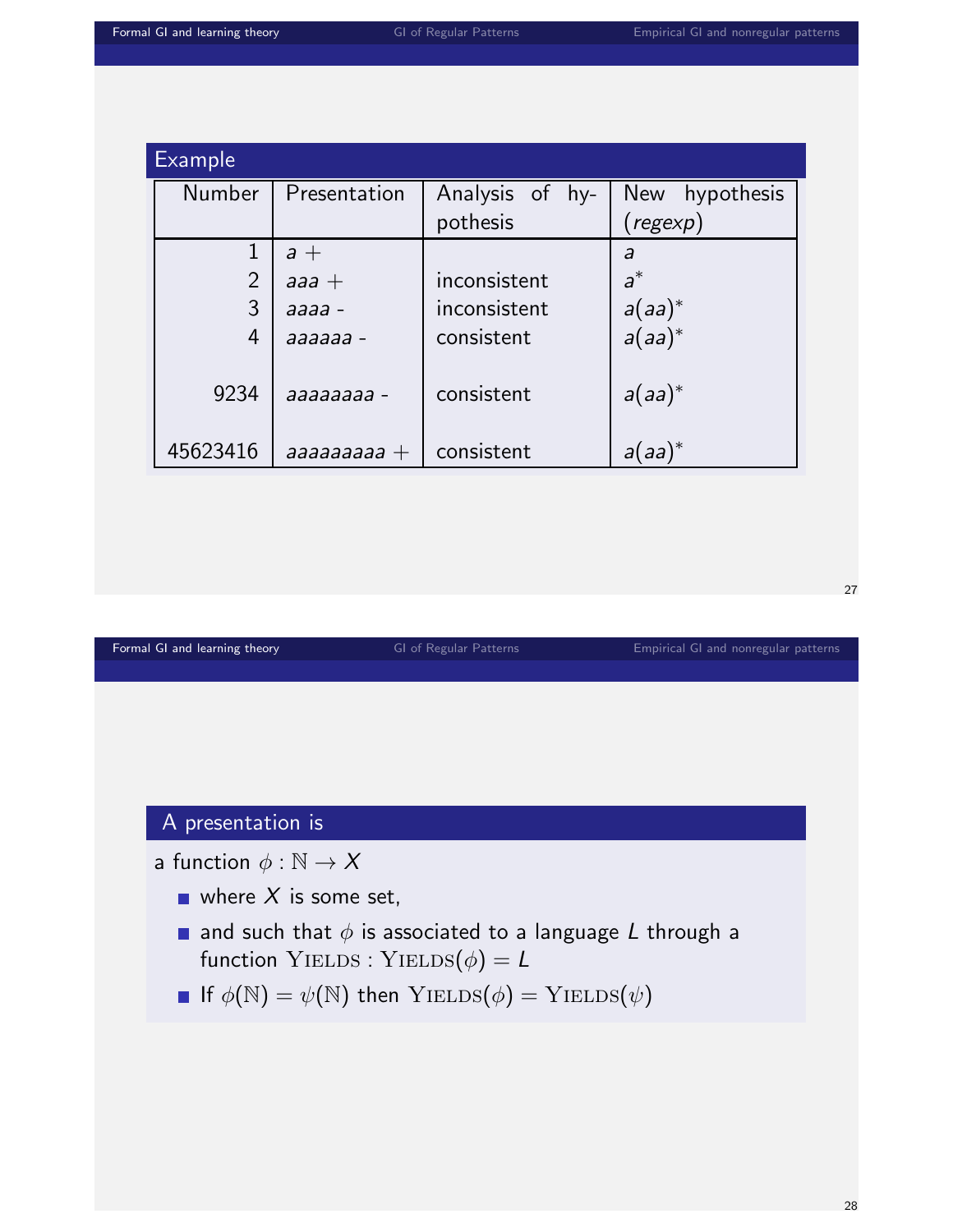



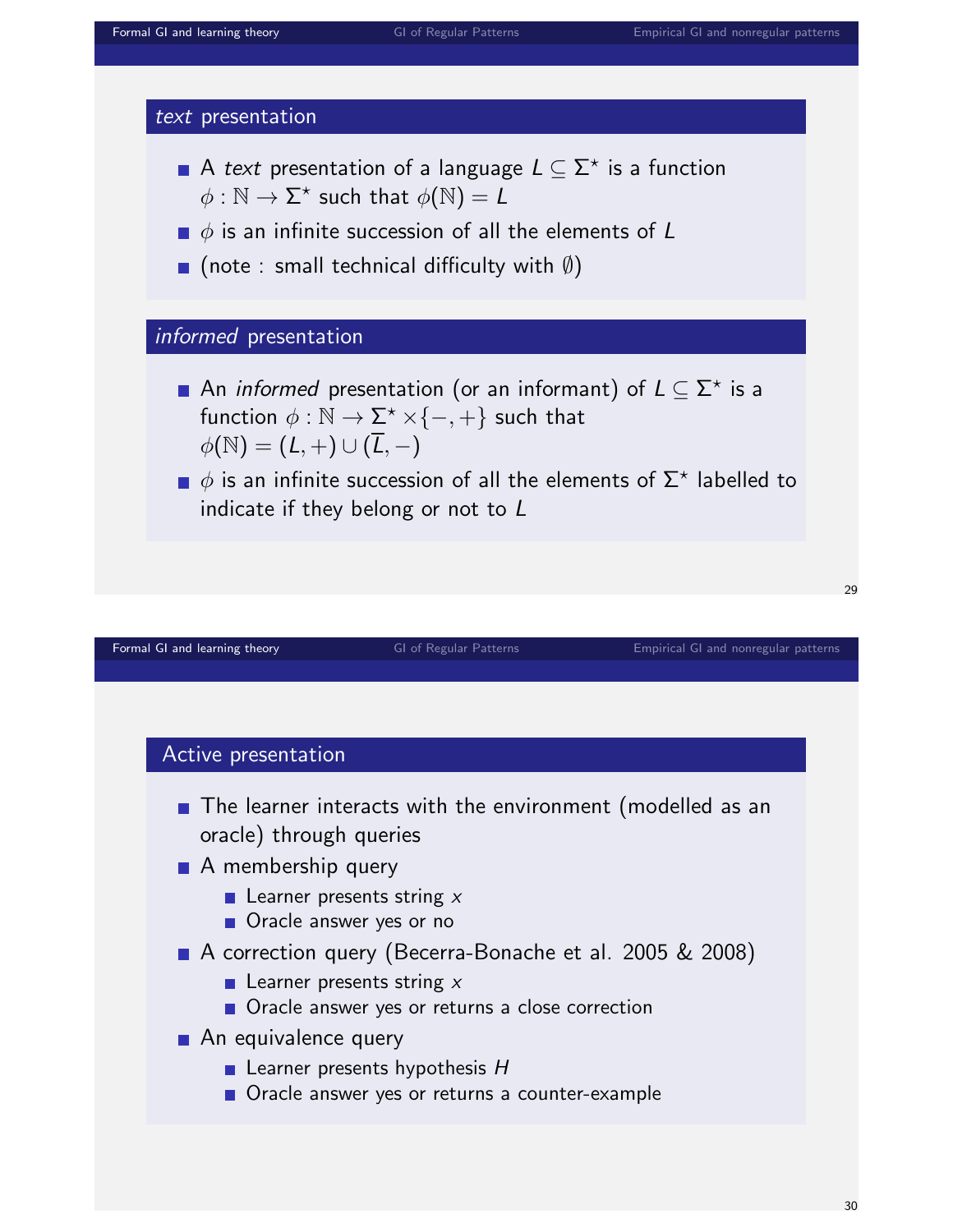## Example: presentations for  $\{a^n b^n : n \in \mathbb{N}\}\$

- Legal presentation from text:  $\lambda$ ,  $a^2b^2$ ,  $a^7b^7$ ,...
- **Illegal presentation from text: ab, ab, ab,...**
- **■** Legal presentation from informant :  $(\lambda, +)$ ,  $(abab, -)$ ,  $(a^2b^2, +)$ ,  $(a^7b^7, +)$ ,  $(aab, -)$ ,  $(abab, -)$ ,...

[Formal GI and learning theory](#page-0-0) **[GI of Regular Patterns](#page-26-0)** [Empirical GI and nonregular patterns](#page-55-0) **Empirical GI** and nonregular patterns

#### Example: presentation for Spanish

- Legal presentation from text: En un lugar de la Mancha...
- **Illegal presentation from text: Goooool**
- **Legal presentation from informant :**  $(en, +)$ ,  $(whatever, -)$ ,  $(un,+)$ ,  $(lugar,+)$ ,  $(lugor,-)$ ,  $(xwszrrzt,-)$ ,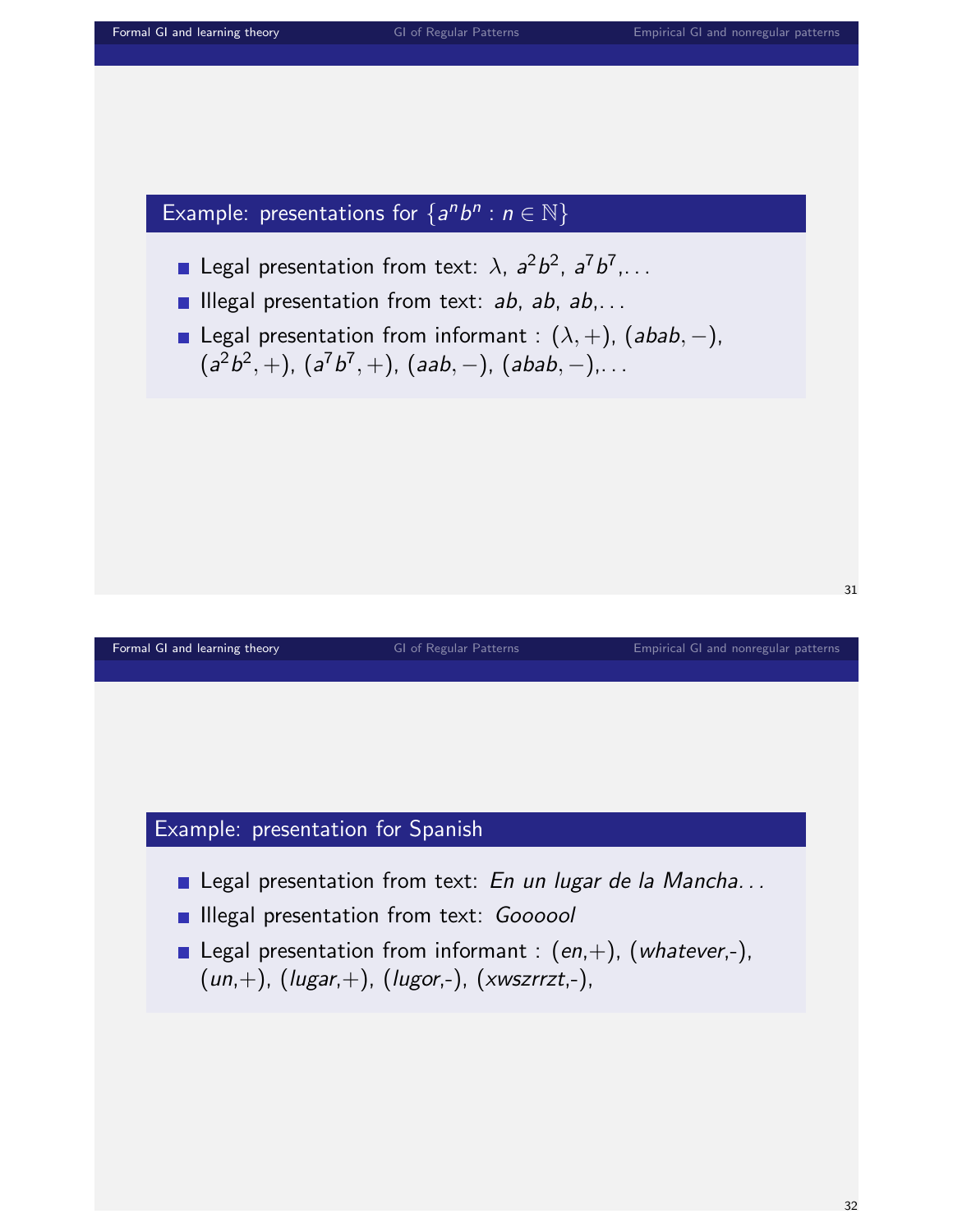#### What happens before convergence?

On two occasions I have been asked [by members of Parliament], 'Pray, Mr. Babbage, if you put into the machine wrong figures, will the right answers come out?' I am not able rightly to apprehend the kind of confusion of ideas that could provoke such a question. Charles Babbage

#### [Formal GI and learning theory](#page-0-0) **[GI of Regular Patterns](#page-26-0)** [Empirical GI and nonregular patterns](#page-55-0) **Empirical GI** and nonregular patterns

# Further definitions

- Given a presentation  $\phi$ ,  $\phi_n$  is the set of the first *n* elements in φ.
- A learning algorithm (learner)  $\bf{A}$  is a function that takes as input a set  $\phi_n$  and returns a grammar of a language.
- Given a grammar G,  $\mathbb{L}(G)$  is the language generated/recognised/ represented by G.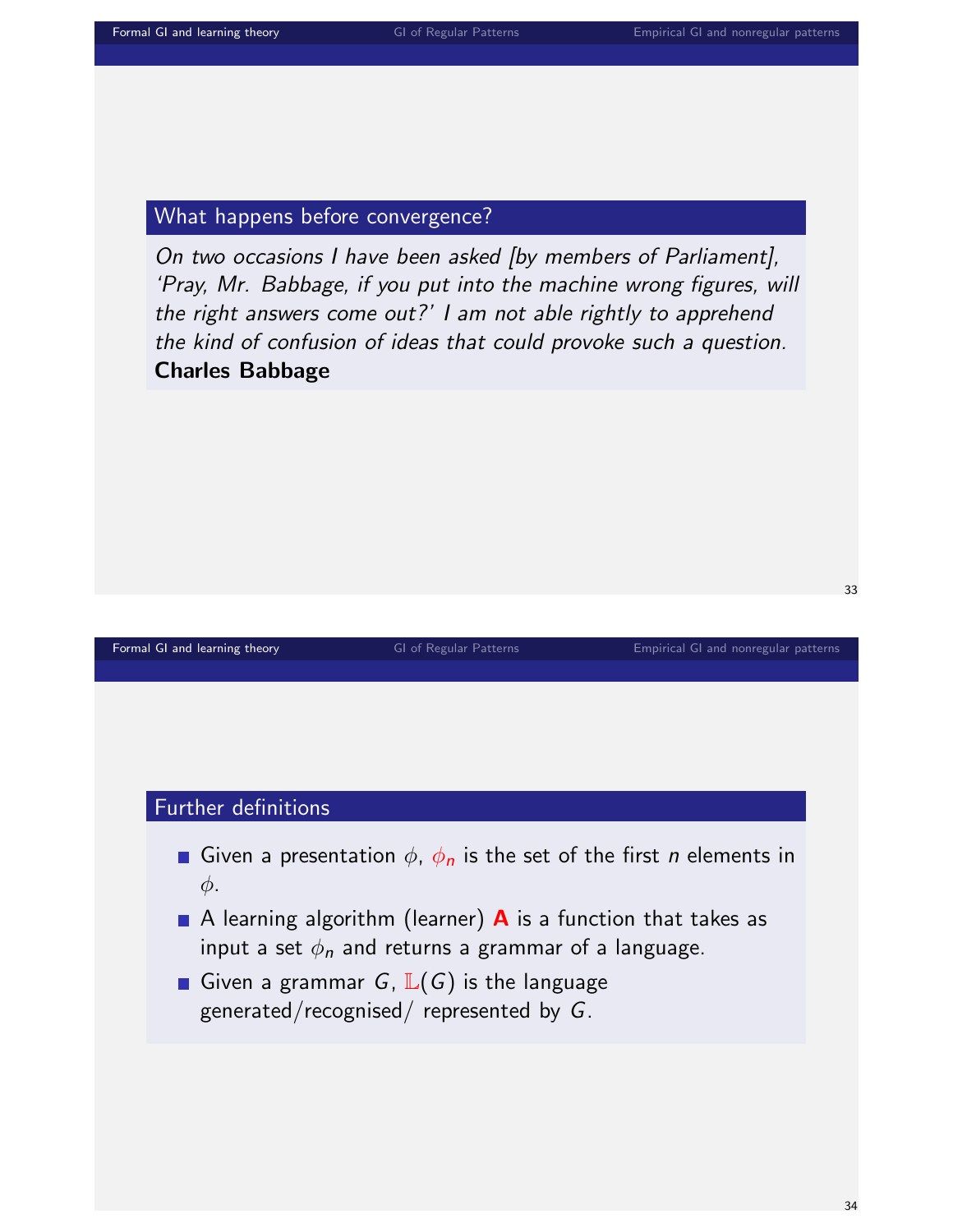



**A** converges to G with  $\phi$  if

- $\blacksquare \ \forall n \in \mathbb{N} : \mathsf{A}(\phi_n)$  halts and gives an answer
- $\blacksquare \exists n_0 \in \mathbb{N} : n \geq n_0 \implies \mathbf{A}(\phi_n) = G$
- If furthermore  $\mathbb{L}(G) = \mathrm{YIELDS}(\phi)$  then we have identified.



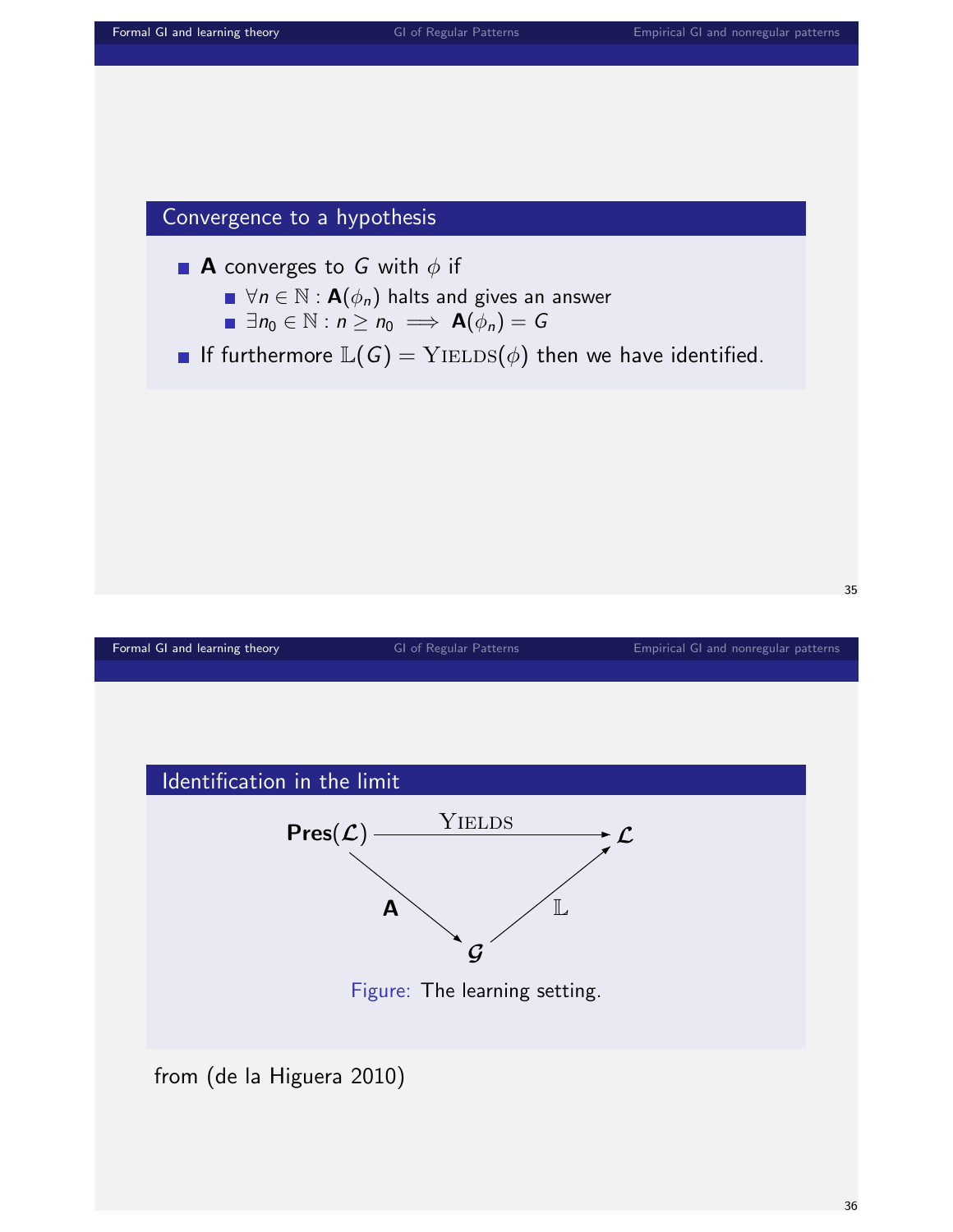

- We say that the learner **A** is *consistent* if  $\phi_n$  is consistent with  $\mathbf{A}(\phi_n)$   $\forall n$
- A consistent learner is always consistent with the past

#### Consistency and conservatism

- We say that the learner **A** is *conservative* if whenever  $\phi(n+1)$ is consistent with  $\mathbf{A}(\phi_n)$ , we have  $\mathbf{A}(\phi_n) = \mathbf{A}(\phi_{n+1})$
- A conservative learner doesn't change his mind needlessly

[Formal GI and learning theory](#page-0-0) **[GI of Regular Patterns](#page-26-0)** [Empirical GI and nonregular patterns](#page-55-0) **Empirical GI** and nonregular patterns

#### Learning from data

- A learner is order dependent if it learns something different depending on the order in which it receives the data.
- Usually an order independent learner is better.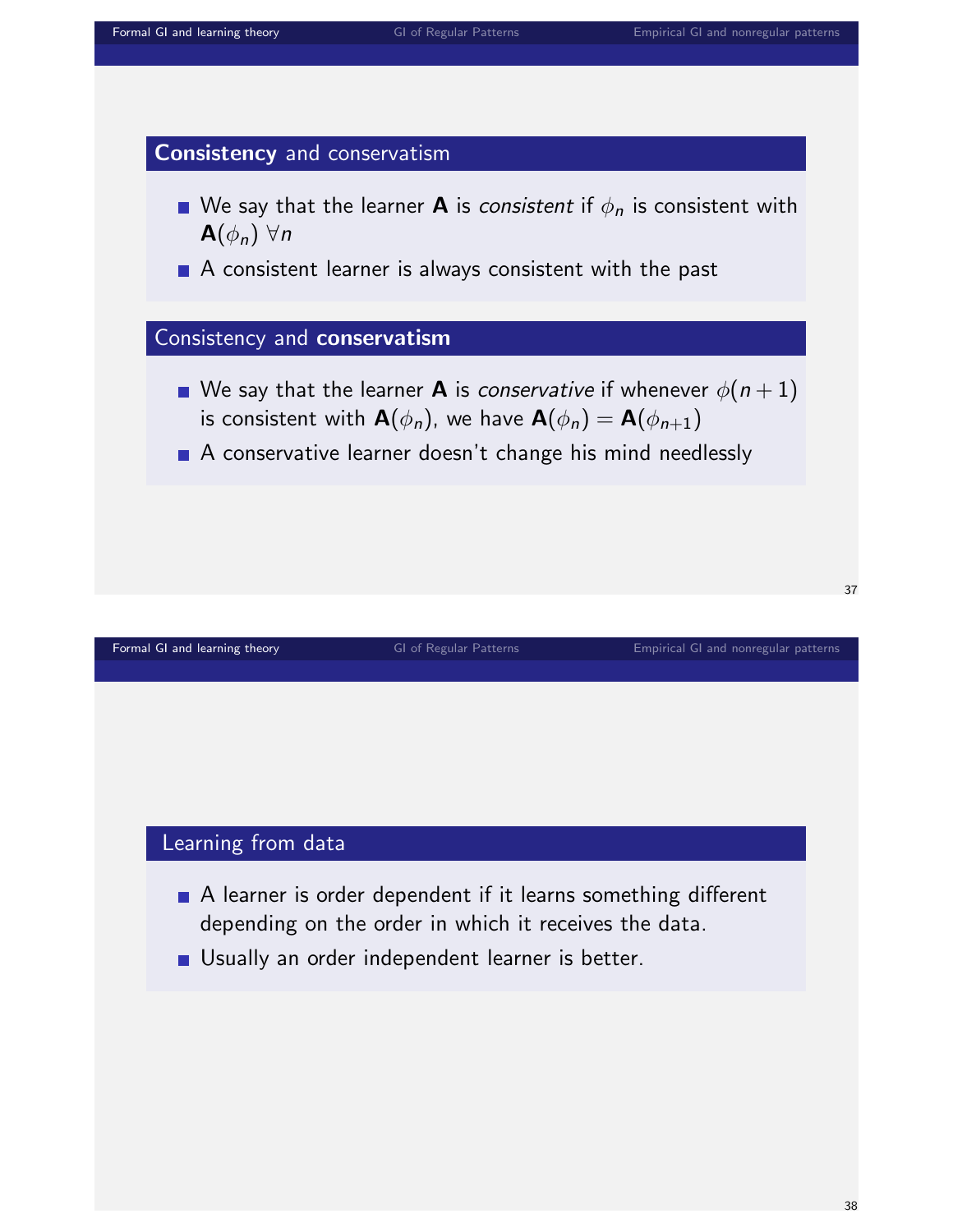

any G in  $\mathcal G$ , and given any presentation  $\phi$  of  $\mathbb L(G)$ ,  $\sharp i : \mathbf{A}(\phi_i) \not\models \phi(i + 1) \leq p(|\mathbf{G}|).$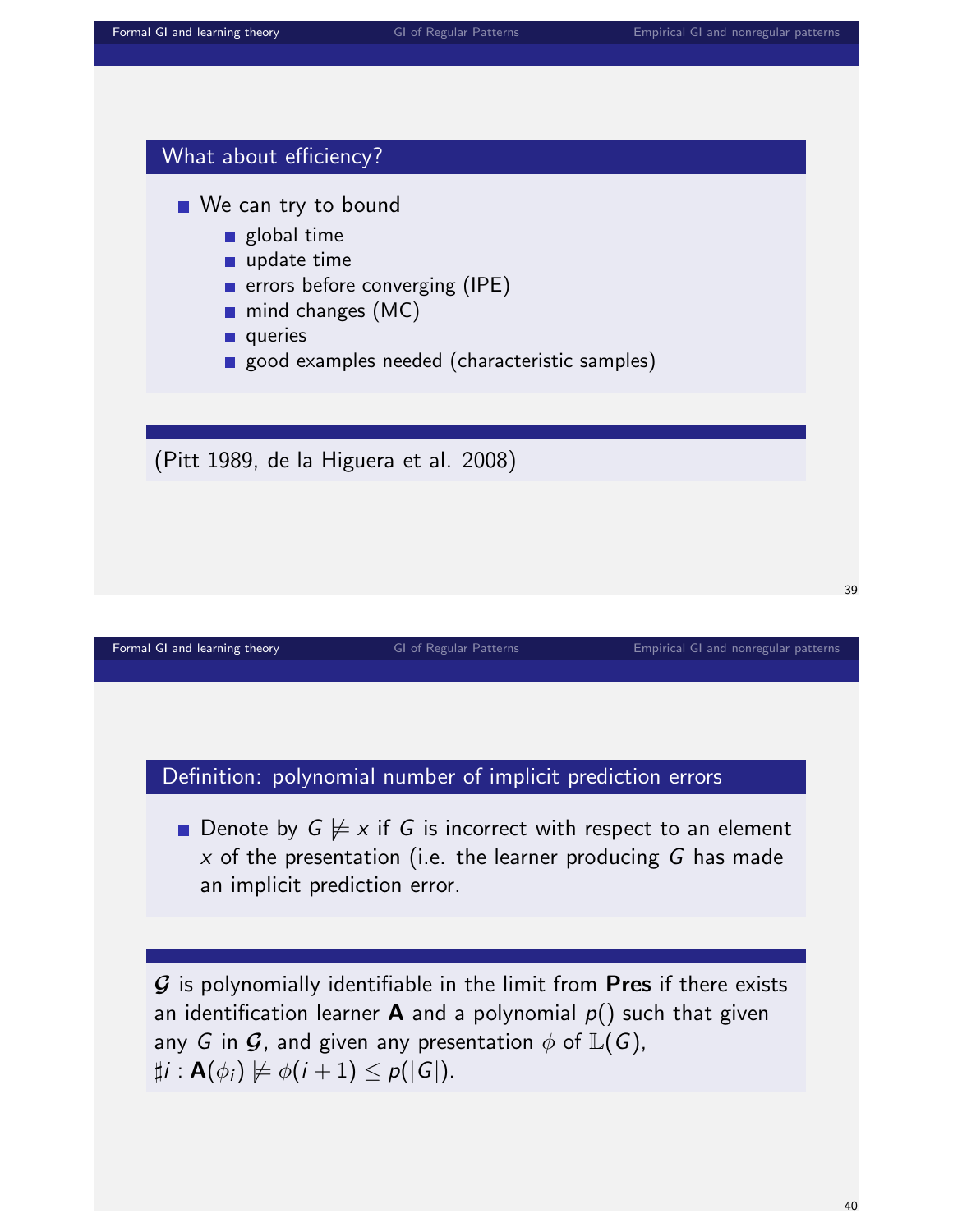#### Definition: polynomial characteristic sample

 $G$  has polynomial characteristic samples for identification learner  $A$ if there exists a polynomial  $p()$  such that: given any G in  $\mathcal{G}, \exists Y$ correct sample for G, such that whenever  $Y \subset \phi_n$ ,  $\mathbf{A}(\phi_n) \equiv G$  and  $||Y|| \leq p(||G||)$ 

- As soon as the  $CS$  is in the data, the result is correct;
- $\blacksquare$  The CS is small.

#### [Formal GI and learning theory](#page-0-0) **[GI of Regular Patterns](#page-26-0)** [Empirical GI and nonregular patterns](#page-55-0) **Empirical GI** and nonregular patterns

#### Polynomial queries

(Angluin 1987)

- Algorithm **A** learns with a polynomial number of queries if the number of queries made before halting with a correct grammar is polynomial in
	- $\blacksquare$  the size of the target,
	- $\blacksquare$  the size of the information received.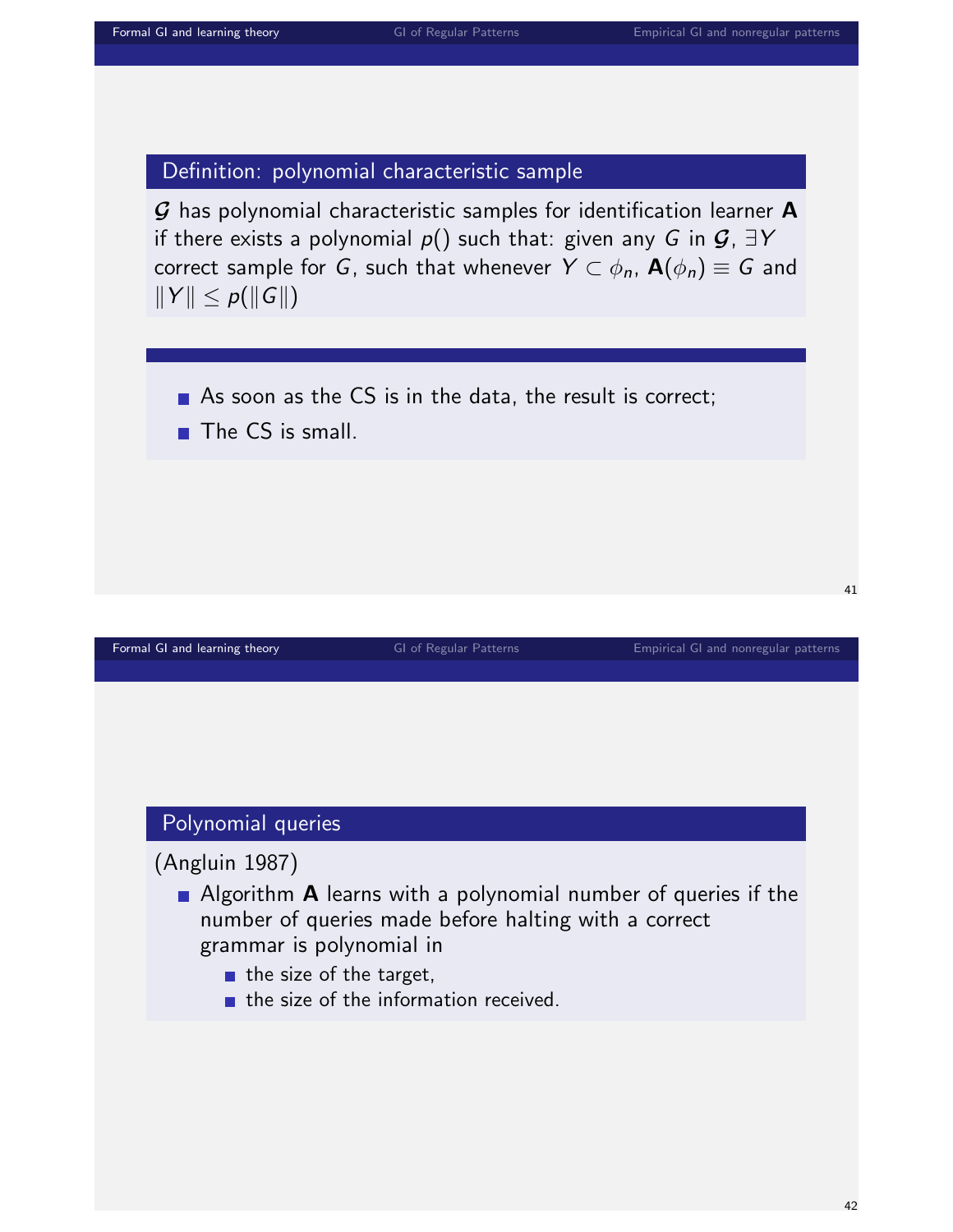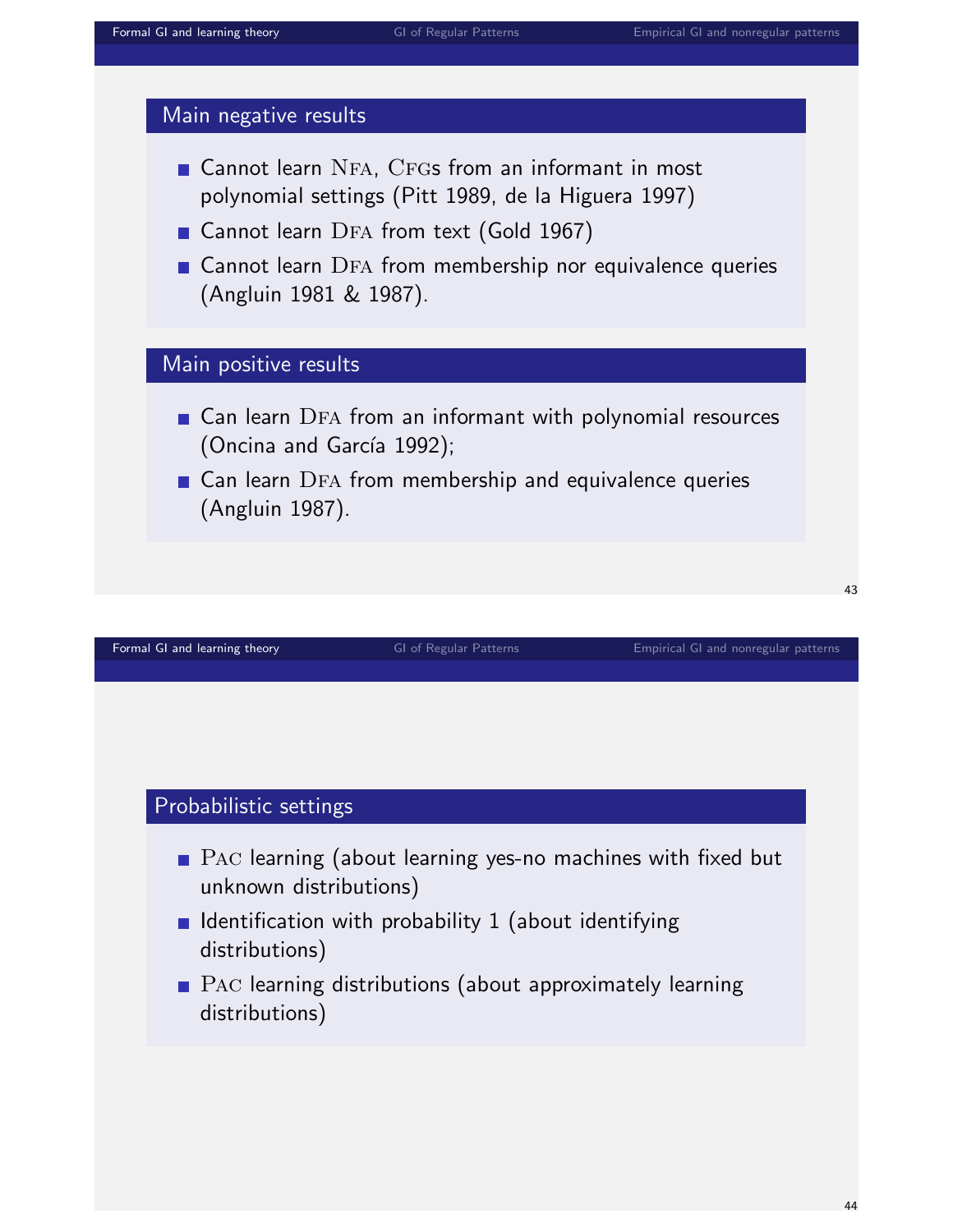## Learning a language from sampling

- We have a distribution over  $\Sigma^*$
- We sample twice:
	- $\blacksquare$  once to learn,
	- once to see how well we have learned
- The PAC setting: Les Valiant, Turing award 2010



[Formal GI and learning theory](#page-0-0) **[GI of Regular Patterns](#page-26-0)** [Empirical GI and nonregular patterns](#page-55-0) **Empirical GI** and nonregular patterns

45

#### Pac-learning

(Valiant 1984, Pitt 1989)

- $\Box$   $\mathcal{L}$  a class of languages
- $\Box$   $\mathcal G$  a class of grammars
- $\blacksquare \epsilon > 0$  and  $\delta > 0$
- $m$  a maximal length over the strings
- $\Box$  n a maximal size of machines

H is  $\epsilon$ -AC (approximately correct)\* if  $Pr_D[H(x) \neq G(x)] < \epsilon$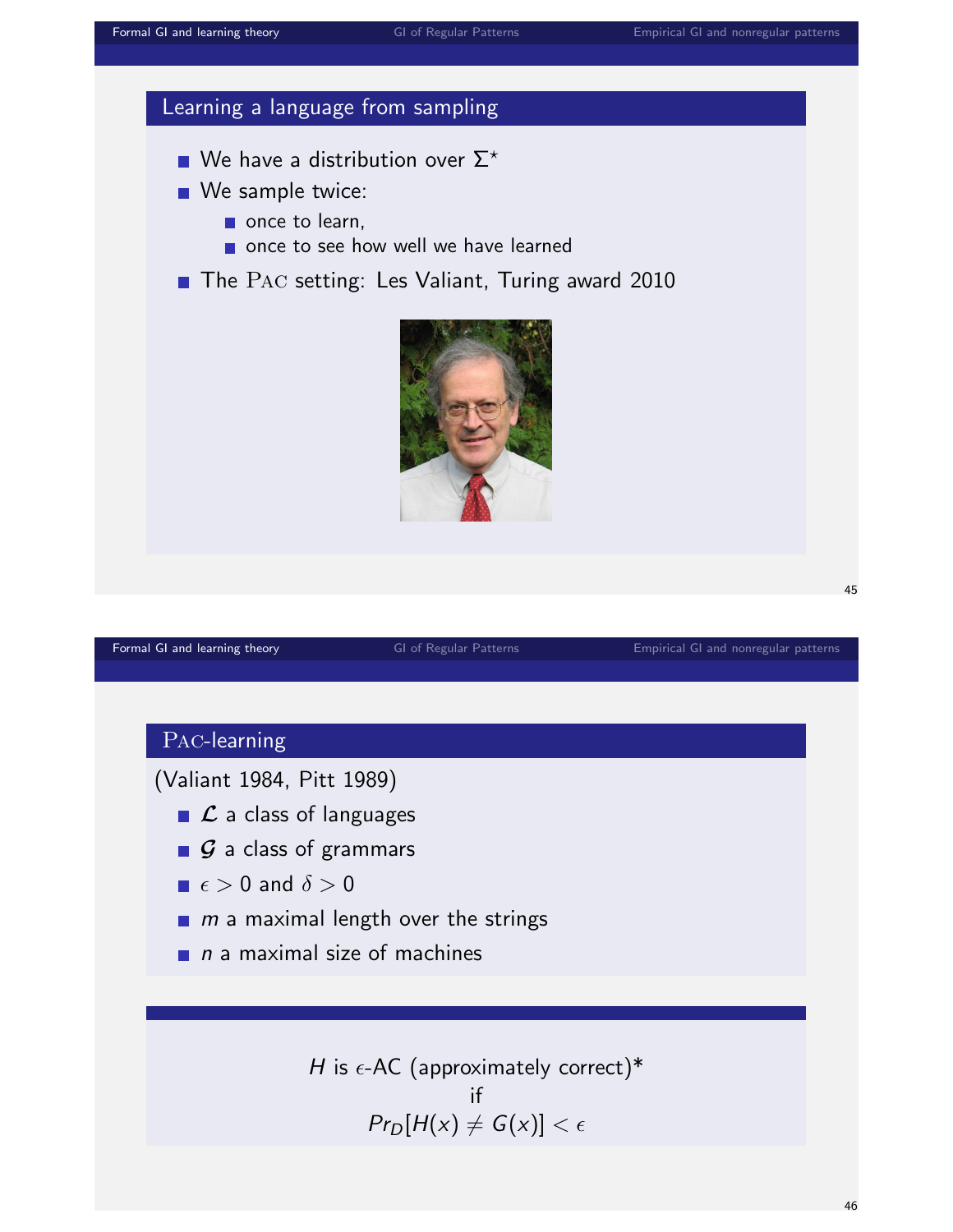

**E** Learning can be seen as finding the encryption function from examples (Kearns & Vazirani)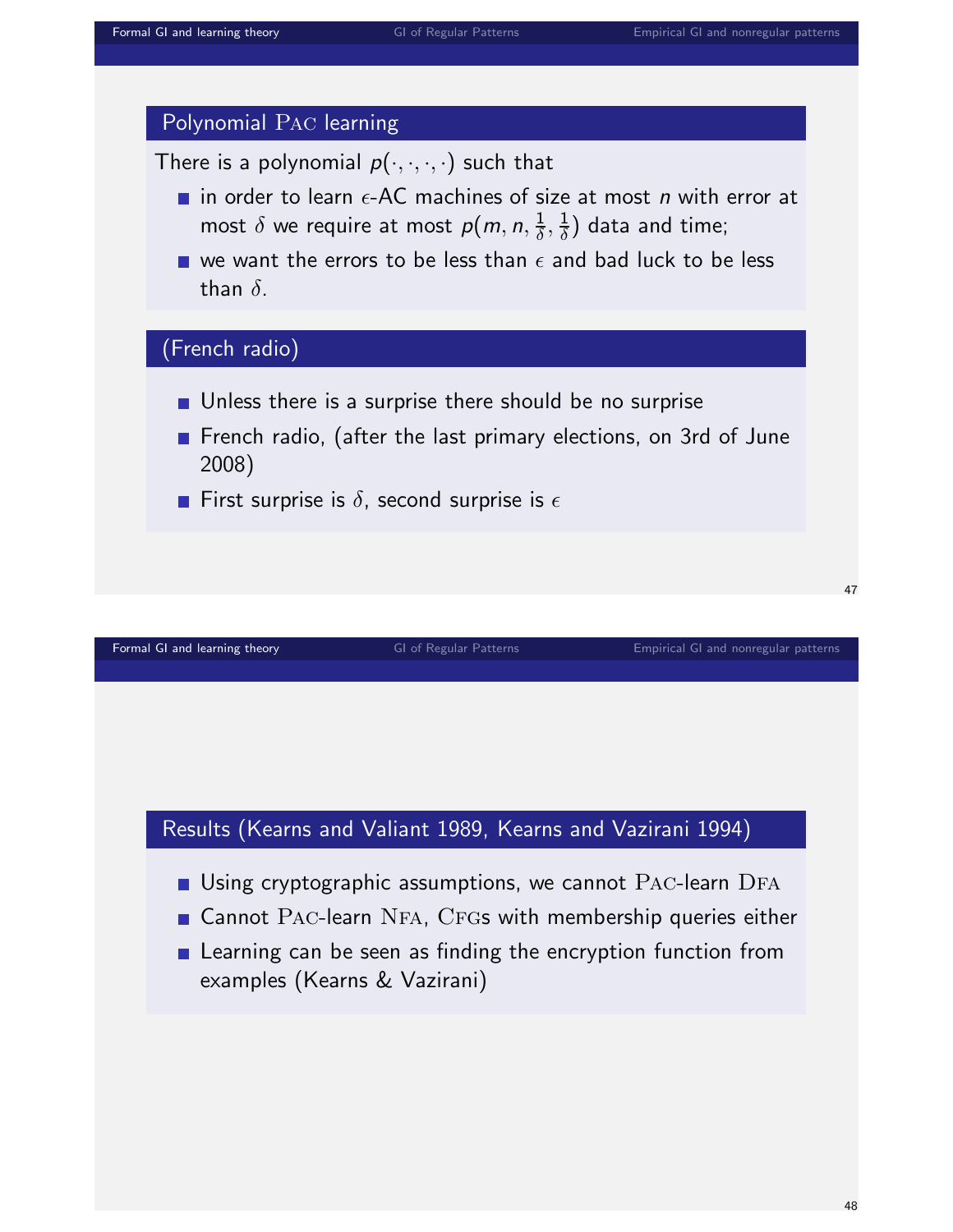#### Alternatively

- Instead of learning classifiers in a probabilistic world, learn directly the distributions!
- **E** Learn probabilistic finite automata (deterministic or not)

#### 49

[Formal GI and learning theory](#page-0-0) **[GI of Regular Patterns](#page-26-0)** [Empirical GI and nonregular patterns](#page-55-0) **Empirical GI and nonregular patterns** 

#### No error (Angluin 1988)

- $\blacksquare$  This calls for identification in the limit with probability 1
- $\blacksquare$  Means that the probability of not converging is 0
- Goal is to identify the structure and the probabilities
- **Mainly a (nice) theoretic setting**

#### **Results**

- If probabilities are computable, we can learn with probability  $1$ finite state automata (Carrasco and Oncina, 1994)
- But not with bounded (polynomial) resources (de la Higuera and Oncina, 2004)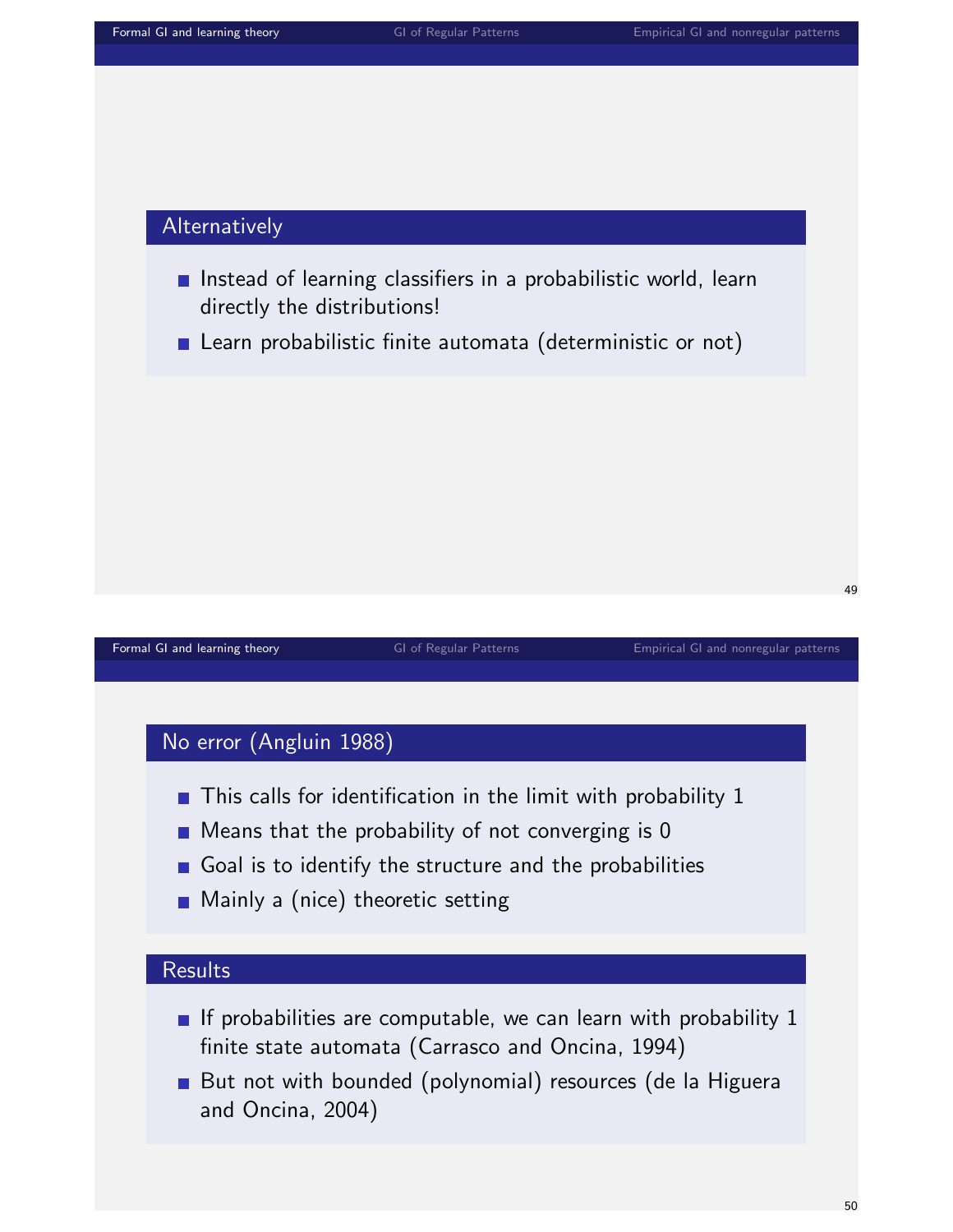- **PAC** definition applies
- But error should be measured by a distance between the target distribution and the hypothesis
- How do we measure the distance:  $L_1$ ,  $L_2$ ,  $L_{\infty}$ , Kullback-Leibler?

[Formal GI and learning theory](#page-0-0) **[GI of Regular Patterns](#page-26-0)** [Empirical GI and nonregular patterns](#page-55-0) **Empirical GI** and nonregular patterns

51

#### **Results**

- Too easy to learn with  $L_{\infty}$
- $\blacksquare$  Too hard to learn with  $L_1$
- Both results hold for the same algorithm! (de la Higuera and Oncina, 2004)
- Nice algorithms for biased classes of distributions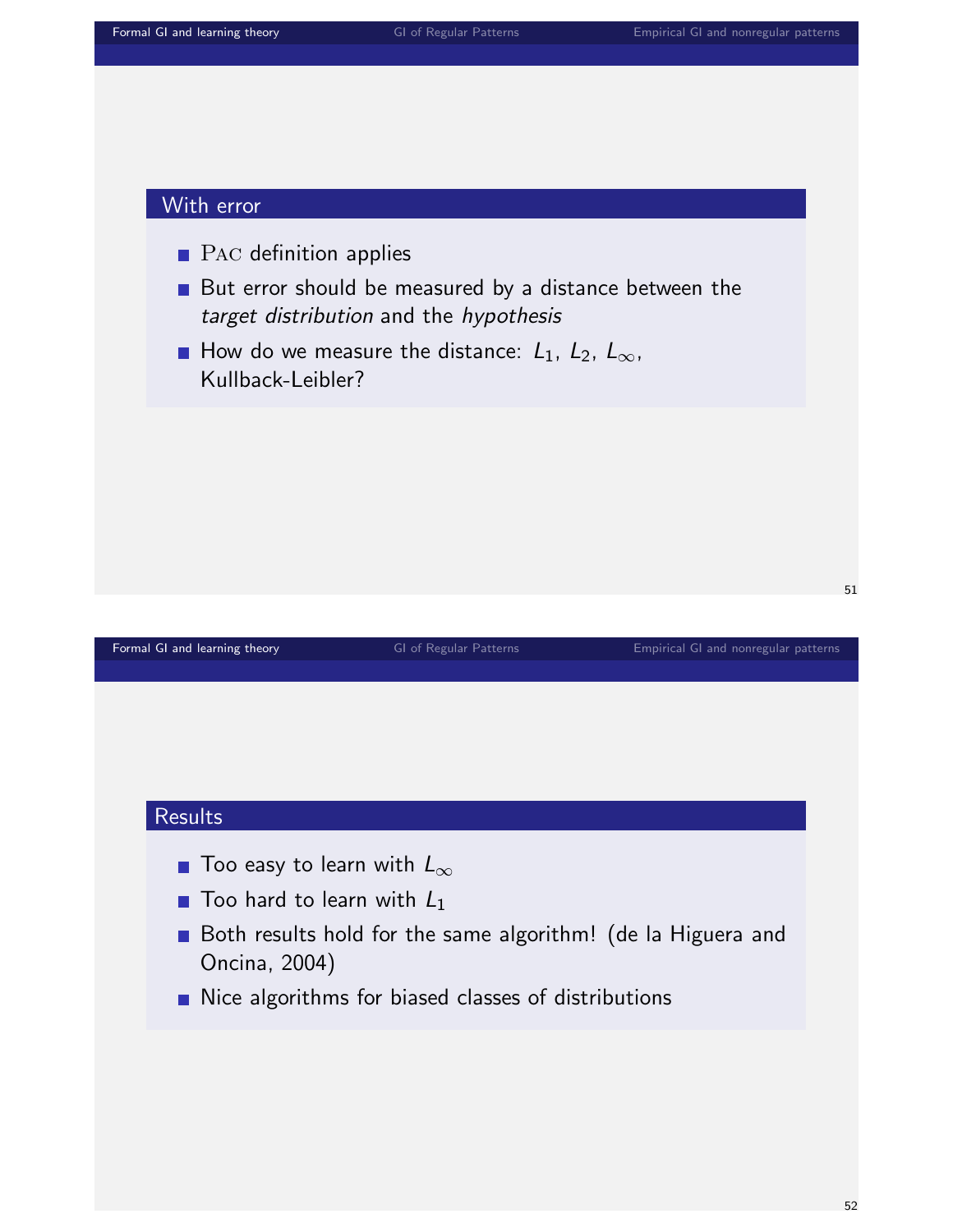#### Open problems

We conclude this section on "what is language learning about" with some open questions:

- What is a good definition of polynomial identification?
- How do we deal with shifting targets? (robustness issues)
- Alternative views on learnability?
- $\blacksquare$  Is being learnable a good indicator of being linguistically reasonable?
- Can we learn transducers? Probabilistic transducers?

#### [Formal GI and learning theory](#page-0-0) [GI of Regular Patterns](#page-26-0) [Empirical GI and nonregular patterns](#page-55-0)

#### II. GI of Regular Patterns

- Why regular?
- What are the general GI strategies?
- What are the main results?
- **The main techniques?**
- <span id="page-26-0"></span> $\blacksquare$  The main lessons?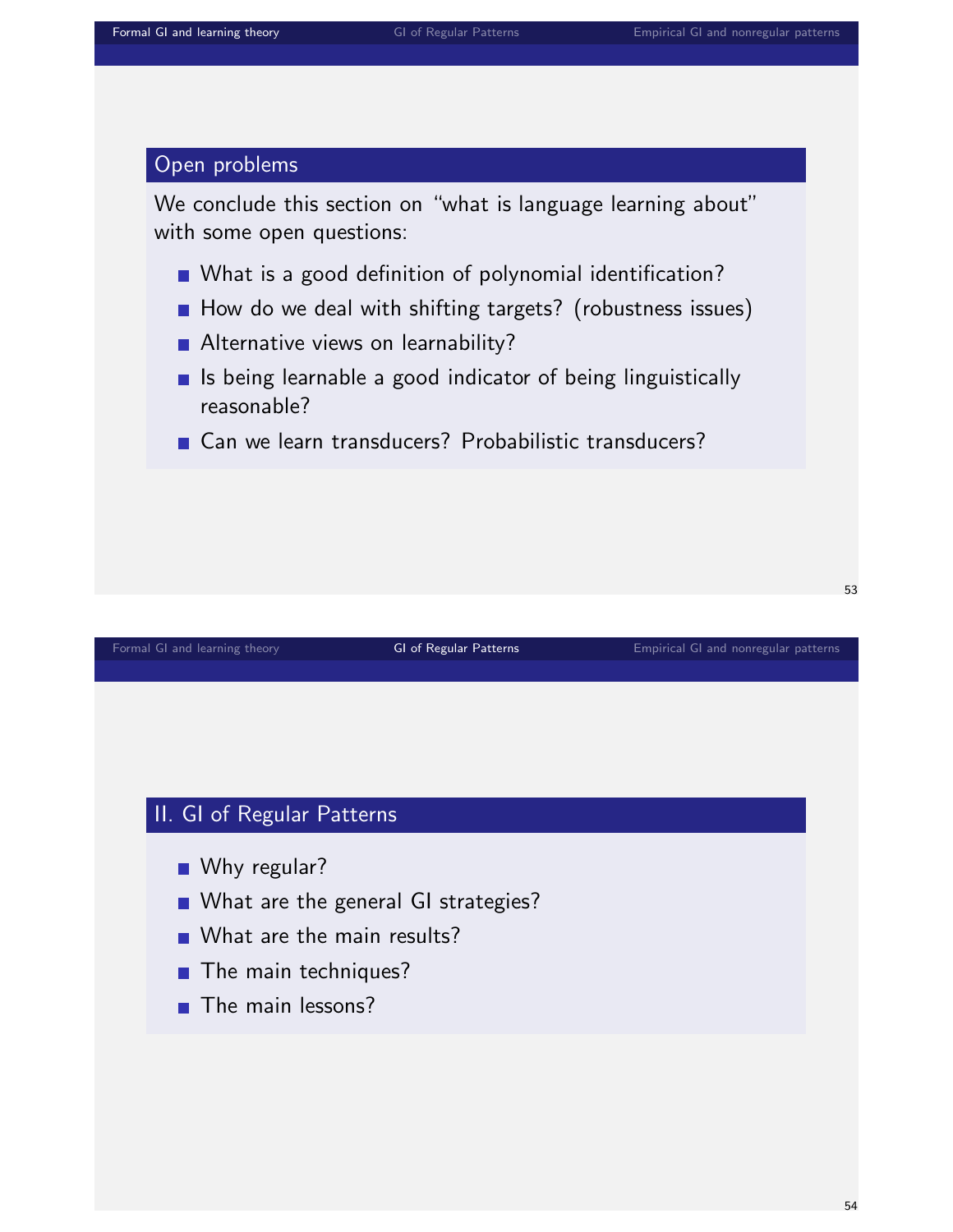# Logically Possible Computable Patterns



| Formal GI and learning theory | <b>GI of Regular Patterns</b> | Empirical GI and nonregular patterns |
|-------------------------------|-------------------------------|--------------------------------------|
|                               |                               |                                      |
| $\cap$ $\cap$ $\cap$          |                               |                                      |

# GI Strategies

## $#1.$  Define "learning" so that large regions can be learned

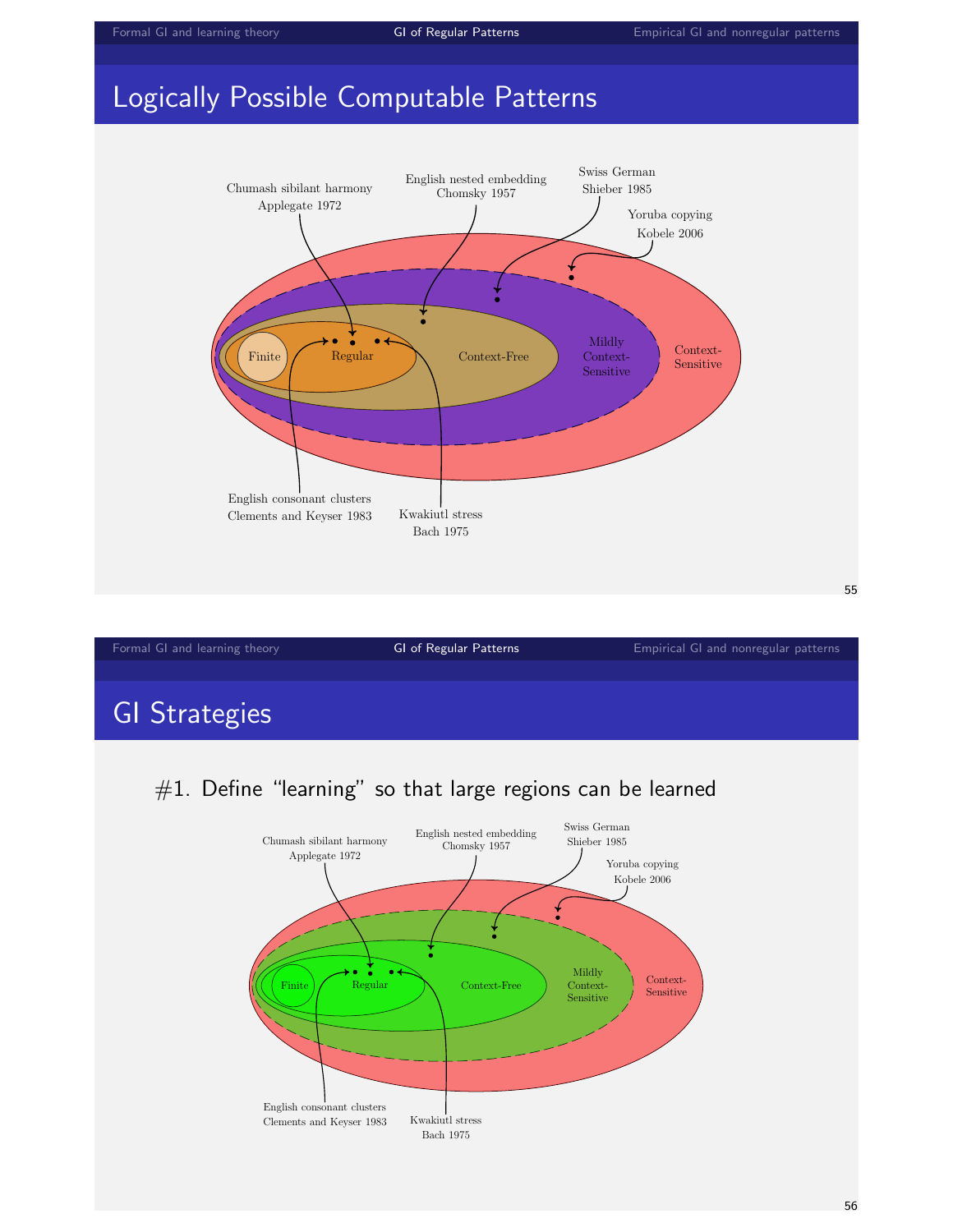# GI Strategies





3 Hard problems are easier to solve with better characterizations because the instance space of the problem is smaller.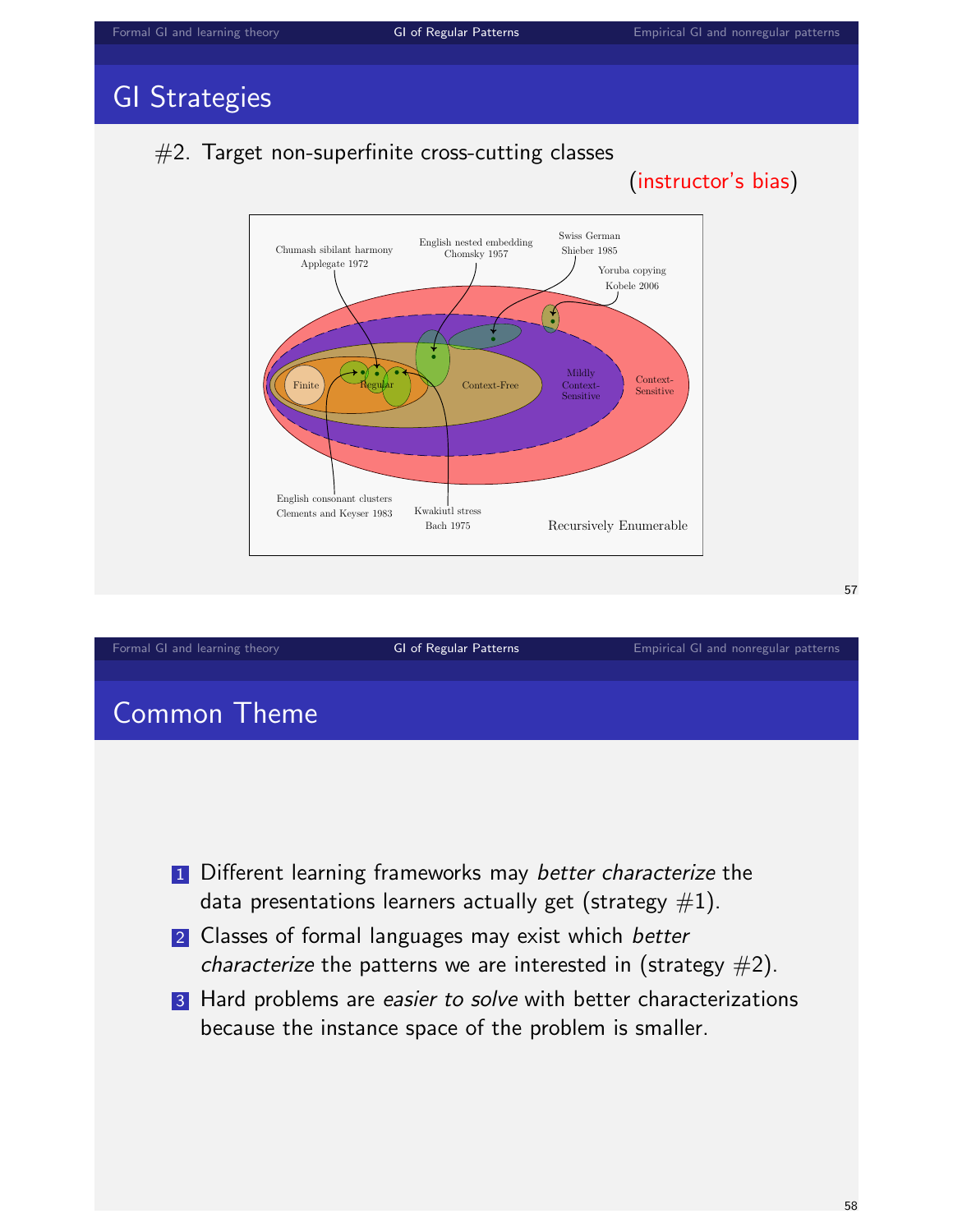## Why Begin with Regular?

Insights obtained here can be (and have been) applied fruitfully to nonregular classes.

- Angluin 1982 showed a subclass of regular languages (the reversible languages) was identifiable in the limit from positive data by an incremental learner.
- Yokomori's (2004) Very Simple Languages are a subclass of the context-free languages, but draws on ideas from the reversible languages.
- Similarly, Clark and Eryaud's (2007) substitutable languages (also subclass of context-free) are also based on insights from this paper.

[Formal GI and learning theory](#page-0-0) **[GI of Regular Patterns](#page-26-0)** [Empirical GI and nonregular patterns](#page-55-0)

# Section Outline

- **1** Targets of Learning
- 2 Learning Frameworks
- 3 State-merging
- 4 Results for learning regular languages, relations, and distributions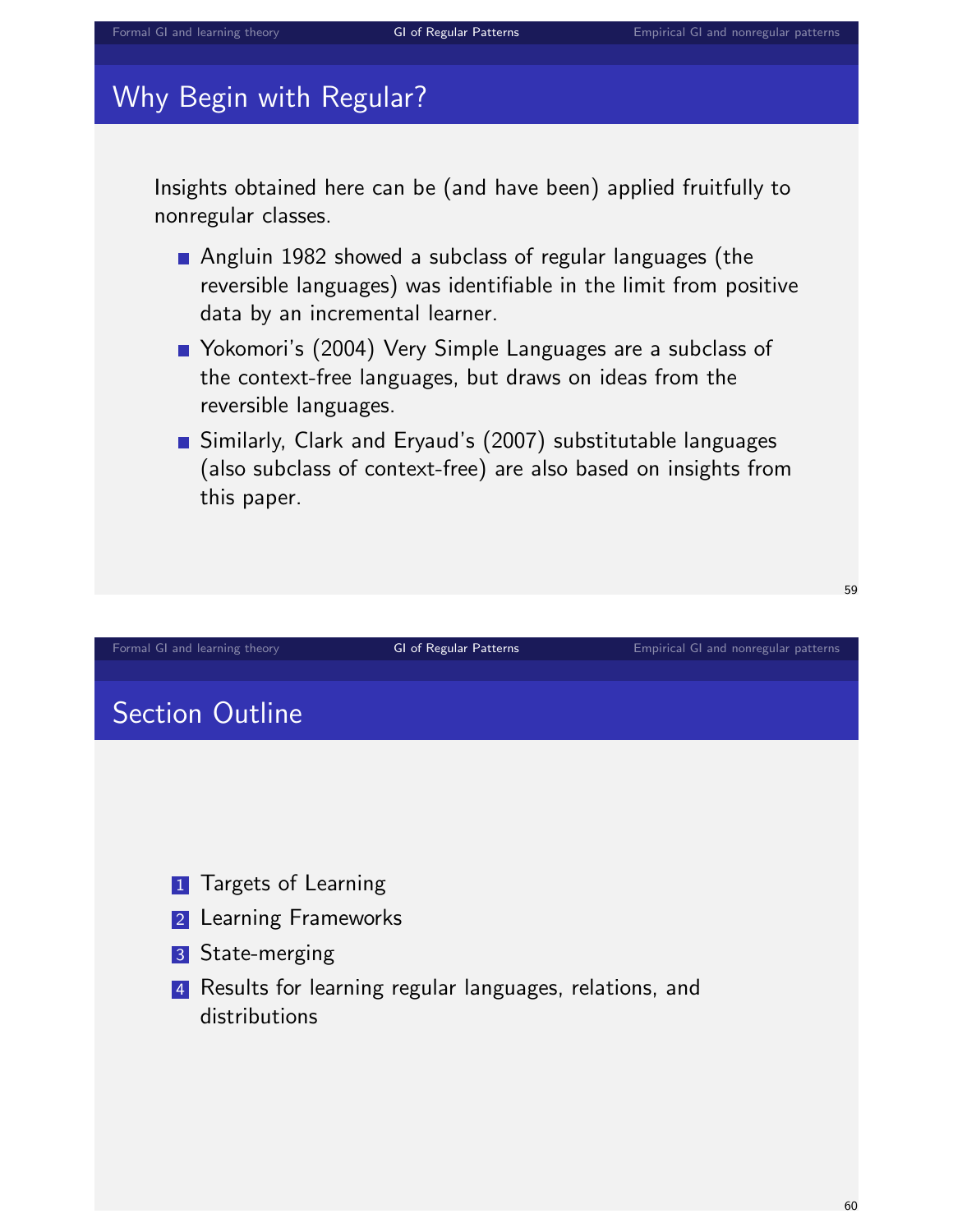# Targets of Learning: Regular Languages



# Targets of Learning: Regular Relations



- Regular expressions (for relations)
- Generalized regular expressions (for relations)
- $\blacksquare$  Finite state transducers
- $\blacksquare$  . . .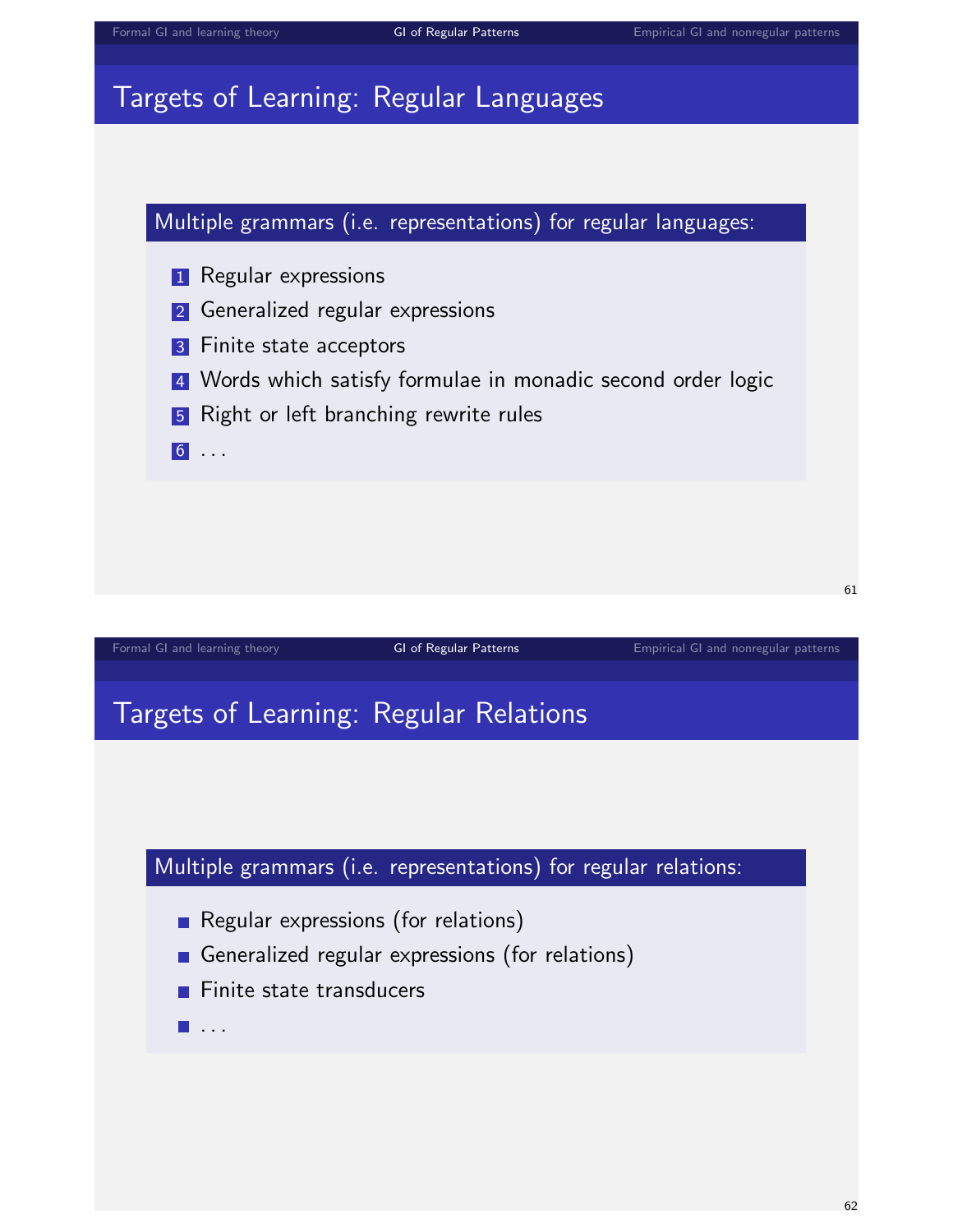# Targets of Learning: Regular distributions



- 2 Canonical forms relate to algebraic properties (Nerode equivalence relation, i.e. states represent sets of "good tails")
- 3 In contrast, canonical regular expressions have yet to be determined. For example, there are no canonical (e.g. shortest) regular expressions for regular languages.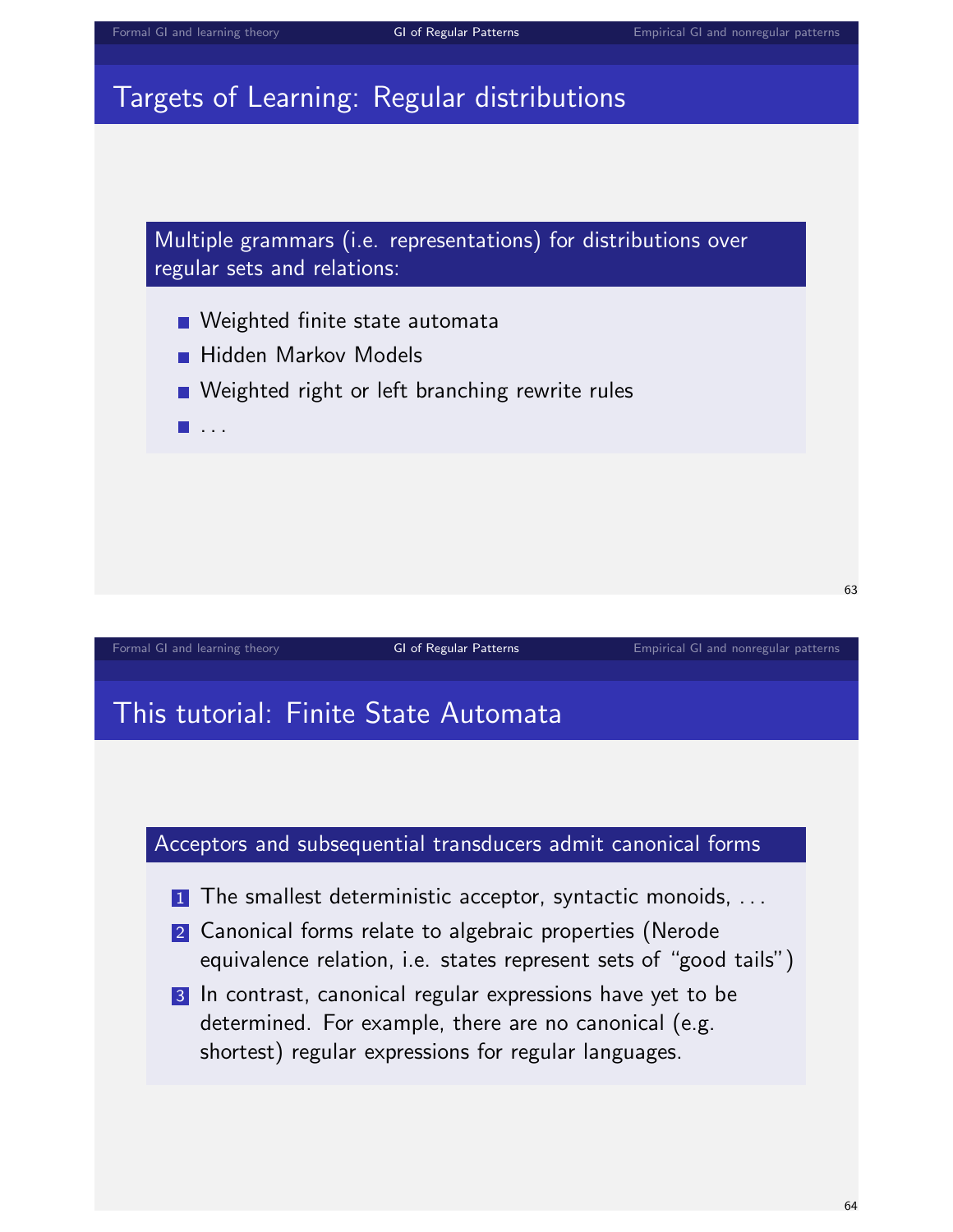



Success required on which input data streams?

All possible vs. some restricted set

i.e. "distribution-free" vs. "non distribution-free"

What kind of samples?

Positive data vs. postive and negative data

■ Other choices (e.g. query learning) are not discussed here.

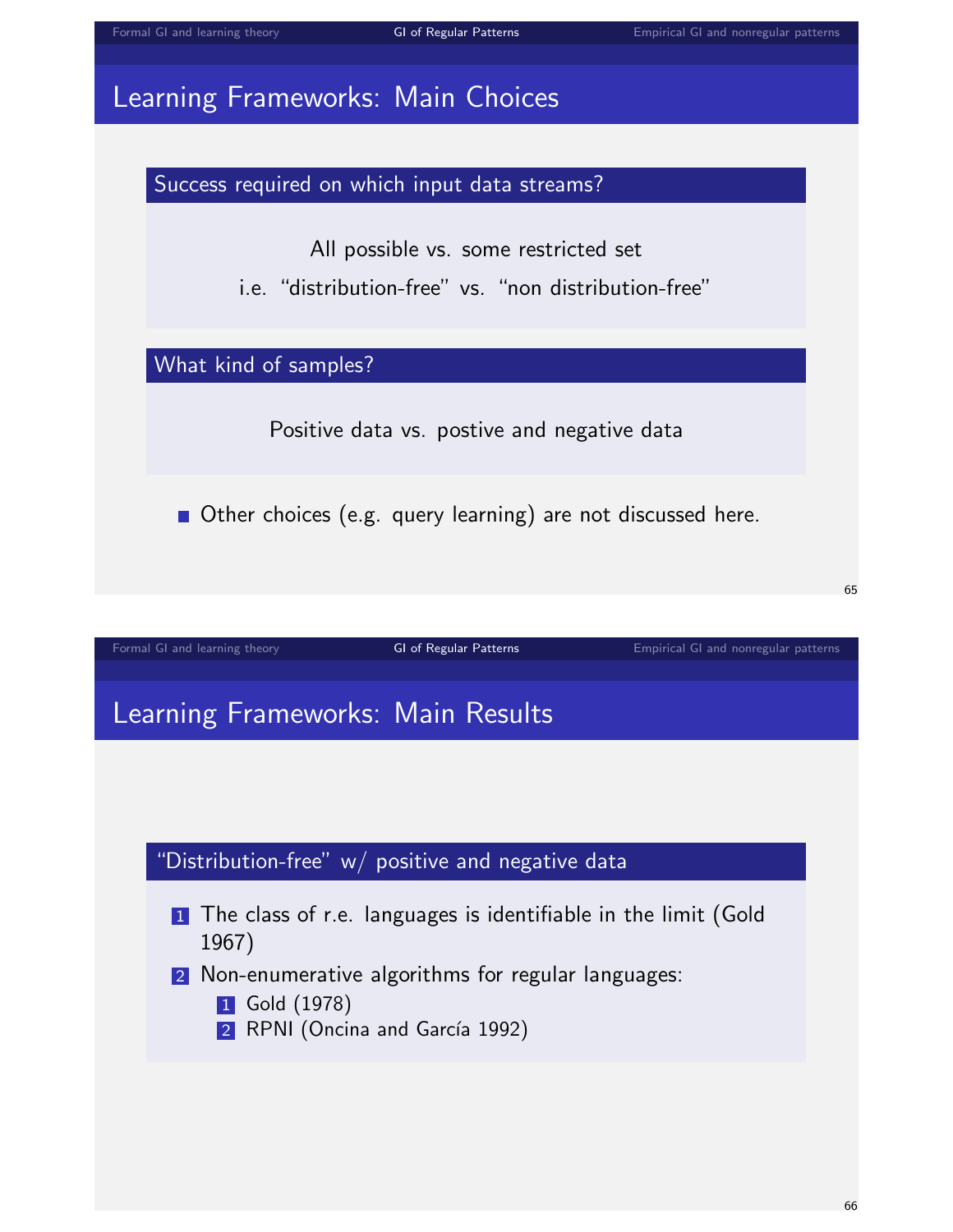# Learning Frameworks: Main Results

#### "Distribution-free" with positive data only

- 1 No superfinite class (including regular, cf, etc.) is identifiable in the limit (Gold 1967)
- 2 Not even the finite class is PAC-learnable (Blumer et al. 1989)
- 3 No superfinite class is identifiable in the limit with probability  $p (p > 2/3)$  (Pitt 1985, Wiehagen et al. 1986, Angluin 1988)
- 4 But many subregular classes are learnable in this difficult setting.

[Formal GI and learning theory](#page-0-0) [GI of Regular Patterns](#page-26-0) [Empirical GI and nonregular patterns](#page-55-0) Empirical GI and nonregular patterns

# Learning Frameworks: Main Results

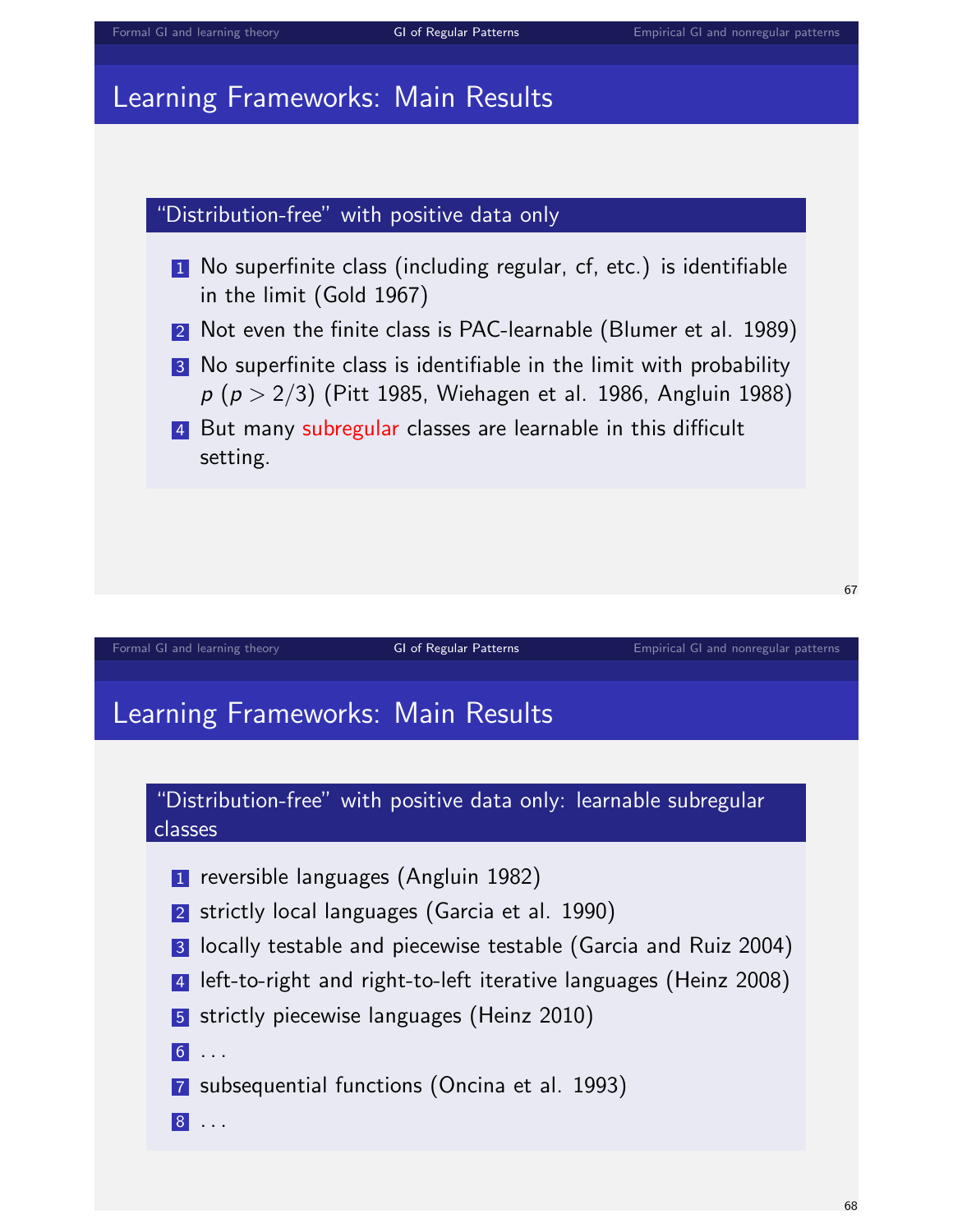# Learning Frameworks: Main Results



[Formal GI and learning theory](#page-0-0) [GI of Regular Patterns](#page-26-0) [Empirical GI and nonregular patterns](#page-55-0) Empirical GI and nonregular patterns

## Learning regular languages: Key technique



- Angluin 1982 (reversible languages)
- **Muggleton 1990 (contextual languages)**
- Garcia et al. 1990 (strictly local languages)
- Oncina et al. 1993 (subsequential functions)
- Clark and Thollard 2004 (PDFA distributions)
- $\blacksquare$  . . .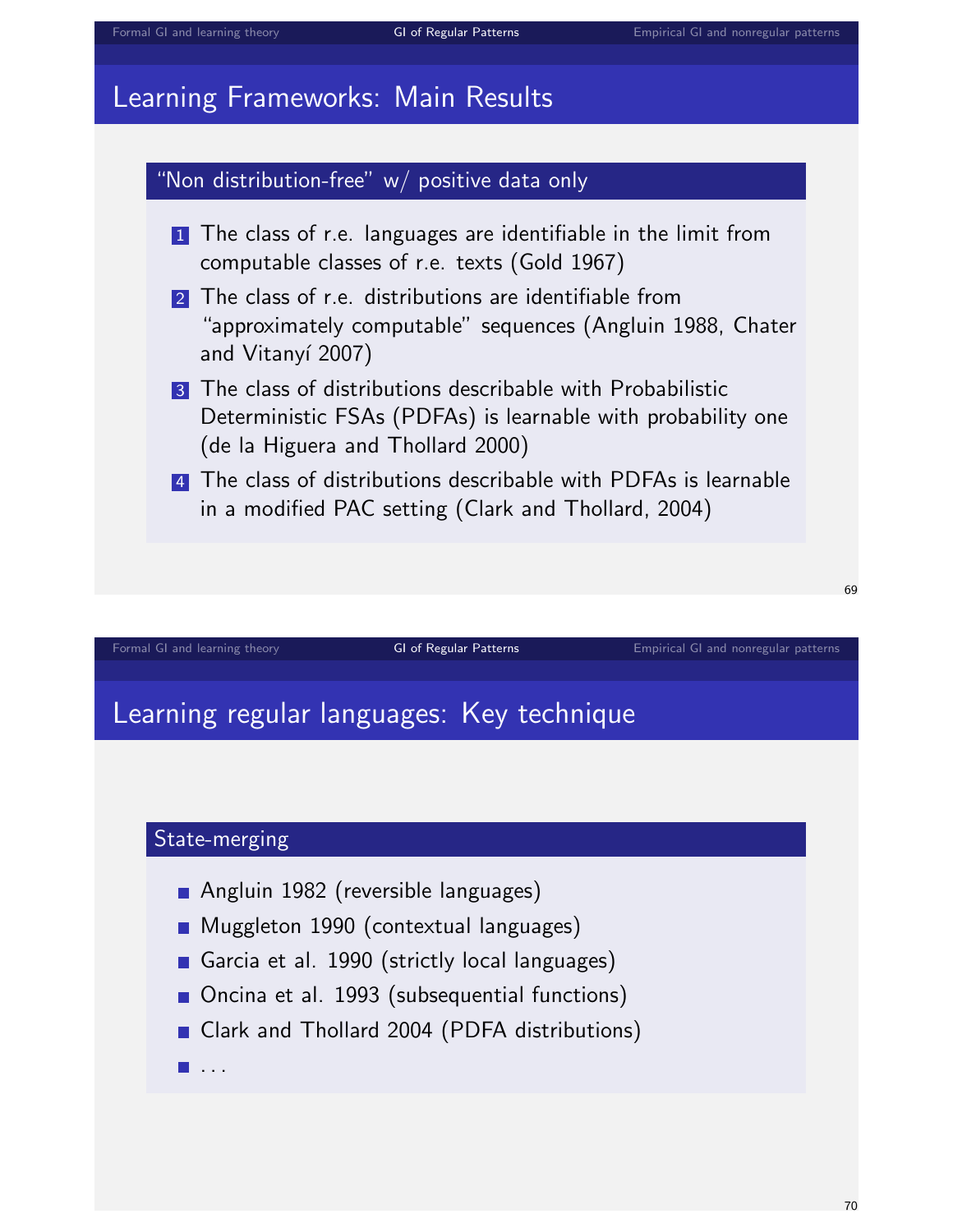# Other techniques



# Only so much can be covered...



It's impossible to be fair to all those who have contributed and to cover all the variants, even all the algorithms in a short tutorial. That's why there are books!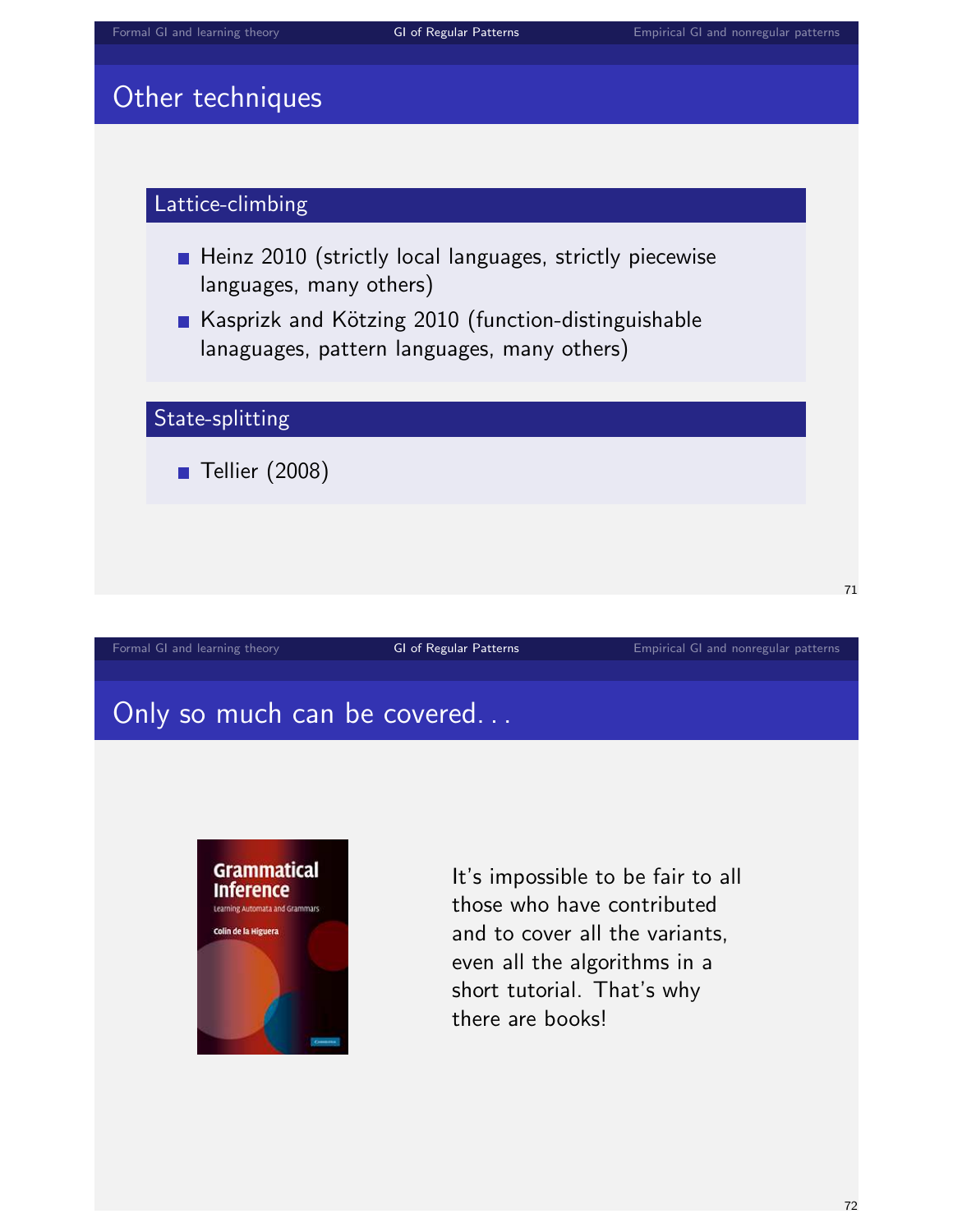# Overview of State-merging

**1** Builds a FSA representation of the input

2 Generalize by merging states

[Formal GI and learning theory](#page-0-0) **[GI of Regular Patterns](#page-26-0)** [Empirical GI and nonregular patterns](#page-55-0)

73

# Illustrative Example: Stress pattern of Pintupi

| a.             | pána                                                       | ʻearth'                                                                                                                 | $\dot{\sigma}$ $\sigma$                                                          |
|----------------|------------------------------------------------------------|-------------------------------------------------------------------------------------------------------------------------|----------------------------------------------------------------------------------|
| b.             | t <sup>j</sup> útaya                                       | 'many'                                                                                                                  | $\acute{\sigma}$ $\sigma$ $\sigma$                                               |
| C <sub>1</sub> | málawàna                                                   | 'through from behind'                                                                                                   | $\acute{\sigma}$ $\sigma$ $\grave{\sigma}$ $\sigma$                              |
| d.             | púlinkàlat <sup>j</sup> u                                  | 'we (sat) on the hill'                                                                                                  | $\dot{\sigma}$ $\sigma$ $\dot{\sigma}$ $\sigma$ $\sigma$                         |
| e.             | t <sup>j</sup> ámulìmpat <sup>j</sup> ùŋku                 | 'our relation'                                                                                                          | $\acute{\sigma}$ $\sigma$ $\grave{\sigma}$ $\sigma$ $\grave{\sigma}$ $\sigma$    |
| f.             | tílirinulàmpat <sup>j</sup> u                              | 'the fire for our benefit<br>flared up'                                                                                 | $\dot{\sigma}$ $\sigma$ $\dot{\sigma}$ $\sigma$ $\dot{\sigma}$ $\sigma$ $\sigma$ |
| g.             | kúran <sup>j</sup> ùlulìmpat <sup>j</sup> ù <sub>l</sub> a | 'the first one who is our $\phi \sigma \dot{\sigma} \sigma \dot{\sigma} \sigma \dot{\sigma} \sigma$<br>relation'        |                                                                                  |
| h.             | yúma in kamàrat <sup>j</sup> ù aka                         | 'because of mother-in- $\vec{\sigma} \sigma \vec{\sigma} \sigma \vec{\sigma} \sigma \vec{\sigma} \sigma \sigma$<br>law' |                                                                                  |

#### Generalization (Hayes (1995:62) citing Hansen and Hansen (1969:163)):

**Primary stress falls on the initial syllable** 

Secondary stress falls on alternating nonfinal syllables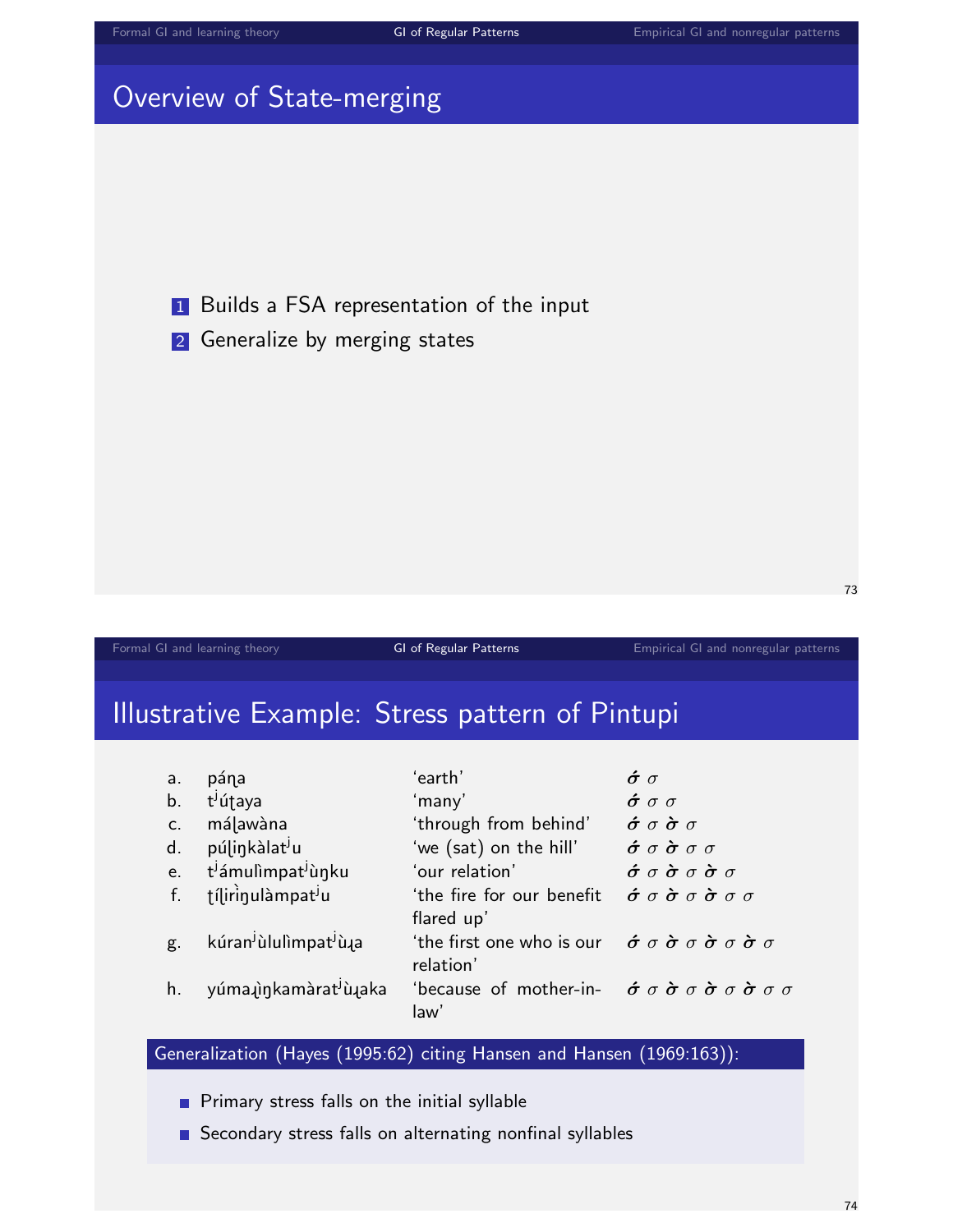# Illustrative Example: Stress pattern of Pintupi

Generalization (Hayes (1995:62) citing Hansen and Hansen (1969:163)):

- **Primary stress falls on the initial syllable**
- Secondary stress falls on alternating nonfinal syllables

## Minimal deterministic FSA for Pintupi Stress



[Formal GI and learning theory](#page-0-0) [GI of Regular Patterns](#page-26-0) [Empirical GI and nonregular patterns](#page-55-0)

75

# Structured representations of Input

- **1** Each word its own FSA (Nondeterministic)
- 2 Prefix Trees (deterministic)
- 3 Suffix Trees (reverse determinstic)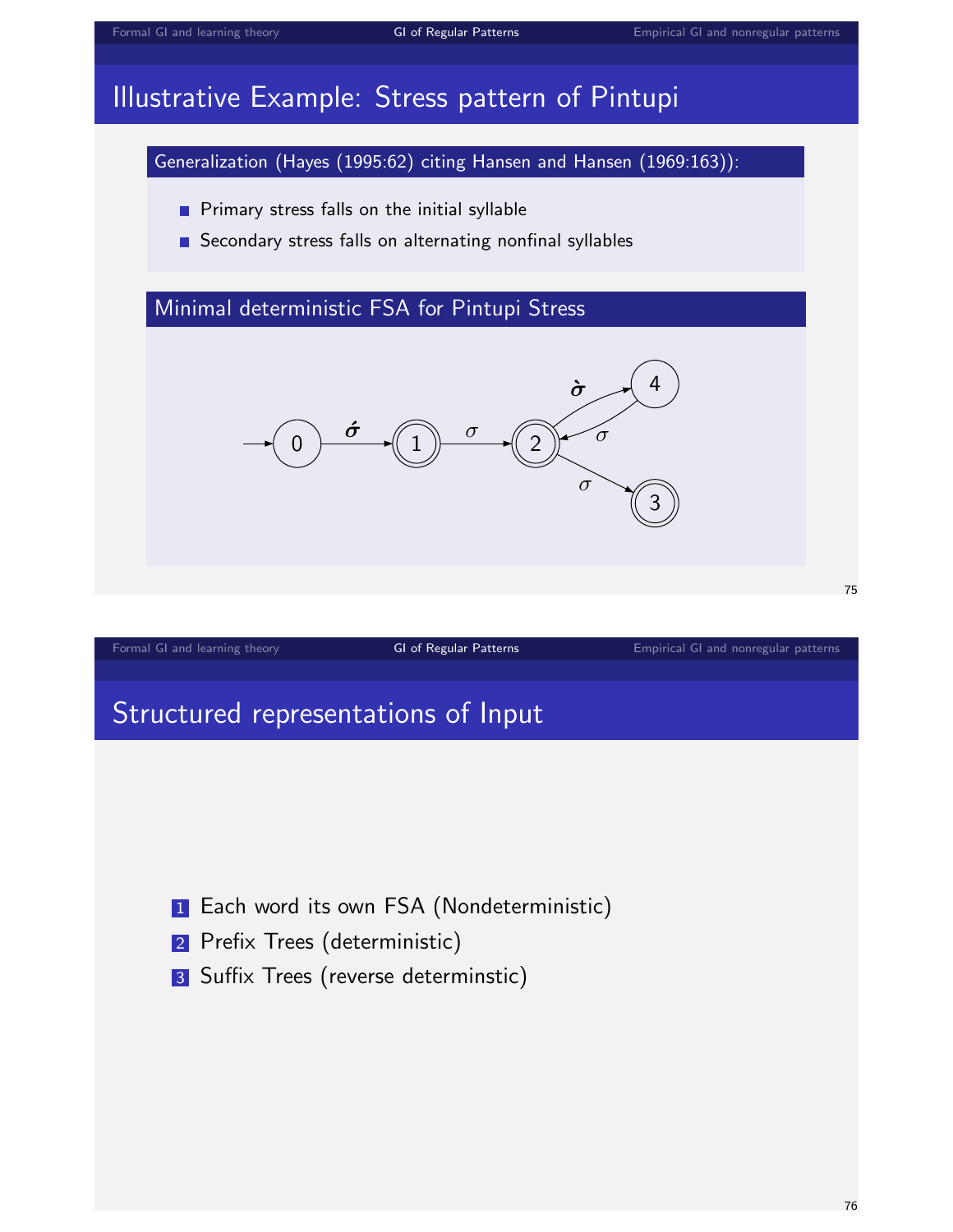# Examples of Prefix and Suffix Trees

$$
S = \left\{ \begin{array}{ll} \acute{\sigma} & \acute{\sigma} \ \sigma \\ \acute{\sigma} \ \sigma \ \sigma & \acute{\sigma} \ \sigma \ \grave{\sigma} \ \sigma \\ \acute{\sigma} \ \sigma \ \grave{\sigma} \ \sigma \ \sigma & \acute{\sigma} \ \sigma \ \grave{\sigma} \ \sigma \ \grave{\sigma} \ \sigma \end{array} \right\}
$$



- All transitions are preserved.
- This is one way in which generalizations may occur—because the post-merged machine accepts everything the pre-merged machine accepts, possibly more.

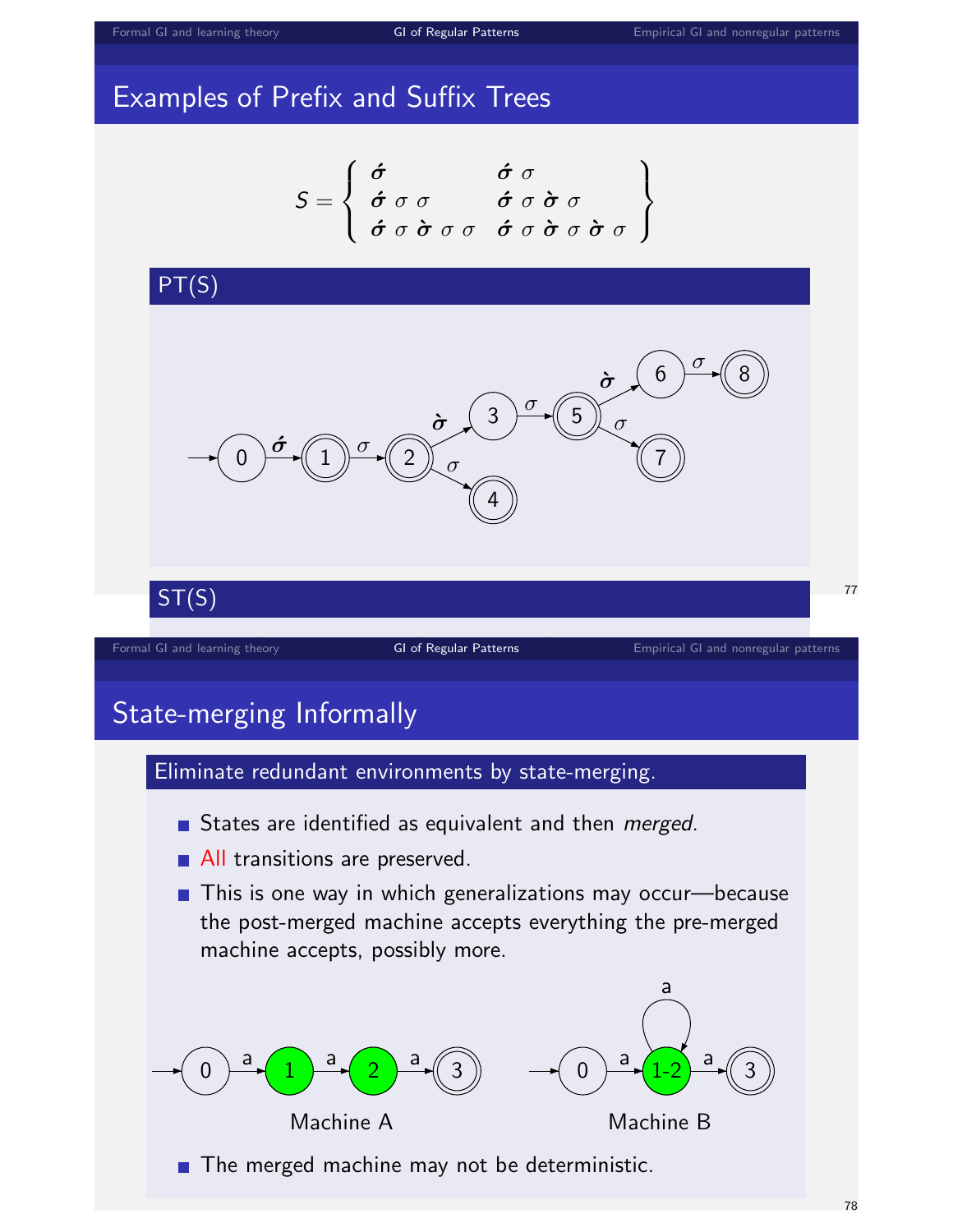# State-merging Formally

## Definition

Given an acceptor  $A = (Q, I, F, \delta)$  and a partition  $\pi$  of its states *state-merging* returns the acceptor  $A/\pi=(Q',I',F',\delta')$ :

1  $Q' = \pi$  (the states are the *blocks* of  $\pi$ )

$$
2 I' = \{ B \in \pi : I \cap B \neq \emptyset \}
$$

$$
S \mid F' = \{ B \in \pi : F \cap B \neq \emptyset \}
$$

**4** For all  $B \in \pi$  and  $a \in \Sigma$ ,  $\delta'(B,a) = \{B' \in \pi : \exists q \in B, \, q' \in B' \text{ such that } q' \in \delta(q,a)\}$ 

[Formal GI and learning theory](#page-0-0) **[GI of Regular Patterns](#page-26-0)** [Empirical GI and nonregular patterns](#page-55-0)

# Theorem

#### Theorem

Given any regular language  $L$ , let  $A(L)$  denote the minimal deterministic acceptor recognizing L. There exists a finite sample  $S \subseteq L$  and a partition  $\pi$  over  $PT(S)$  such that  $PT(S)/\pi = A(L)$ .

#### **Notes**

The finite sample need only exercise every transition in  $A(L)$ .

What is  $\pi$ ?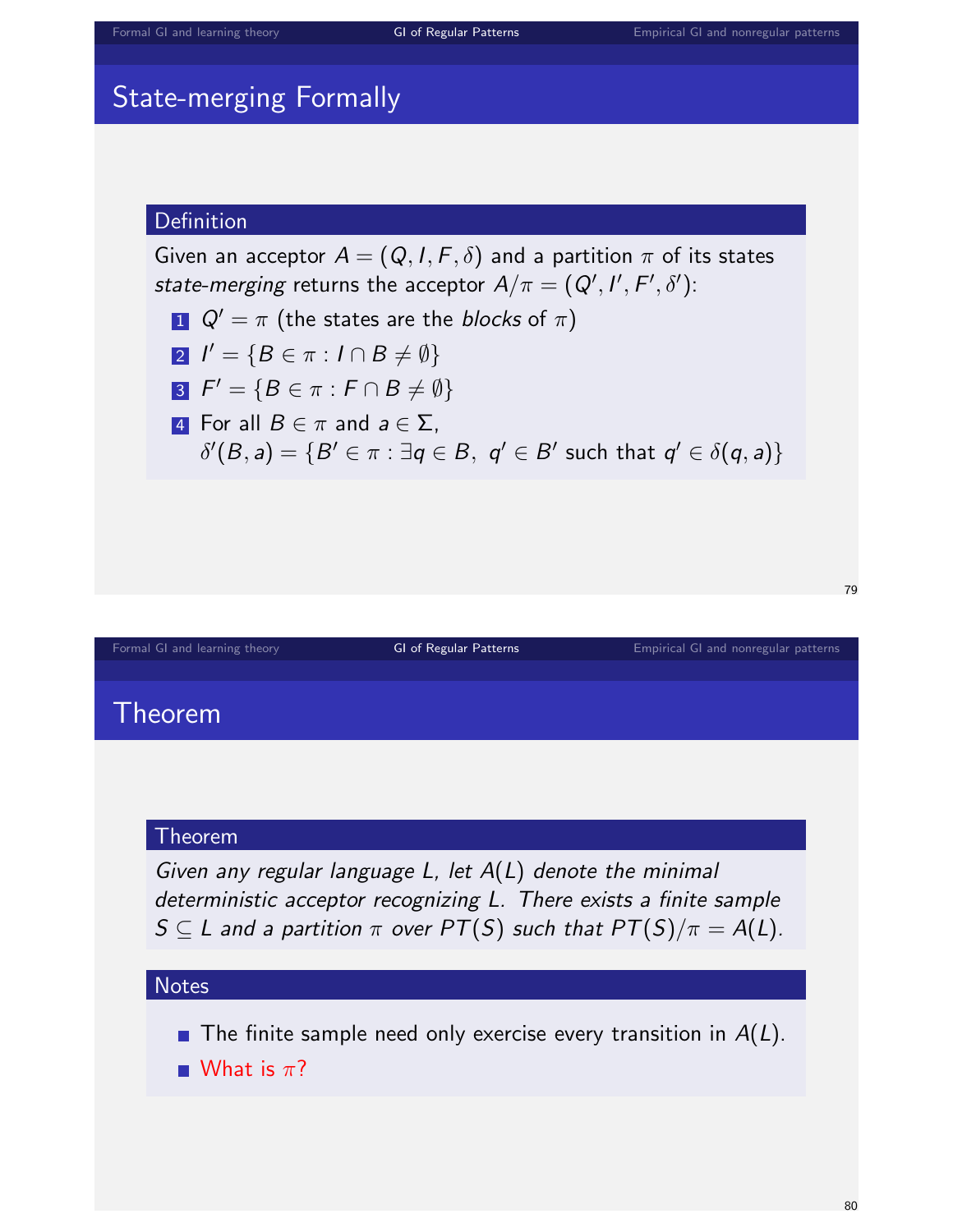# Illustrative Example

#### Let's merge states with the same incoming paths of length 2!



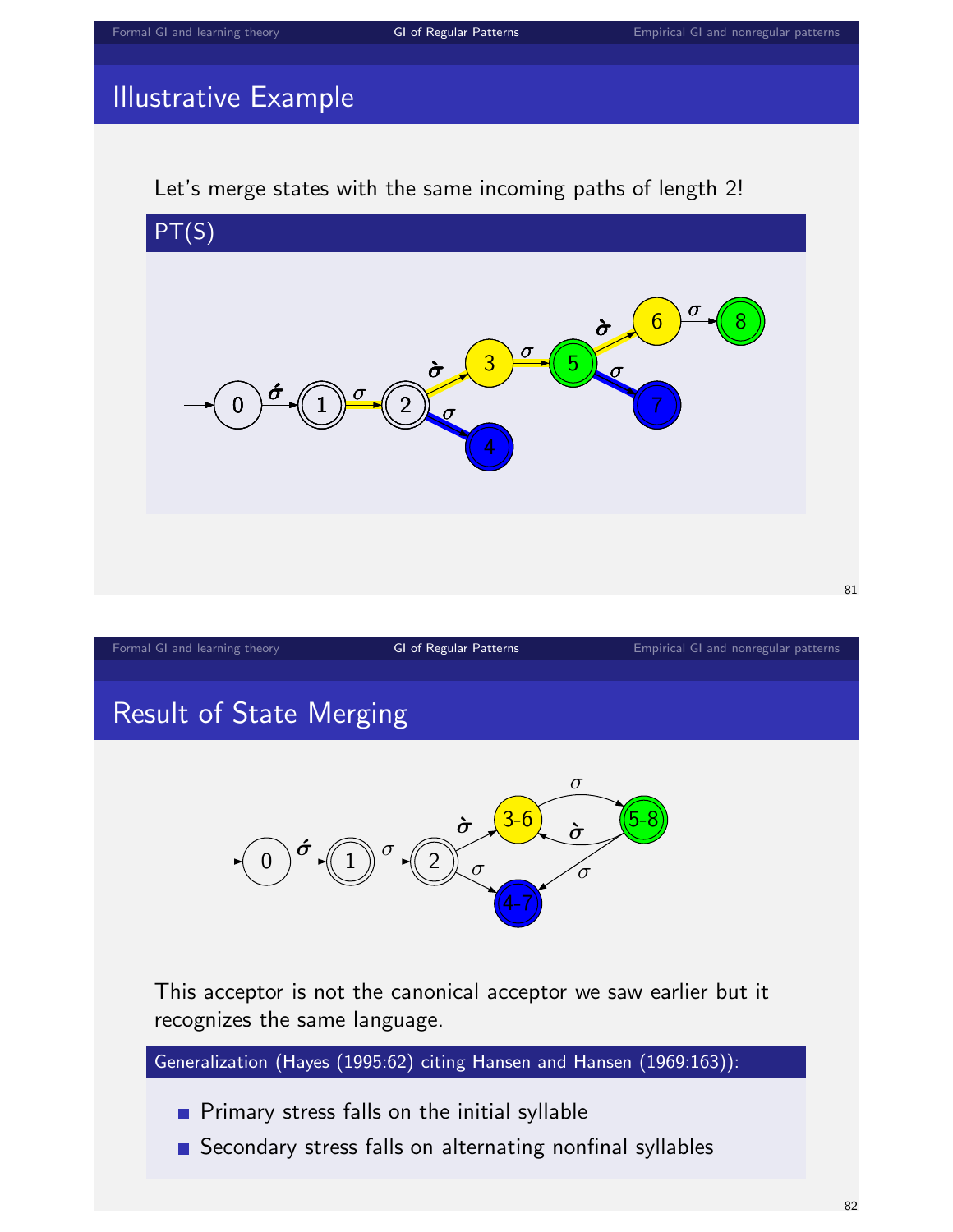# Summary of Algorithm

**1** States in the prefix tree are merged if they have the same k-length suffix.

$$
u \sim v \stackrel{\text{def}}{\iff} \exists x, y, w \text{ such that } |w| = k, u = xw, v = yw
$$

2 The algorithm then is simply:

$$
G=PT(S)/\pi_{\sim}
$$

3 This algorithm provably identifies in the limit from positive data the Strictly  $(k + 1)$ -Local class of languages (Garcia et al. 1990).

#### [Formal GI and learning theory](#page-0-0) [GI of Regular Patterns](#page-26-0) [Empirical GI and nonregular patterns](#page-55-0) Empirical GI and nonregular patterns

# Back to the Illustrative Example

# Results for stress patterns more generally

- Out of 109 distinct stress patterns in the world's languages (encoded as FSAs), this state-merging strategy works for only 44 of them
- If we merge states with the same paths up to length  $5(!)$ , only 81 are learned.
- $\blacksquare$  This is the case even permitting very generous input samples.

In other words, 44 attested stress patterns are Strictly 3-Local and 81 are Strictly 6-Local. 28 are not Strictly 6-Local In fact those 28 are not Strictly k-Local for any k (Edlefsen et al. 2008).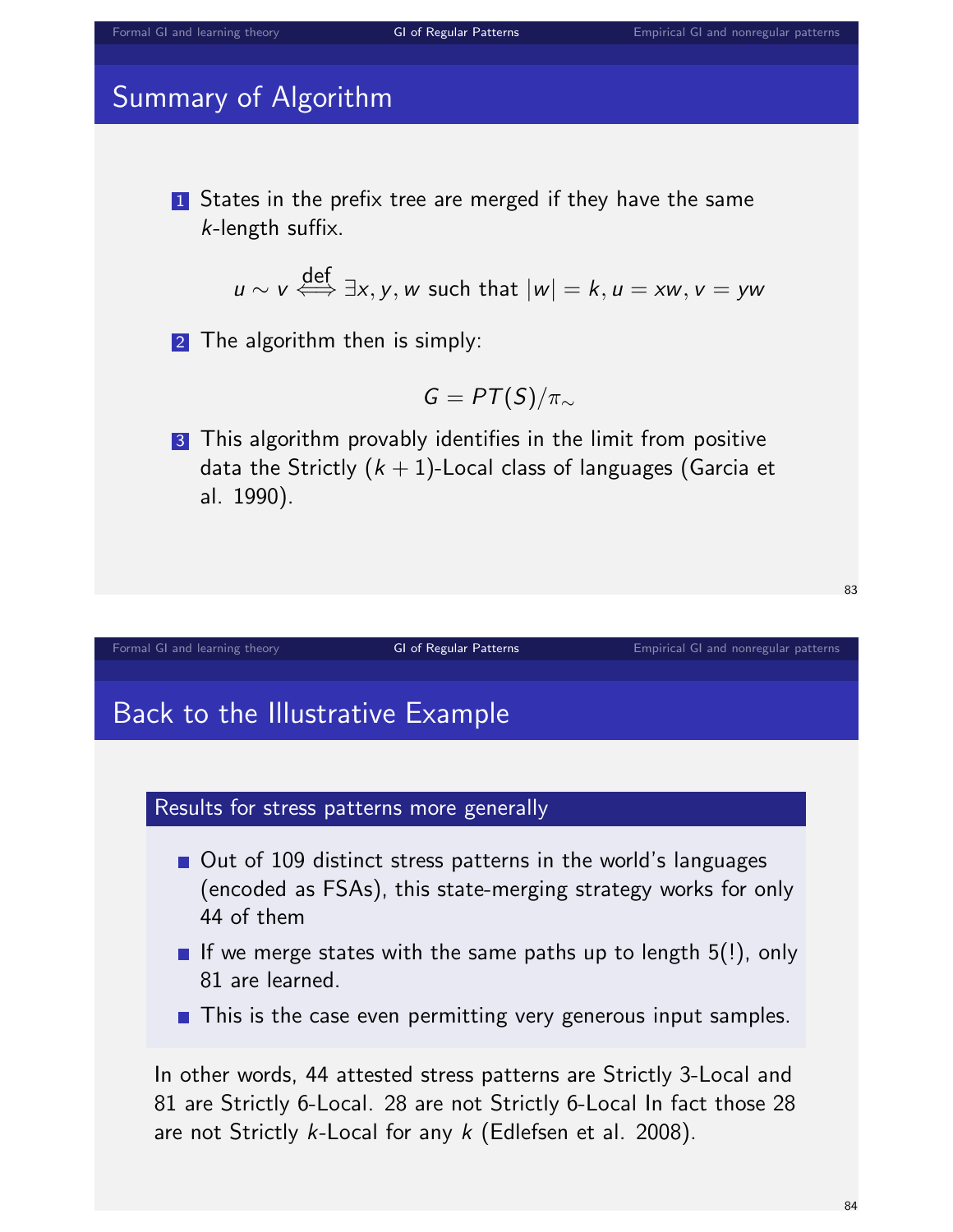# Other ways to merge states

If the current structure is "ill-formed" then merge states to eliminate source of ill-formedness



# Other ways to merge states

Merge states indiscriminately unless "ill-formedness" arises

[Formal GI and learning theory](#page-0-0) **[GI of Regular Patterns](#page-26-0)** [Empirical GI and nonregular patterns](#page-55-0)

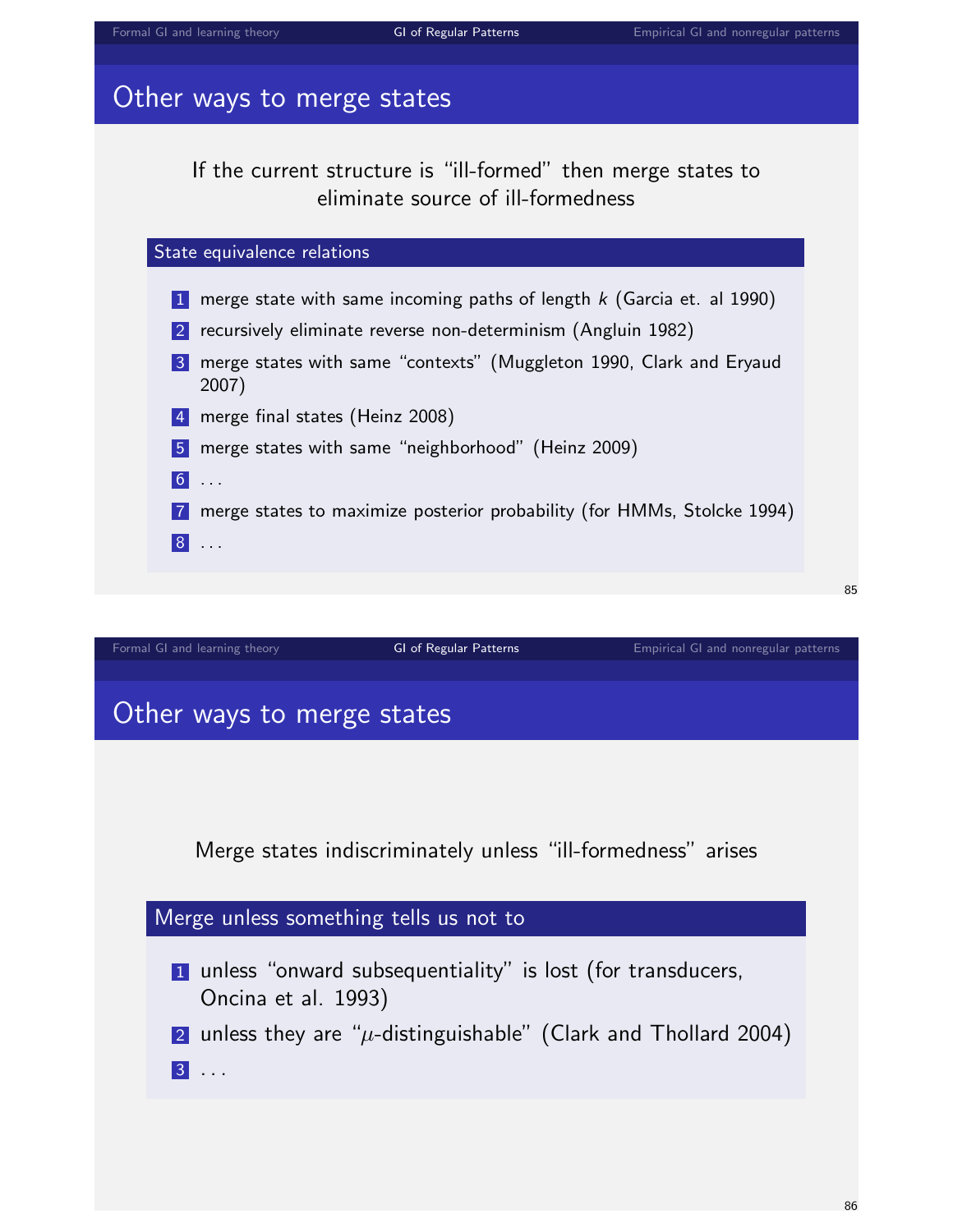# State-merging as inference rules

# Strictly k-Local languages (Garcia et al. 1990)

merge states with same incoming paths of length  $k$ 

$$
\forall u, v, w \in \Sigma^* \; : \; uv, wv, \in \text{Prefix}(L) \text{ and } |v| = k
$$

⇓  $Tails_L(uv) = Tails_L(wv) \in L$ 



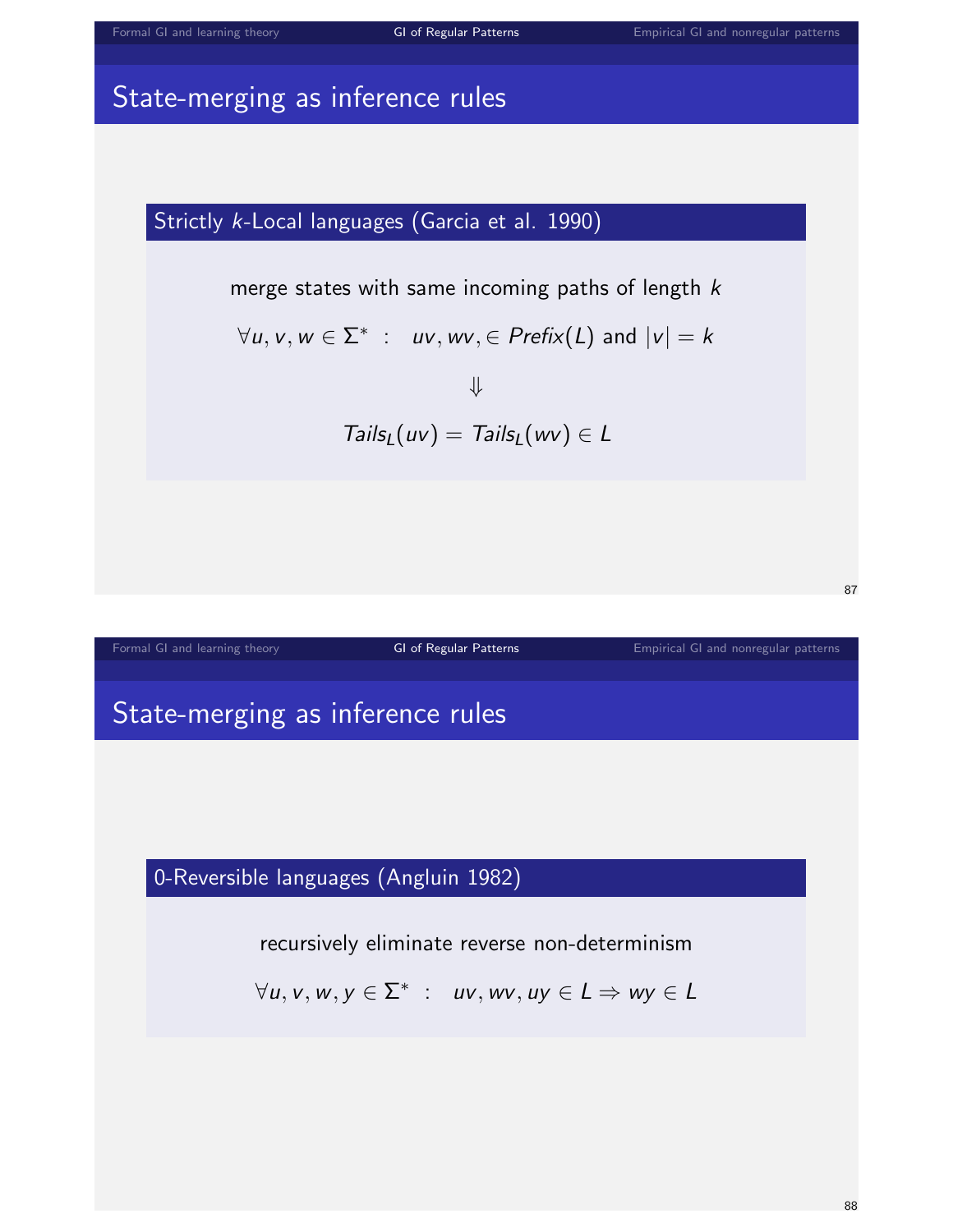# State-merging summary

- **1** Distinctions maintained in the prefix tree are lost by state merging, which results in generalizations.
- 2 The choice of partition corresponds to the generalization strategy (i.e. which distinctions will be maintained and which will be lost)

Gleitman (1990:12):

The trouble is that an observer who notices everything can learn nothing for there is no end of categories known and constructible to describe a situation [emphasis in original].

[Formal GI and learning theory](#page-0-0) [GI of Regular Patterns](#page-26-0) [Empirical GI and nonregular patterns](#page-55-0) Empirical GI and nonregular patterns

Results for regular languages

Distribution-free with positive data

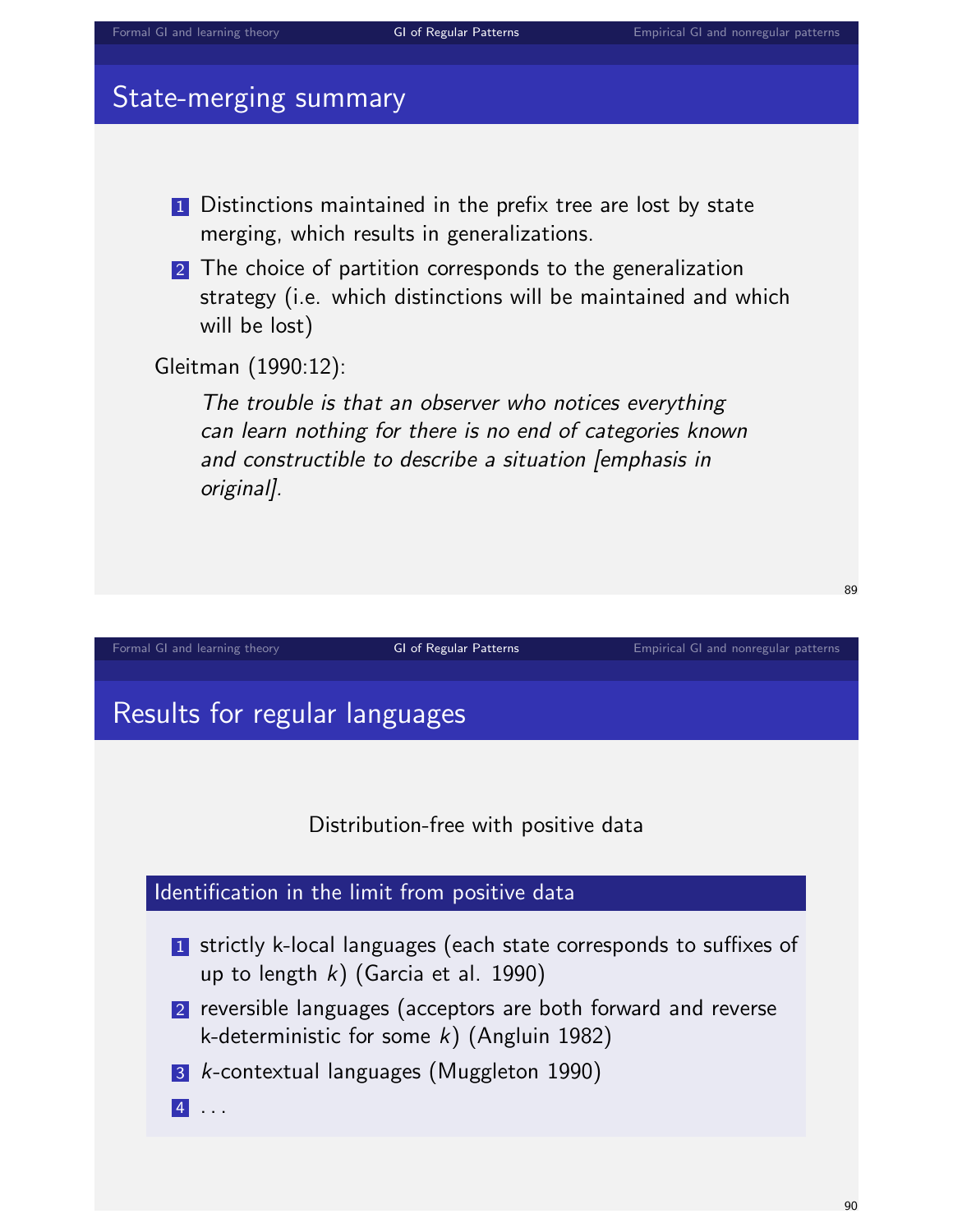# Regular relations

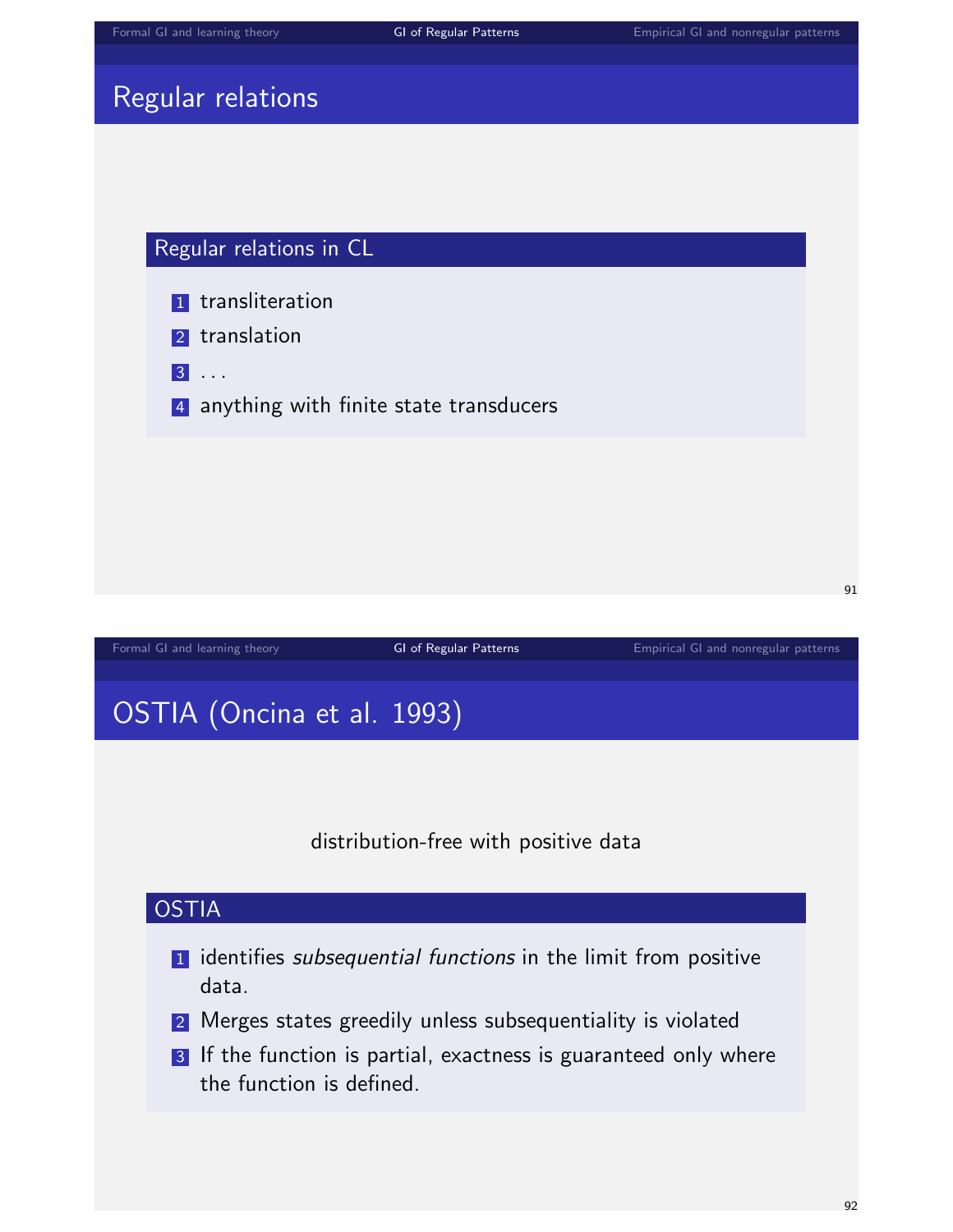# OSTIA (Oncina et al. 1993)

#### Subsequential relations

- 1 are a subclass of the regular relations, recognizing functions.
- 2 are those which are recognized by subsequential transducers, which are determinstic on the input and which have an "output" string associated with every state.
- **3** have a canonical form.
- 4 have been generalized to permit up to  $p$  outputs for each input (Mohri 1997).

#### [Formal GI and learning theory](#page-0-0) [GI of Regular Patterns](#page-26-0) [Empirical GI and nonregular patterns](#page-55-0)

# OSTIA for learning phonological rules

# Gildea and Jurafsky 1996

- **1** Show that OSTIA doesn't learn the English tapping rule or German word-final devoicing rule from data present in adapted dictionaries of English or German
- 2 Applied additional phonologically motivated heuristics to improve state-merging choices.

What about well-defined subclasses of subsequential relations?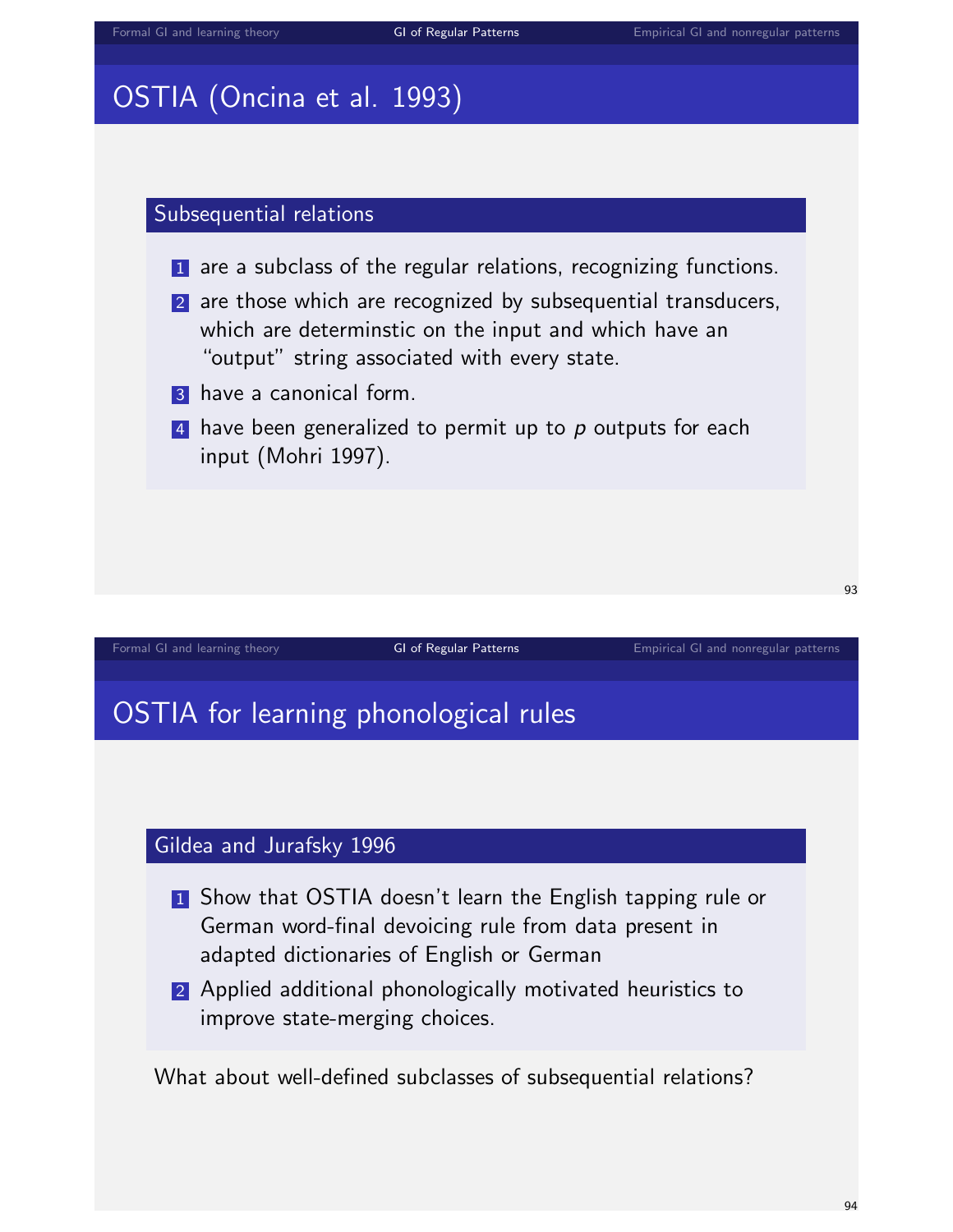# Weighted finite-state automata

non-distribution-free with positive data

## The problem

Given a finite multiset of words drawn independently from the target distribution, what grammar accurately describes the distribution?

#### Theorem

The class of distributions describable with Non-deterministic Probabilistic Finite-State Automata (NPFA) exactly matches the class of distributions describable with Hidden Markov Models (Vidal et al. 2005).



(Vidal et. al 2005, de la Higuera 2010)  $_{96}$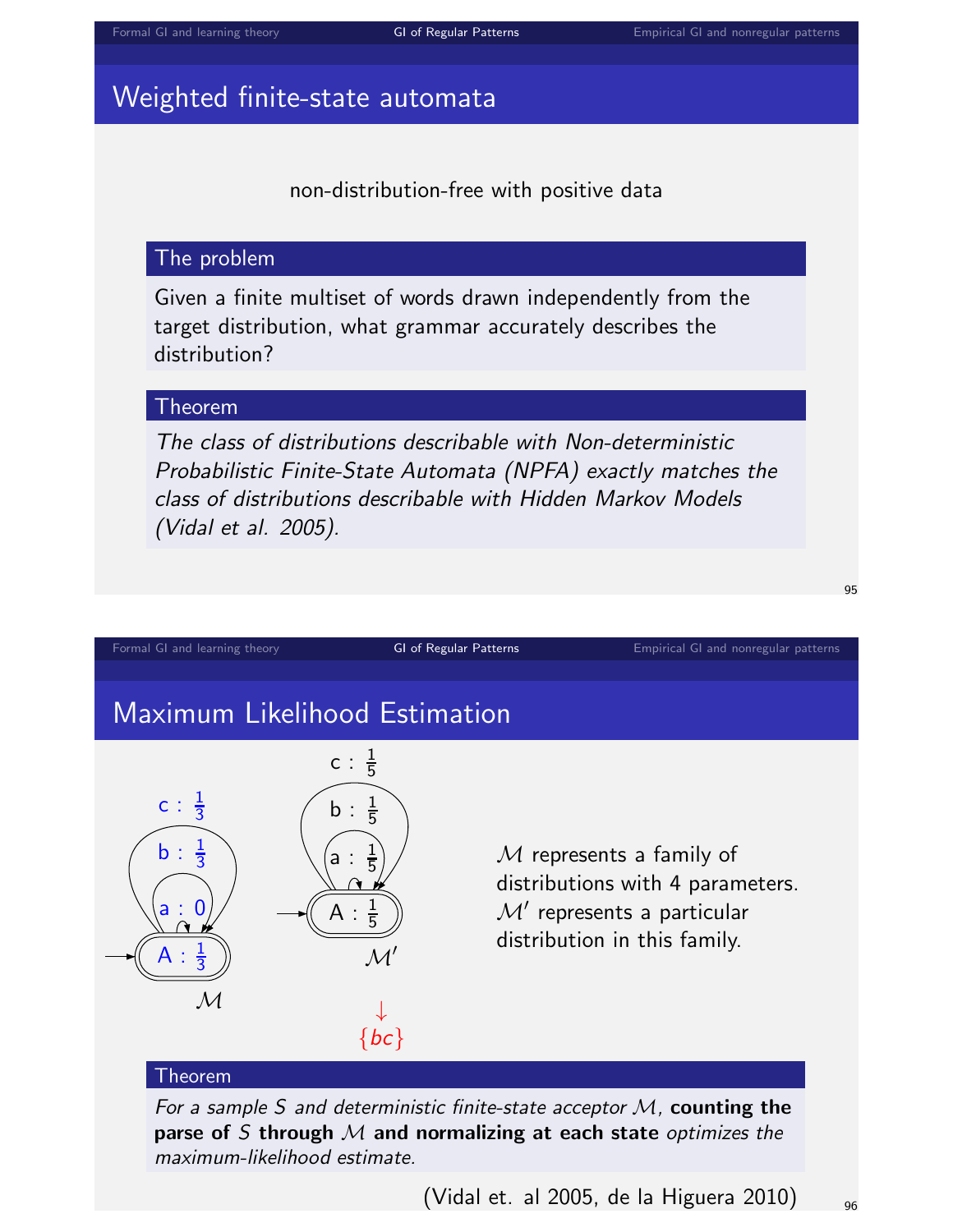# Strictly 2-Local Distributions are bigram models



Figure: The structure of a bigram model. The 16 parameters of this model are given by associating probabilities to each transition and to "ending" at each state.

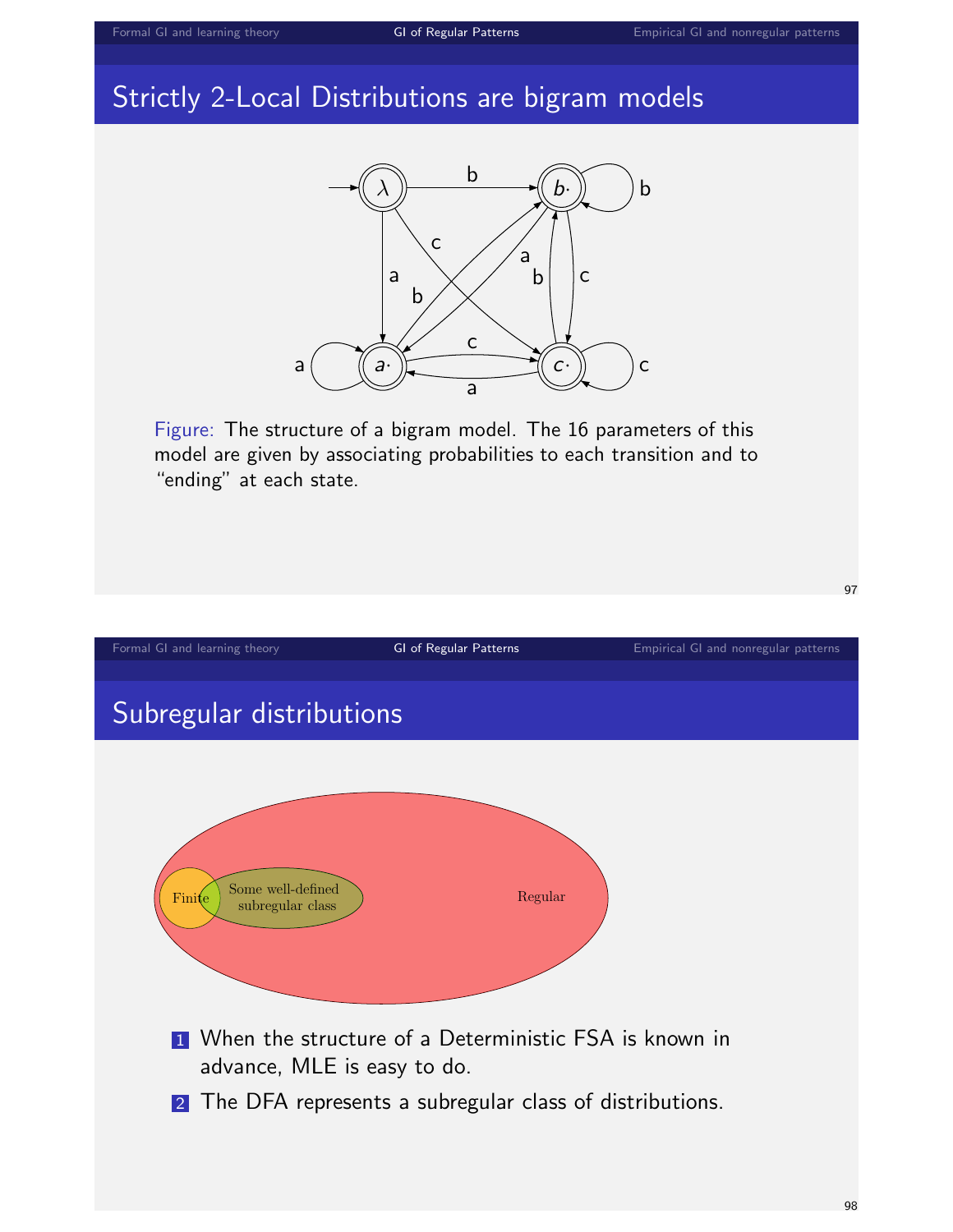# Strictly Piecewise Distributions

1 N-gram models can't describe long-distance dependencies.



Sibilant Harmony example from Samala (Ineseño Chumash)

 $[$ [tojonowonowa $]$  'it stood upright' (Applegate 1972:72)

- $cf.$  \*[stojonowonowa]] and
- $cf.$  \*[ $[fojonowonowas]$ ]

Hypothesis:  $*[sto]$  ionowonowas and  $*[to]$  ionowonowas are ill-formed because the *discontiguous subsequences*  $s$  and  $\beta s$  are ill-formed.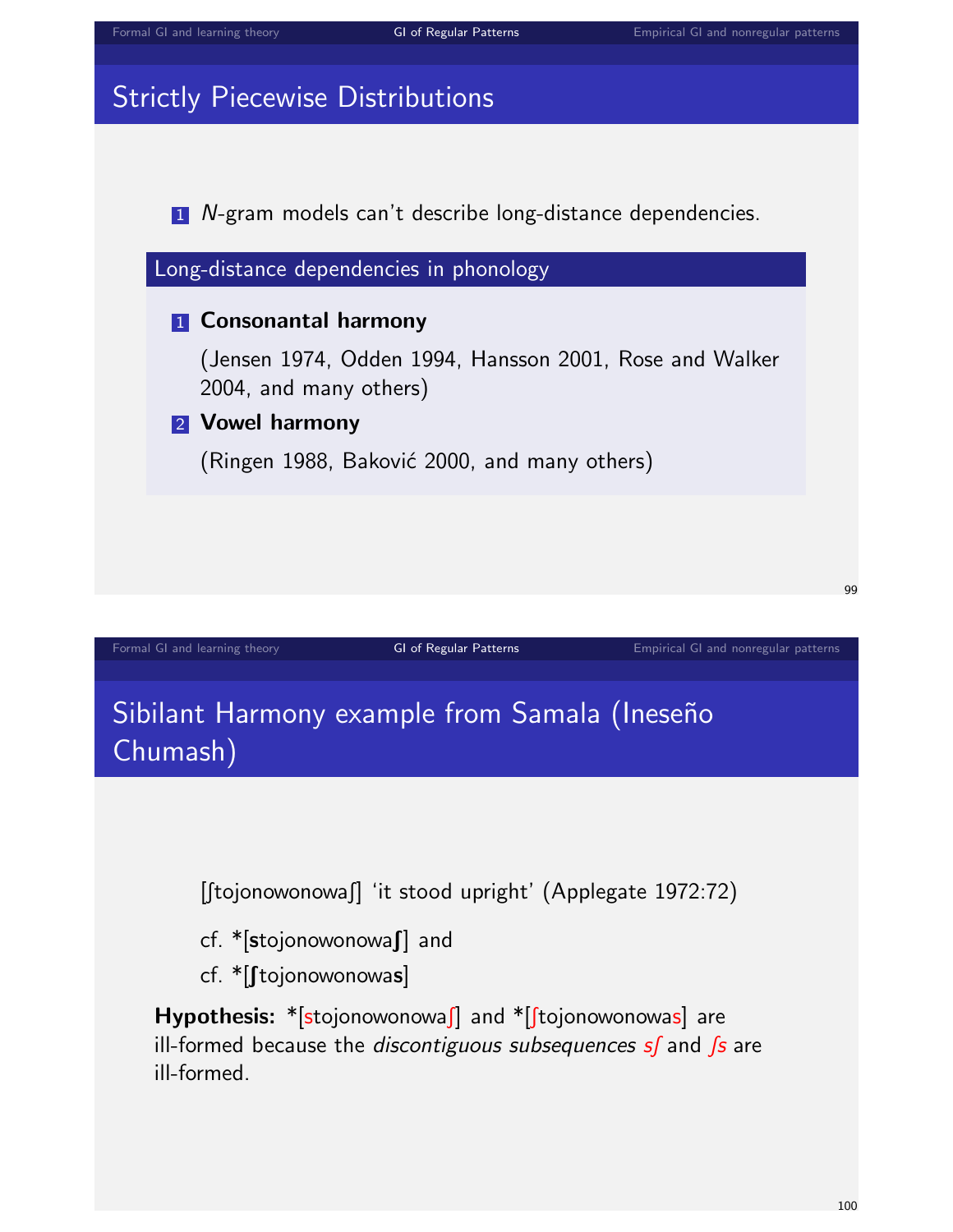# Strictly Piecewise languages

## Rogers et al. 2010

- **1** solely make distinctions on the basis of potentially discontiguous subsequences up to some length  $k$
- 2 are mathematically natural. They have several chacterizations in terms of formal language theory, automata theory, logic, model theory, and the
- 3 algebraic theory of automata (Fu et al. 2011)

[Formal GI and learning theory](#page-0-0) **[GI of Regular Patterns](#page-26-0)** [Empirical GI and nonregular patterns](#page-55-0)

# Strictly Piecewise Distributions



- **1** are defined in terms of the factored automata-theoretic representations (Rogers et al. 2010)
- 2 along with the co-emission probability as the product (Vidal et al. 2005)
- 3 Estimation over the factors permits learnability of the patterns like the ones in Samala.

Example with  $\Sigma = \{a, b, c\}$  and  $k = 2$ .  $\widehat{A0}$   $\rightarrow$   $\widehat{(A1)} \times$   $\rightarrow$   $\widehat{(B0)}$   $\rightarrow$   $\widehat{(B1)} \times$   $\rightarrow$   $\widehat{(C0)}$   $\stackrel{c}{\rightarrow}$   $\widehat{(C1)}$ a b c a b c a b c b c a c a b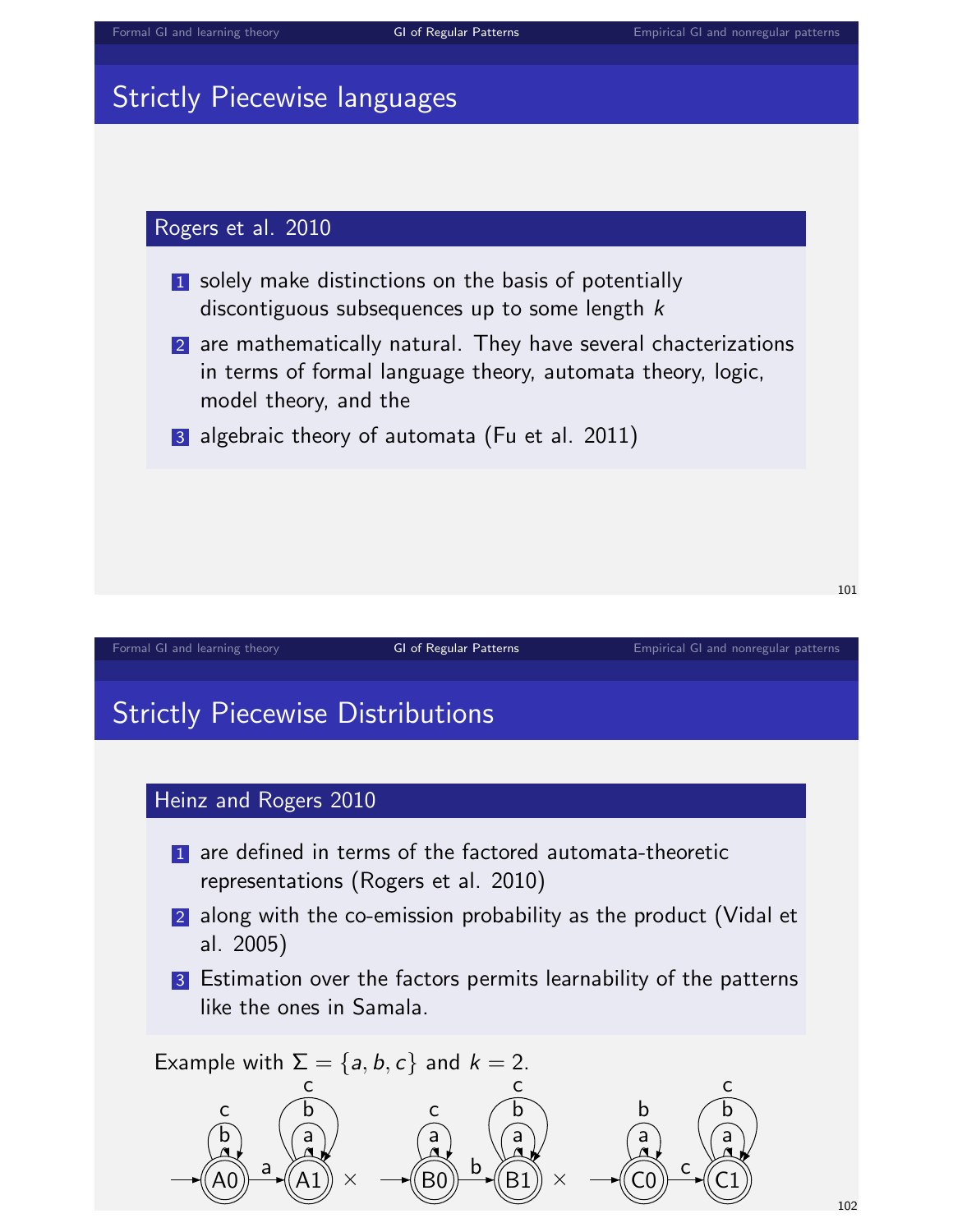# SP2 learning results for Chumash

**Training corpus 4800 words from a dictionary of Samala** 

| P(x   y <) |                         | X      |        |        |        |  |
|------------|-------------------------|--------|--------|--------|--------|--|
|            |                         | S      | fs     |        |        |  |
|            | S                       | 0.0325 | 0.0051 | 0.0013 | 0.0002 |  |
|            | $\widehat{\mathsf{ts}}$ | 0.0212 | 0.0114 | 0.0008 | 0.     |  |
|            |                         | 0.0011 |        | 0.067  | 0.0359 |  |
|            |                         | 0.0006 |        | 0.0458 | 0.0314 |  |

Table: SP2 probabilities of sibilant occuring sometime after another one (collapsing laryngeal distinctions)

[Formal GI and learning theory](#page-0-0) [GI of Regular Patterns](#page-26-0) [Empirical GI and nonregular patterns](#page-55-0) Empirical GI and nonregular patterns

# Learning larger classes of regular distributions

More non-distribution-free with positive data



- 1 are identifiable in the limit with probability one (de la Higuera and Thollard 2000).
- 2 are learnable in modified-PAC setting (Clark and Thollard 2004).

3 The algorithms presented employ state-merging methods.

- 1 This is a (much!) larger class than that which is describable with n-gram distributions or with SP distributions.
- 2 To my knowledge these approaches have not been applied to tasks in CL.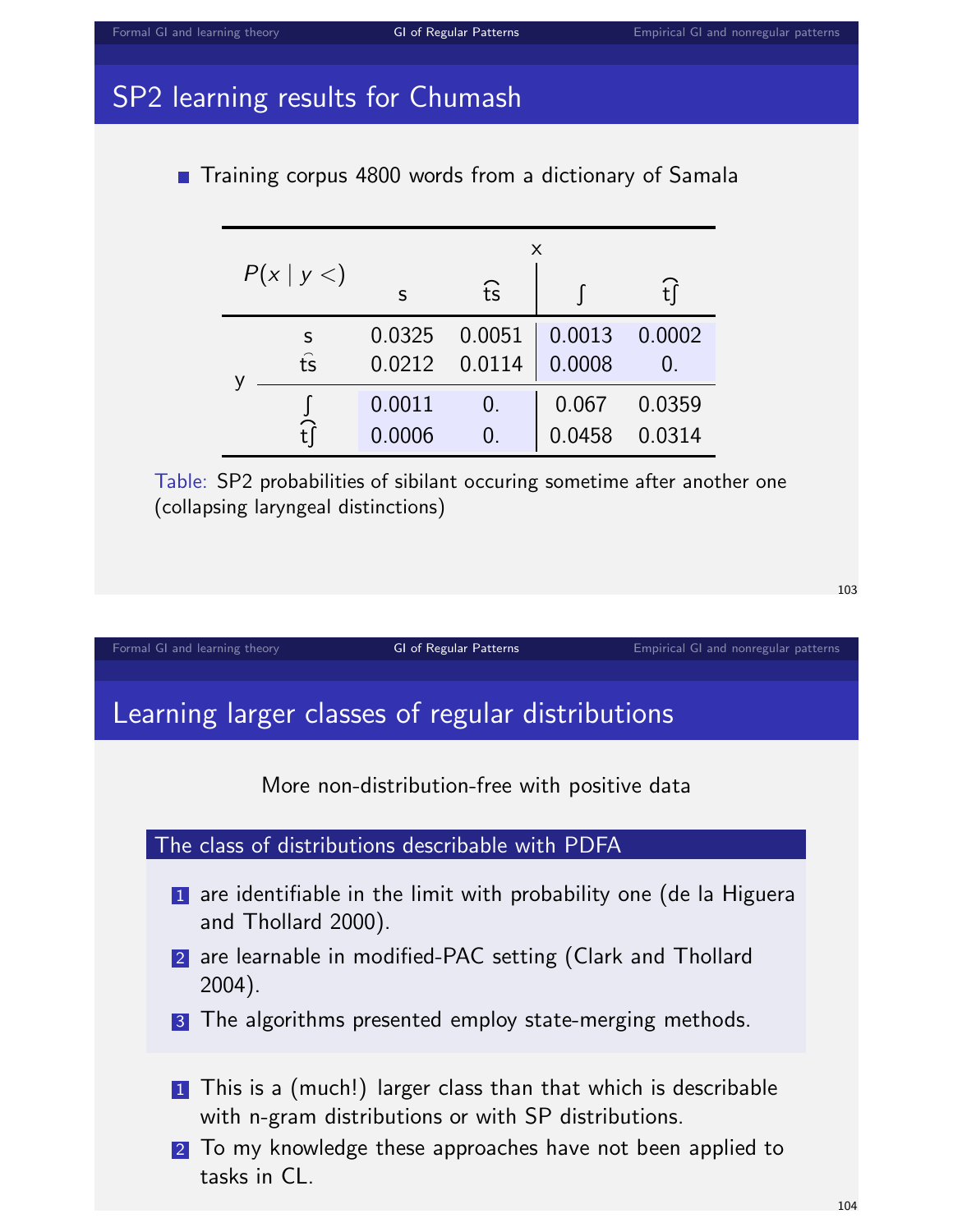# Summary

# $#1.$  Define "learning" so that large regions can be learned



Oncina et al. 1993, de la Higuera and Thollard 2000, Clark and Thollard 2004, . . .

105

#### [Formal GI and learning theory](#page-0-0) **[GI of Regular Patterns](#page-26-0)** [Empirical GI and nonregular patterns](#page-55-0) Summary #2. Target non-superfinite cross-cutting classes Swiss German English nested embedding Chumash sibilant harmony Shieber 1985 Chomsky 1957 Applegate 1972 Yoruba copying Kobele 2006 ́ ∱ Mildly Context- $\text{Finite}$   $\left\{\begin{array}{c} \bigcup_{\text{Regufar}} \begin{array}{c} \bigcup_{\text{Context-Free}} \end{array}\right\}$ Context-Sensitive Sensitive

Angluin 1982, Muggleton 1990, Garcia et al. 1990, Heinz 2010, . . .

Bach 1975

English consonant clusters

Clements and Keyser 1983 Kwakiutl stress

Recursively Enumerable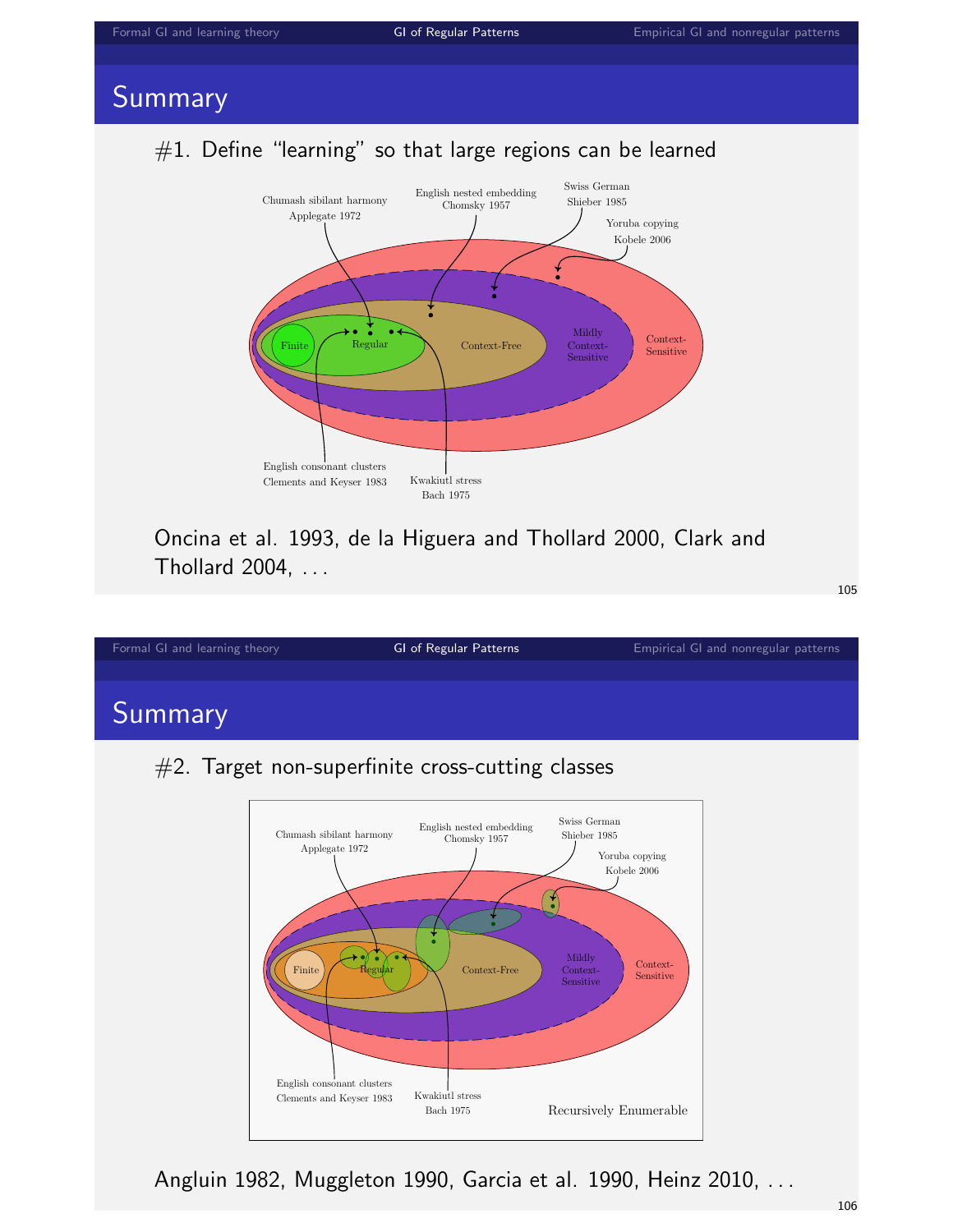# [Formal GI and learning theory](#page-0-0) **[GI of Regular Patterns](#page-26-0)** [Empirical GI and nonregular patterns](#page-55-0) Have we put the cart before the horse? **1** So far we have discussed algorithms that learn various classes of languages. 2 But shouldn't we first know which classes are relevant for our goals? 3 E.g. for phonology, while "being regular" may be a *necessary* property of phonological patterns, it certainly is not *sufficient*.

107

[Formal GI and learning theory](#page-0-0) **[GI of Regular Patterns](#page-26-0)** [Empirical GI and nonregular patterns](#page-55-0)

# Have we put the cart before the horse?

#### Research strategy

Patterns  $\Rightarrow$  Characterizations  $\Rightarrow$  Learning algorithms

- 1 Identify the range and kind of patterns (linguistics).
- 2 Characterize the range and kind of patterns (computational linguistics).
- 3 Create learning algorithms for these classes, prove their success in a variety of settings, and otherwise demonstrate their success (grammatical inference, formal learning theory, computational linguistics)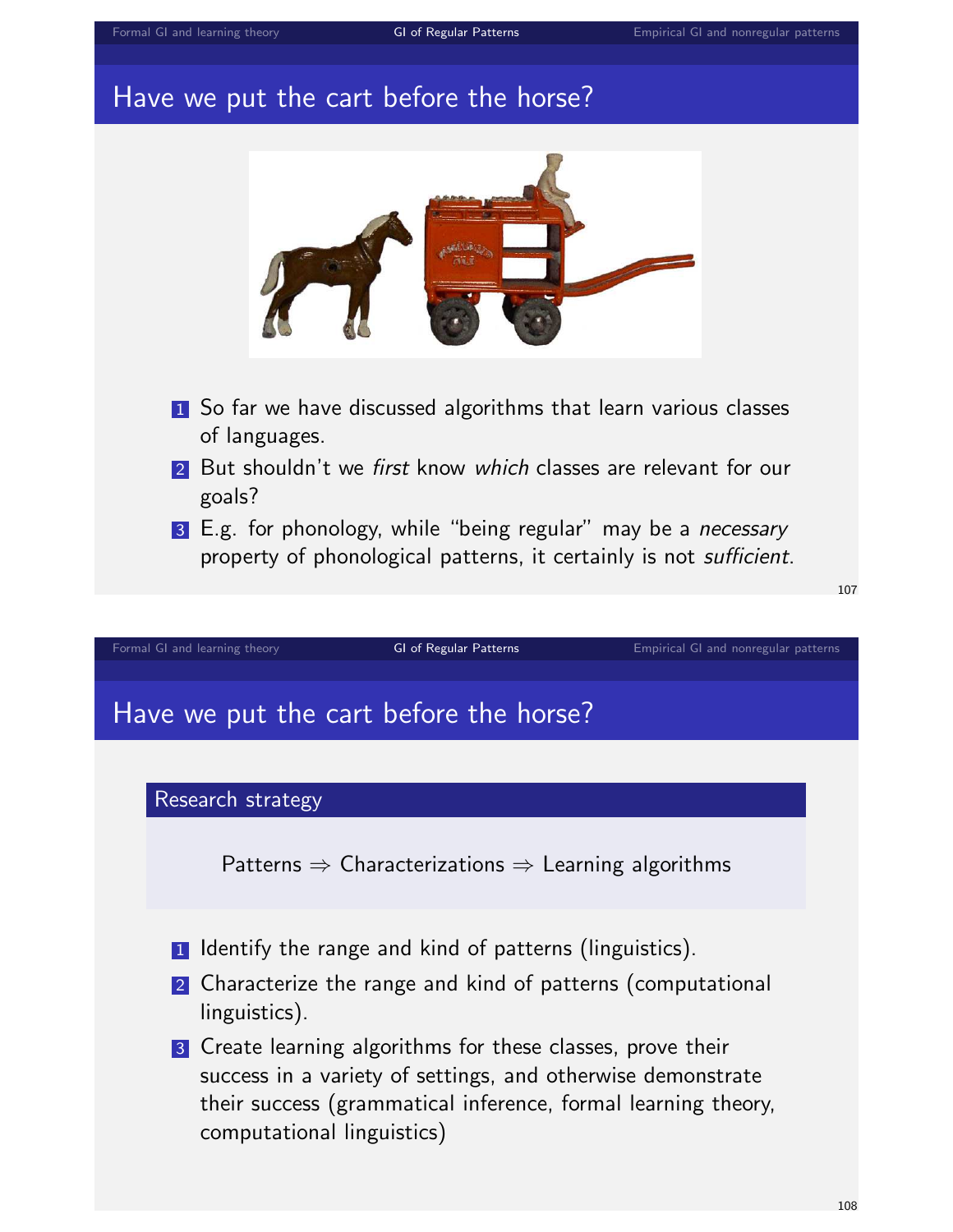# Subregular classes of regular sets



- 1 State-merging is a well-studied strategy for inferring automata, including acceptors, transducers, and weighted acceptors and transducers.
- 2 It has yielded theoretical results in many learning frameworks including both distribution-free and non-distribution-free learning frameworks.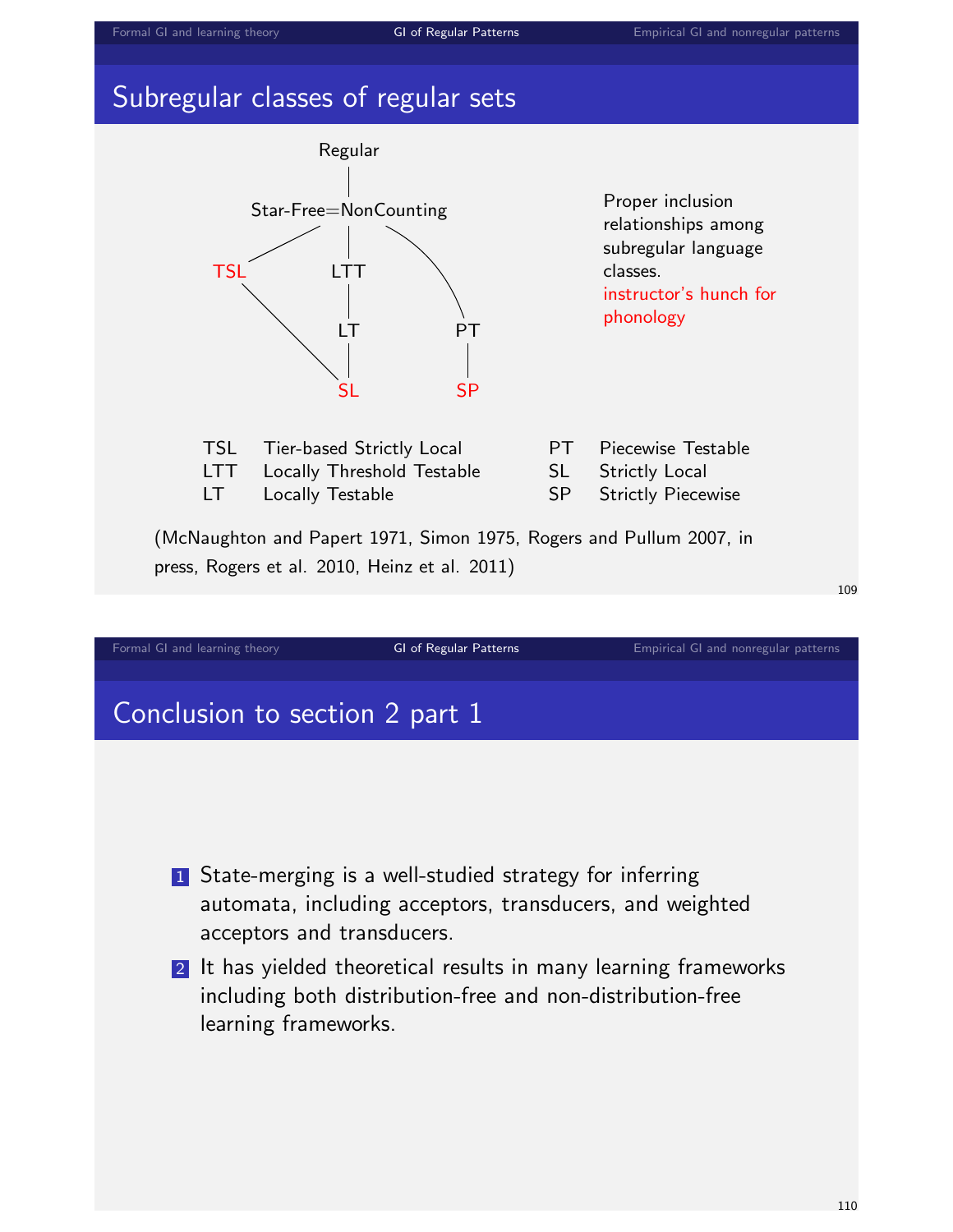# Conclusion to section 2 part 2



- 2 Recent advances yield algorithms for large classes (probabilistic DFAs)
- 3 Computational linguists can explore which are relevant to natural language and consequently which are useful for NLP!
- **4** There is a rich literature in GI which speaks to these classes, and how such patterns in these classes can be learned.

<span id="page-55-0"></span>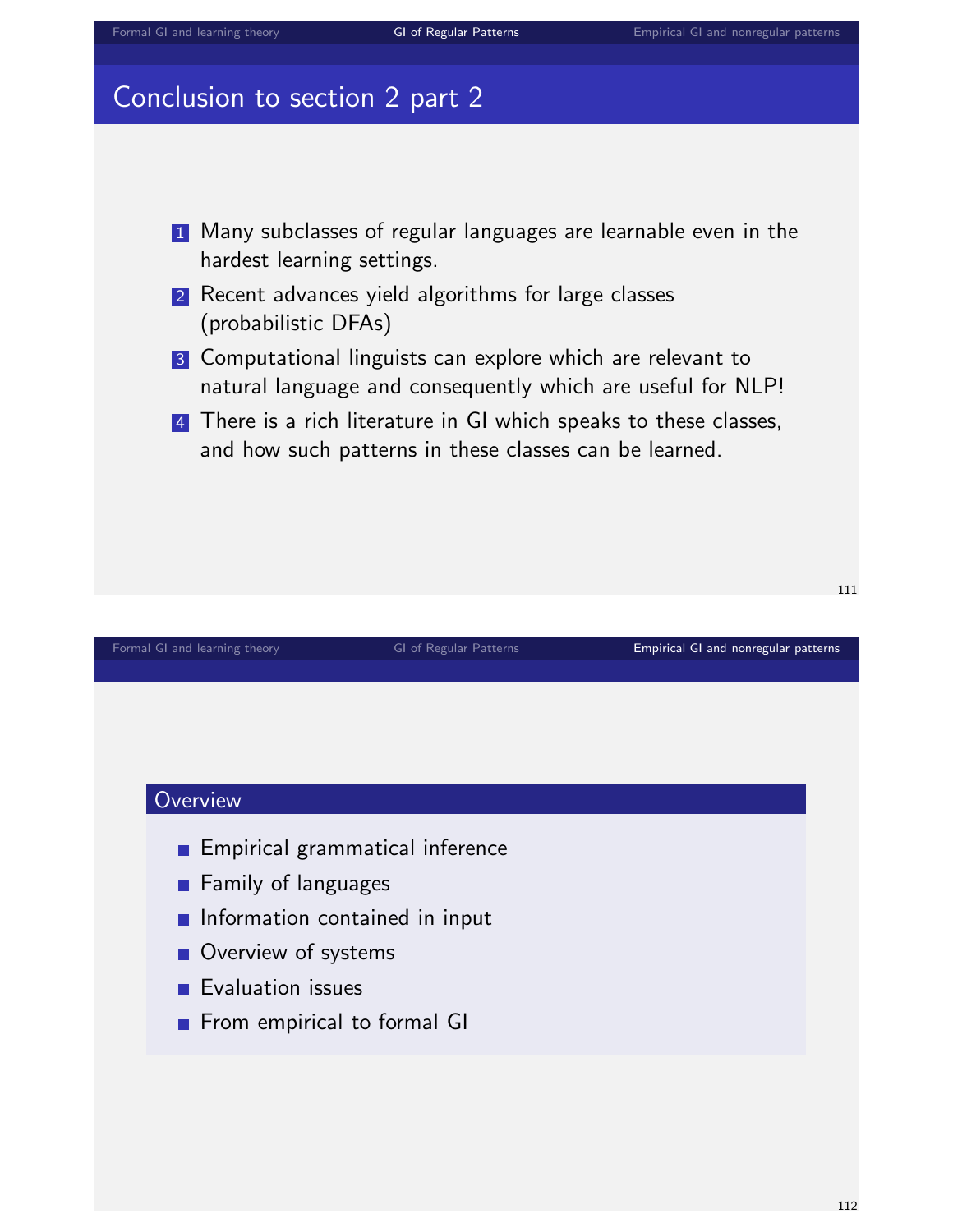#### Introduction

- **Language learning** 
	- Starting from family of languages
	- Given set of samples
	- **I** Identify language that is used to generate samples
- **Formal grammatical inference** 
	- **I** Identify family of languages that can be learned efficiently
	- **Under certain restrictions**
- **Empirical grammatical inference** 
	- **Exact underlying family of languages is unknown**
	- **Target language is approximation**

[Formal GI and learning theory](#page-0-0) **GI of Regular Patterns [Empirical GI and nonregular patterns](#page-55-0)** 

113

## Empirical GI

- **Try to identify language given samples** 
	- E.g. sentences (syntax), words (morphology), ...
- **Underlying language class is unknown** 
	- For algorithm we still need to make a choice
- $\blacksquare$  If identification is impossible, provide approximation
	- Evaluation of empirical GI is different from formal GI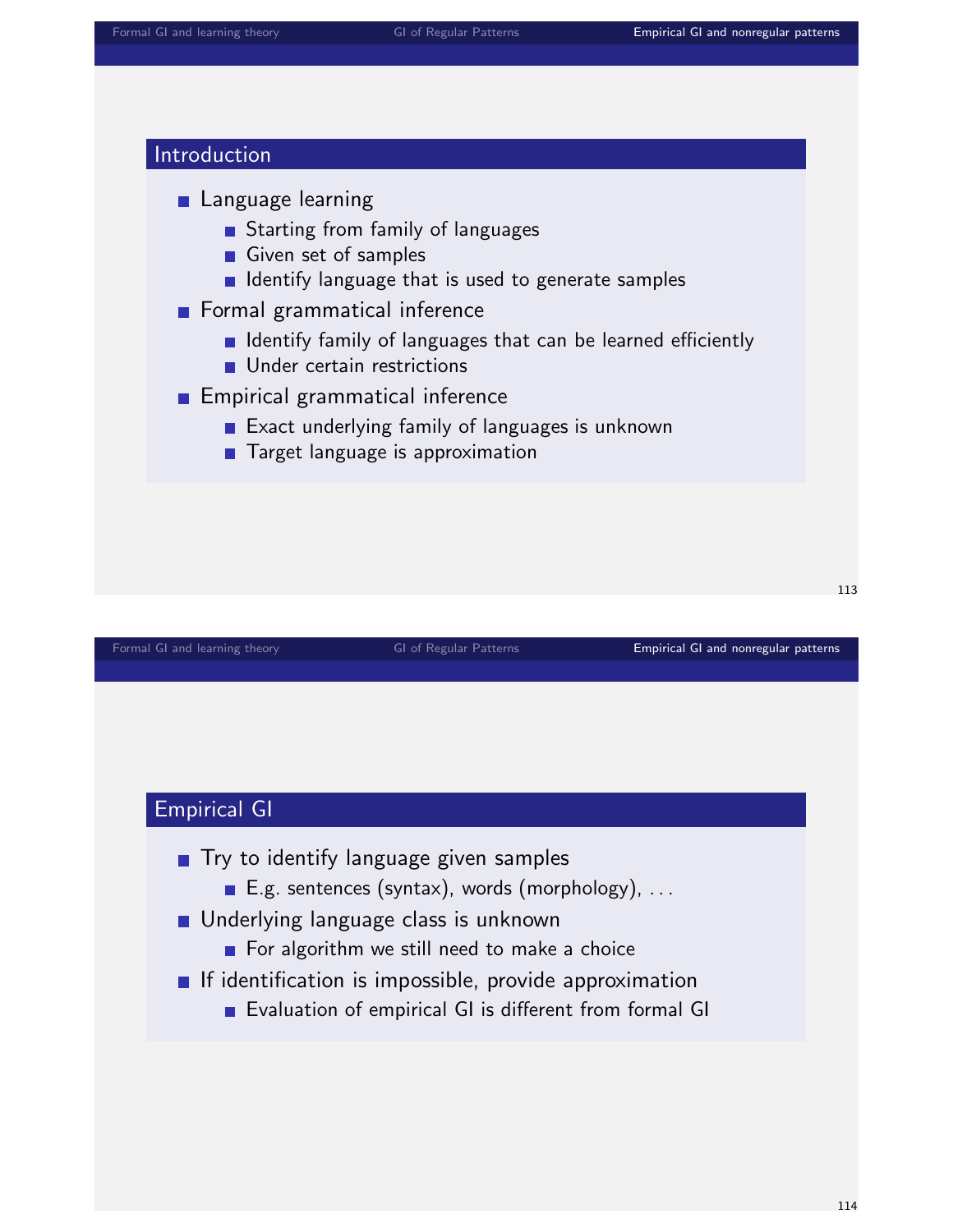## Family of languages



[Formal GI and learning theory](#page-0-0) **GI of Regular Patterns [Empirical GI and nonregular patterns](#page-55-0)** 

115

#### N-grams

- 1 Starting from a plain text or collection of texts (corpus)
- 2 Extract all subsequences of length  $n$  ( $n$ -grams)
- 3 Count occurrences of *n*-grams in texts
- 4 Assign probabilities to each *n*-gram based on counts

#### **Issues**

- $\blacksquare$  Unseen *n*-grams
	- Back-off: use  $n$ -grams with smaller  $n$
	- Smoothing: adjust probabilities for unseen *n*-grams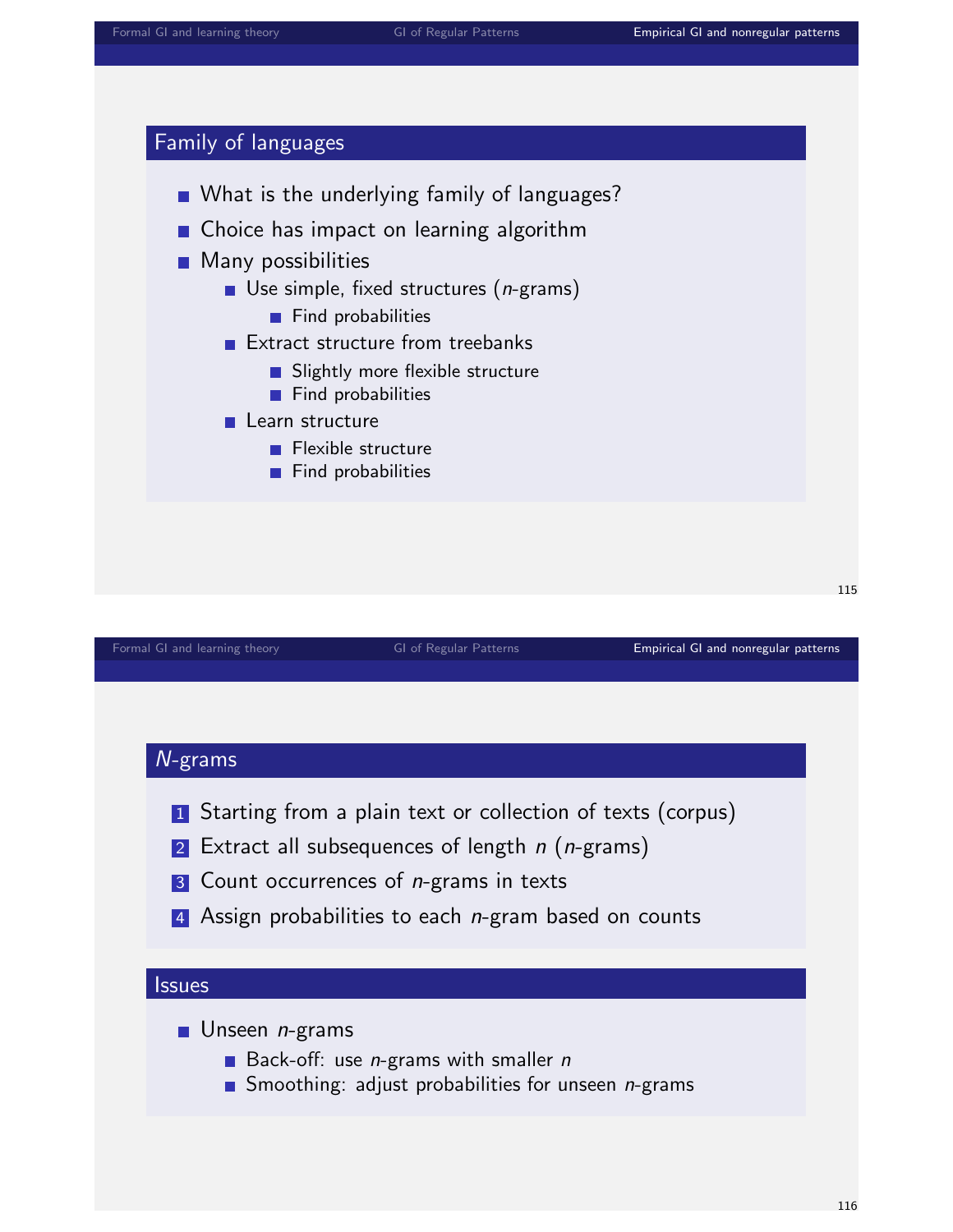



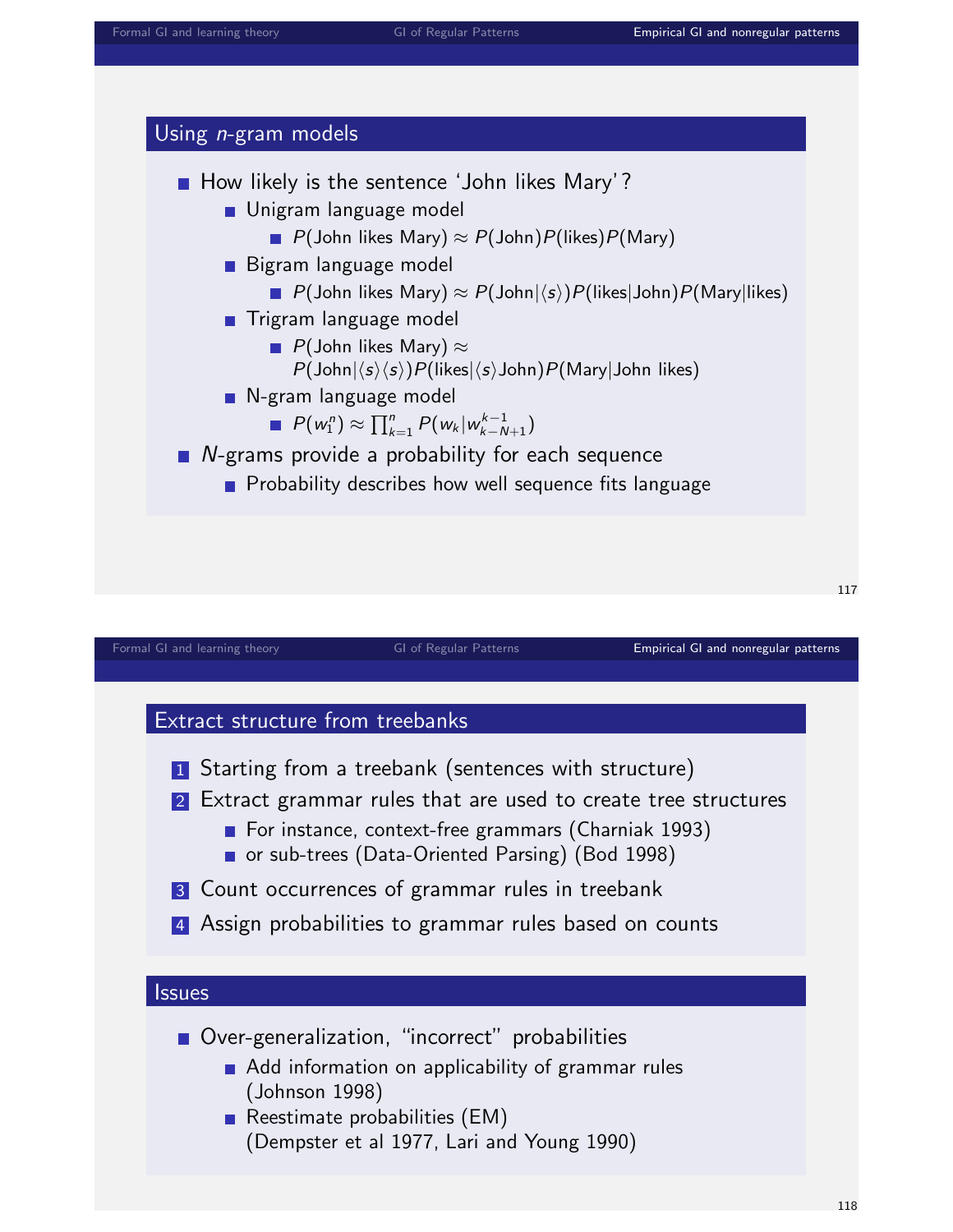

- **Learning system has to deal with both** 
	- $\blacksquare$  flexibility in structure
	- **probabilities of structure**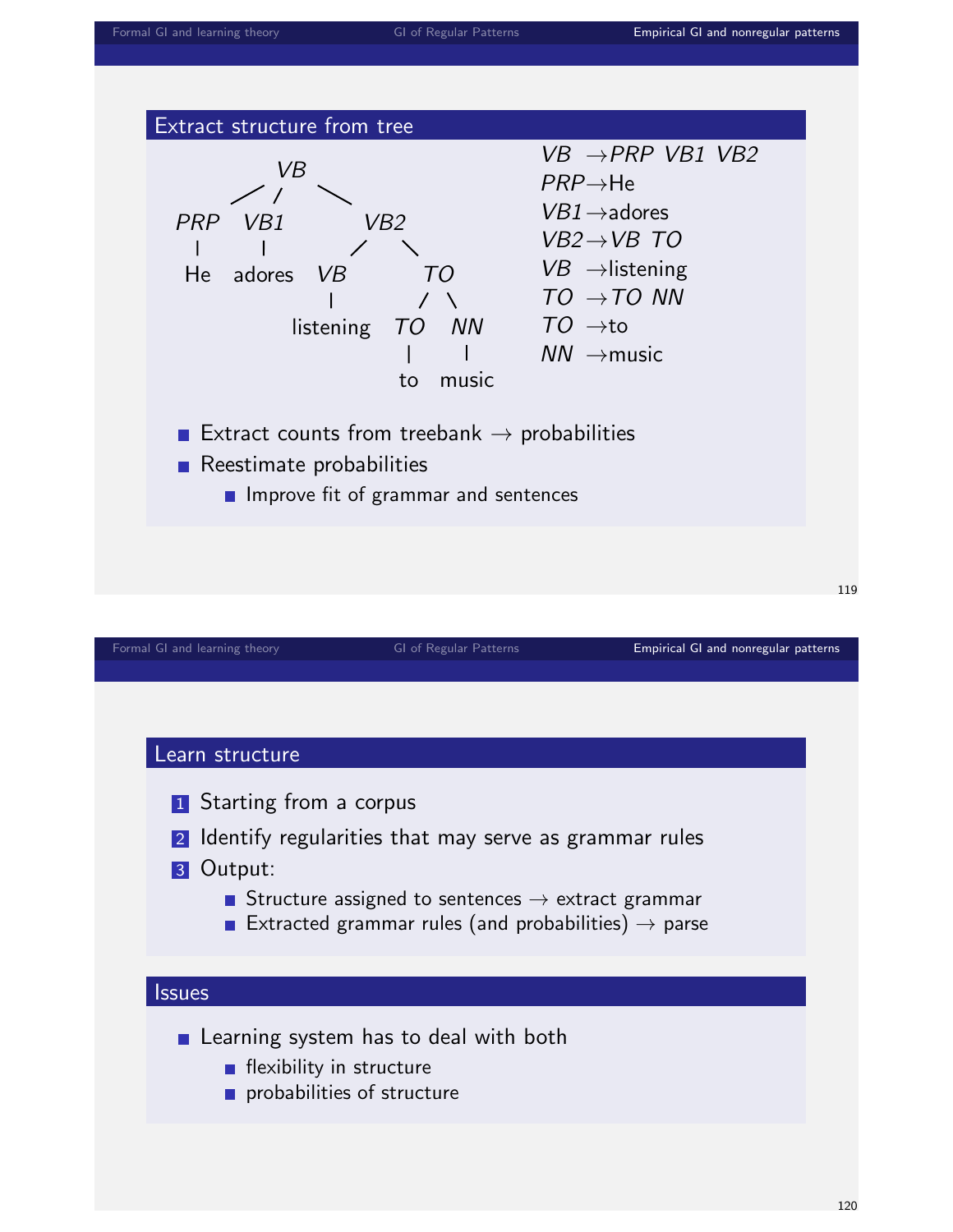



[Formal GI and learning theory](#page-0-0) **GI of Regular Patterns [Empirical GI and nonregular patterns](#page-55-0)**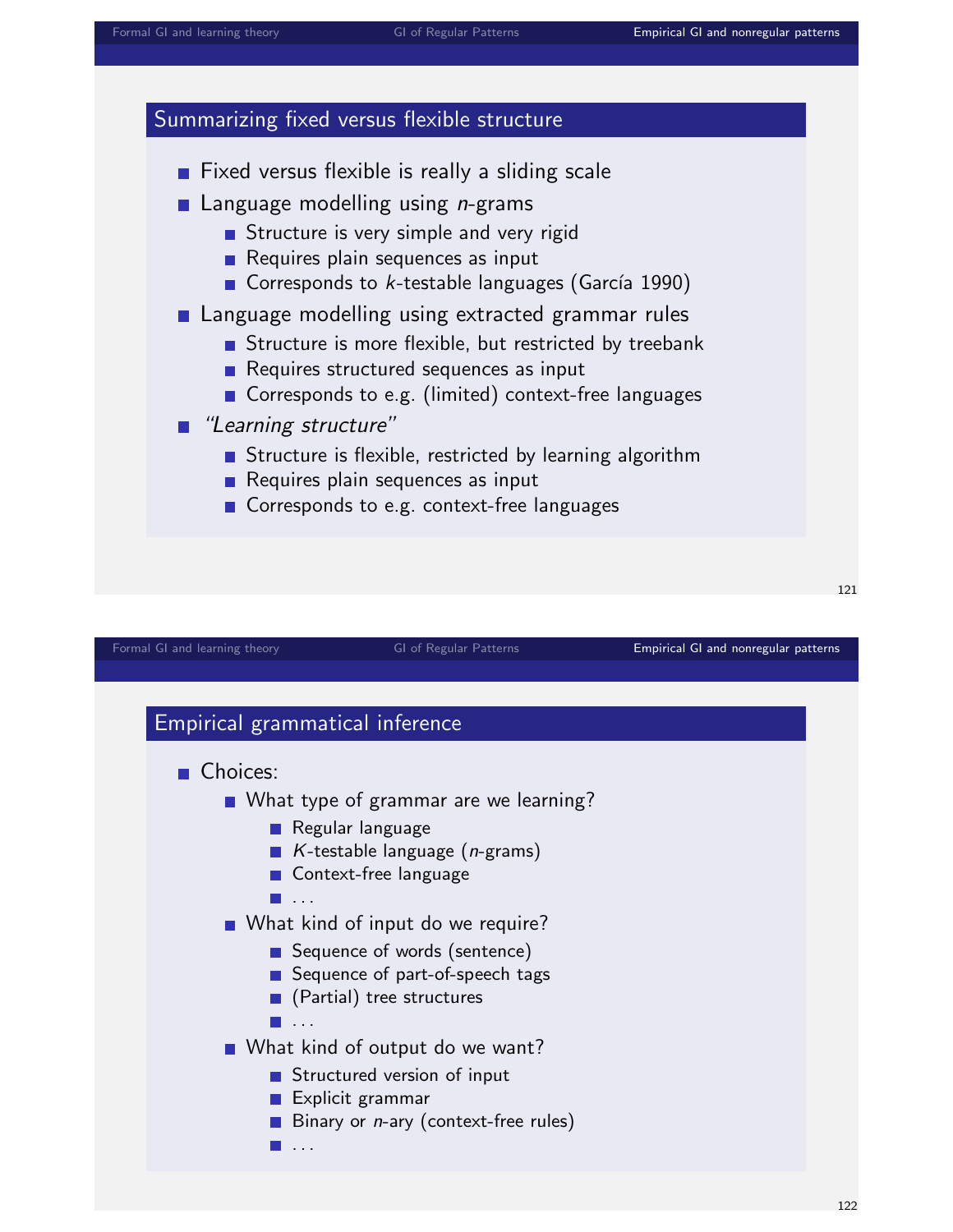## Overview of systems

**EMILE** 

- Alignment-Based Learning (ABL)
- **ADIOS**
- CCM+DMV
- U-DOP
- $\blacksquare$  . . .

#### [Formal GI and learning theory](#page-0-0) **GI of Regular Patterns** [Empirical GI and nonregular patterns](#page-55-0) **Empirical GI and nonregular patterns**

## Underlying approach

- Given a collection of plain sentences
- On what basis are we going to assign structure?
- Should structure be linguistically motivated?
	- or similar to what linguists would assign?
- **Perhaps we can use tests for constituency to find structure**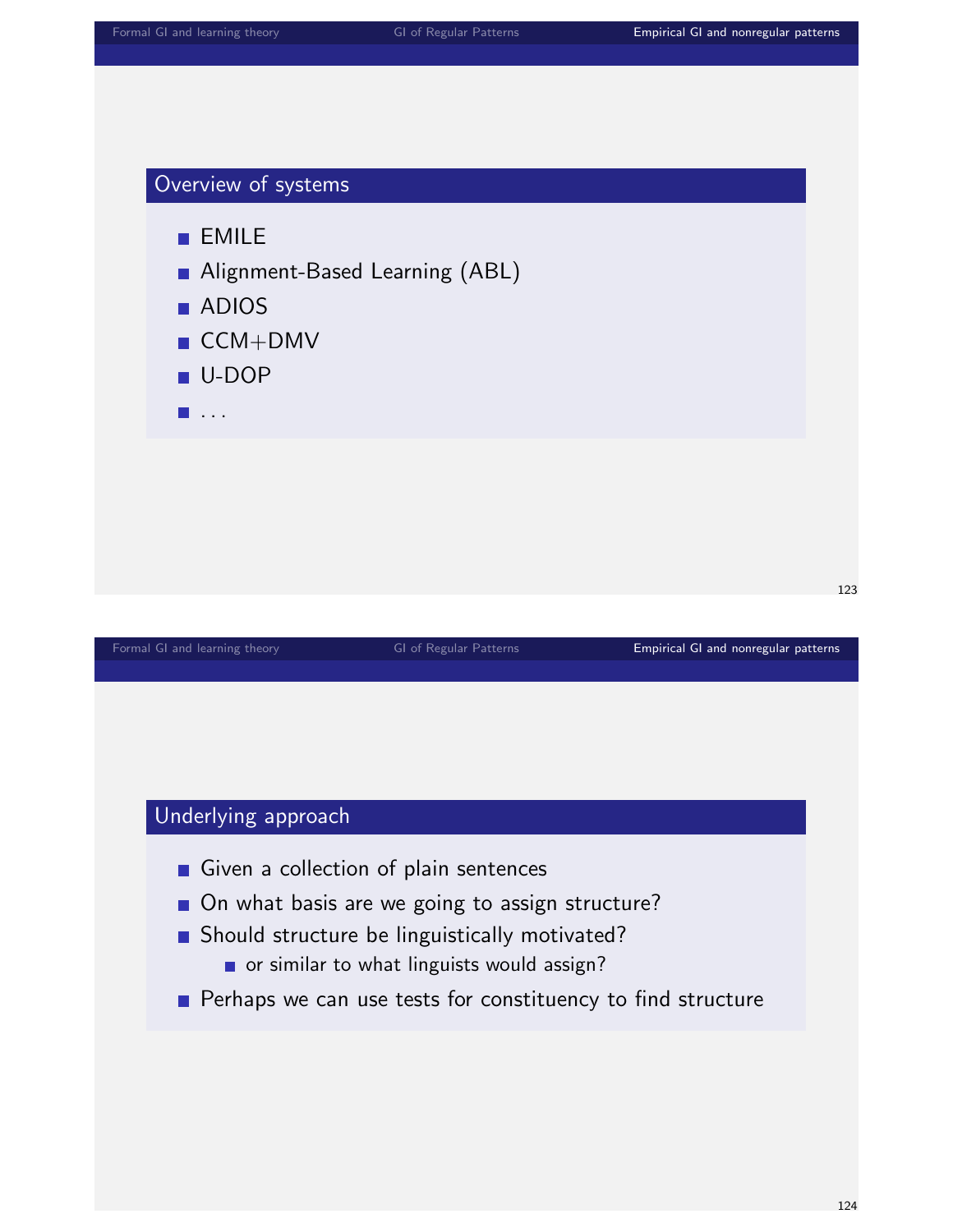#### Substitutability

#### Elements of the same type are substitutable

Test for constituency (Harris, 1951) What is (a family fare) $_{NP}$ Replace noun phrase with another noun phrase What is (the payload of an African Swallow) $_{NP}$ 

Learning by reversing test

What is (a family fare) $x$ What is (the payload of an African Swallow) $_X$ 

# EMILE **Learns context-free grammars Using plain sentences Originally used to show formal learnability** of (a form of) Categorial Grammars in a PAC learning setting (Adriaans 1992, Adriaans and Vervoort 2002, Vervoort 2000) Approach **1** Starting from simple sentences identify recurring subsequences 2 Store recurring subsequences and contexts 3 Introduce grammar rules when there is enough evidence **Practical implementation allows for several constraints** Context length, subsequence length, ...

[Formal GI and learning theory](#page-0-0) **GI of Regular Patterns [Empirical GI and nonregular patterns](#page-55-0)**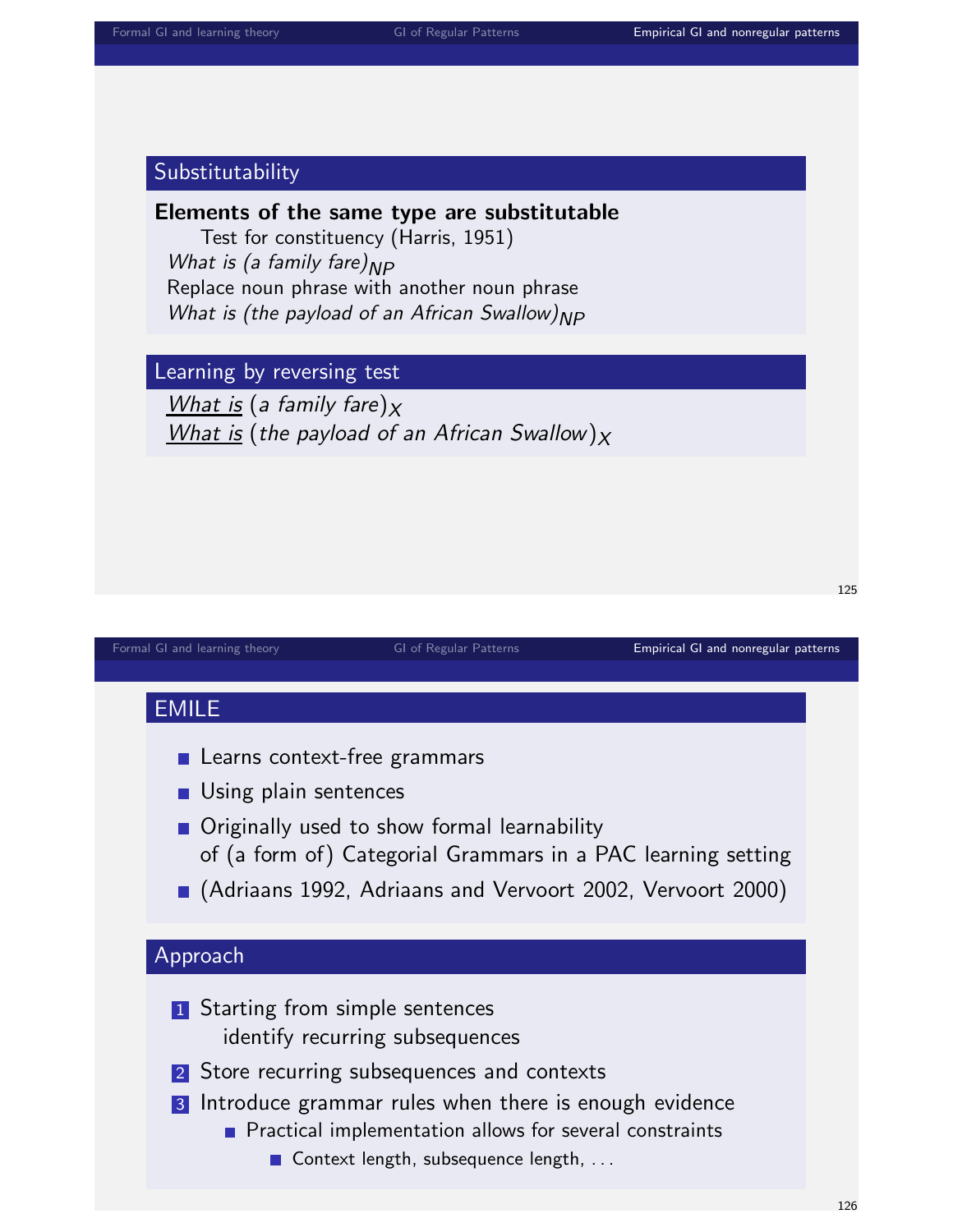|       | John sees Mary |                | (.) walks $John(.)$ (.) sees Mary  contexts |                            |  |
|-------|----------------|----------------|---------------------------------------------|----------------------------|--|
| John  | $\mathsf{X}$   |                | $\times$                                    | $\cdots$                   |  |
| walks |                | $\mathsf X$    |                                             |                            |  |
| Mary  | $\mathsf{X}$   |                |                                             | .                          |  |
| sees  |                |                |                                             | .                          |  |
|       | ċ              | $\ddot{\cdot}$ | ł                                           | $\mathcal{L}^{\text{max}}$ |  |
| terms |                |                |                                             |                            |  |

[Formal GI and learning theory](#page-0-0) **GI of Regular Patterns [Empirical GI and nonregular patterns](#page-55-0)** 

## Learn grammar rules

- **Terms that share (approximately) same context are clustered D** "John" and "Mary" are grouped together
- Occurrences of terms in cluster are replaced by new symbol
- **Modified sequences may again contain terms/contexts**
- $\blacksquare$  Terms may consist of multiple words

# Example

John walks  $\Rightarrow$  X walks Mary walks  $\Rightarrow$  X walks John sees Mary  $\Rightarrow$  X sees X

Mary slaps John $\Rightarrow$ X slaps X

"sees" and "slaps" now also share the same context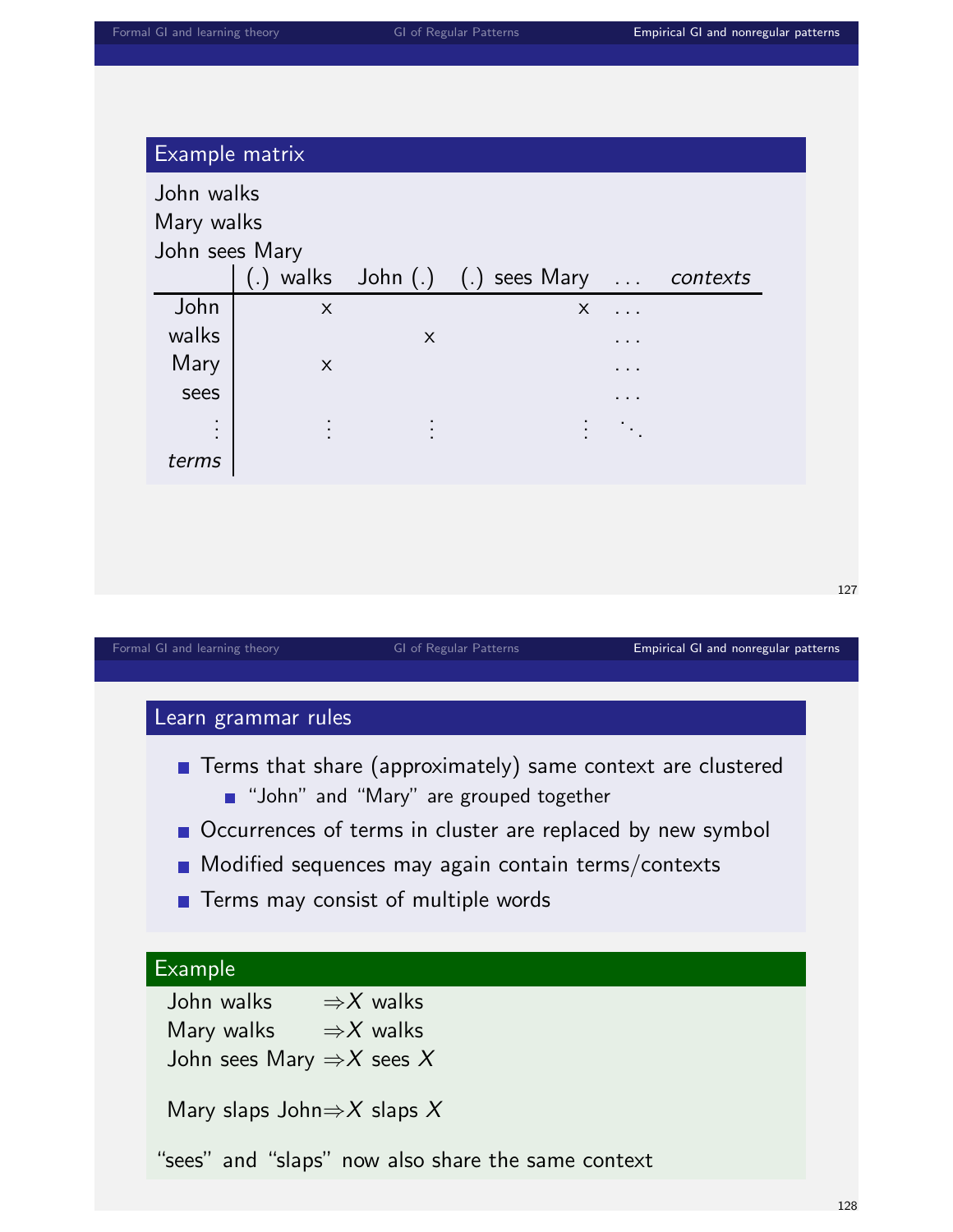# Alignment-Based Learning (ABL)

- **Based on substitutability test**
- **Using plain sentences**
- Similar to EMILE, but
	- **Clustered terms are not explicitly replaced by symbol**
	- **Terms and contexts are always separated**
	- All terms are considered (and only selected afterwards)
- Output is structured version of input or grammar
- (van Zaanen 2000a, b, 2002)

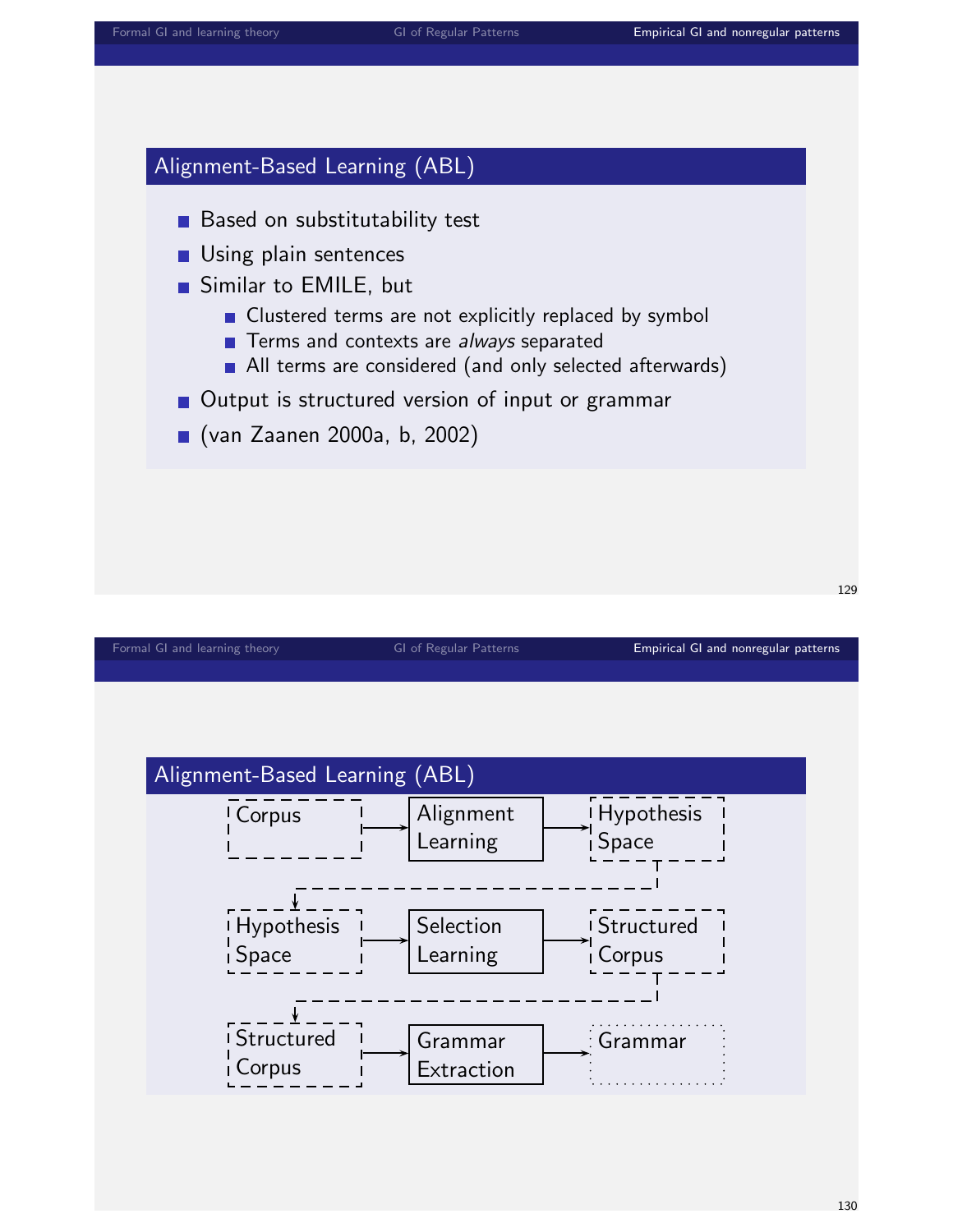# Alignment-Based Learning (ABL)

- **Alignment learning** 
	- Align pairs of sentences
	- **Unequal parts of sentences are stored as hypotheses**
- (Clustering)
	- Group hypotheses in same context together
- Selection learning
	- Remove overlapping hypotheses

|  |  |  | Formal GI and learning theory |  |
|--|--|--|-------------------------------|--|
|--|--|--|-------------------------------|--|

GI of Regular Patterns **[Empirical GI and nonregular patterns](#page-55-0)** 

131

#### Alignment learning

- Align pairs of sentences
	- using edit distance (Wagner and Fischer 1974)
	- or suffixtrees (Geertzen and van Zaanen 2004, Ukkonen 1995)
- **Unequal parts of sentences are stored as hypotheses**
- Align all sentences in a corpus to all others

#### Example

 $(\mathbf{y}_1^{}|$  need  $(\mathbf{y}_1^{}$ a dinner during the flight $)\mathbf{y}_1^{})\mathbf{y}_1^{}$  $(\overline{z_1}$ l need) $_{Z_1}$   $(\overline{\chi_{_1}}$ <u>to return on</u>  $(\overline{z_2}$ tuesday) $_{Z_2})_{X_1}$  $(\operatorname{\gamma}_1(\operatorname{\chi}_1$ he wants) $\operatorname{\chi}_1$  <u>to return on</u>  $(\operatorname{\chi}_2$ wednesday) $\operatorname{\chi}_2)_{Y_1}$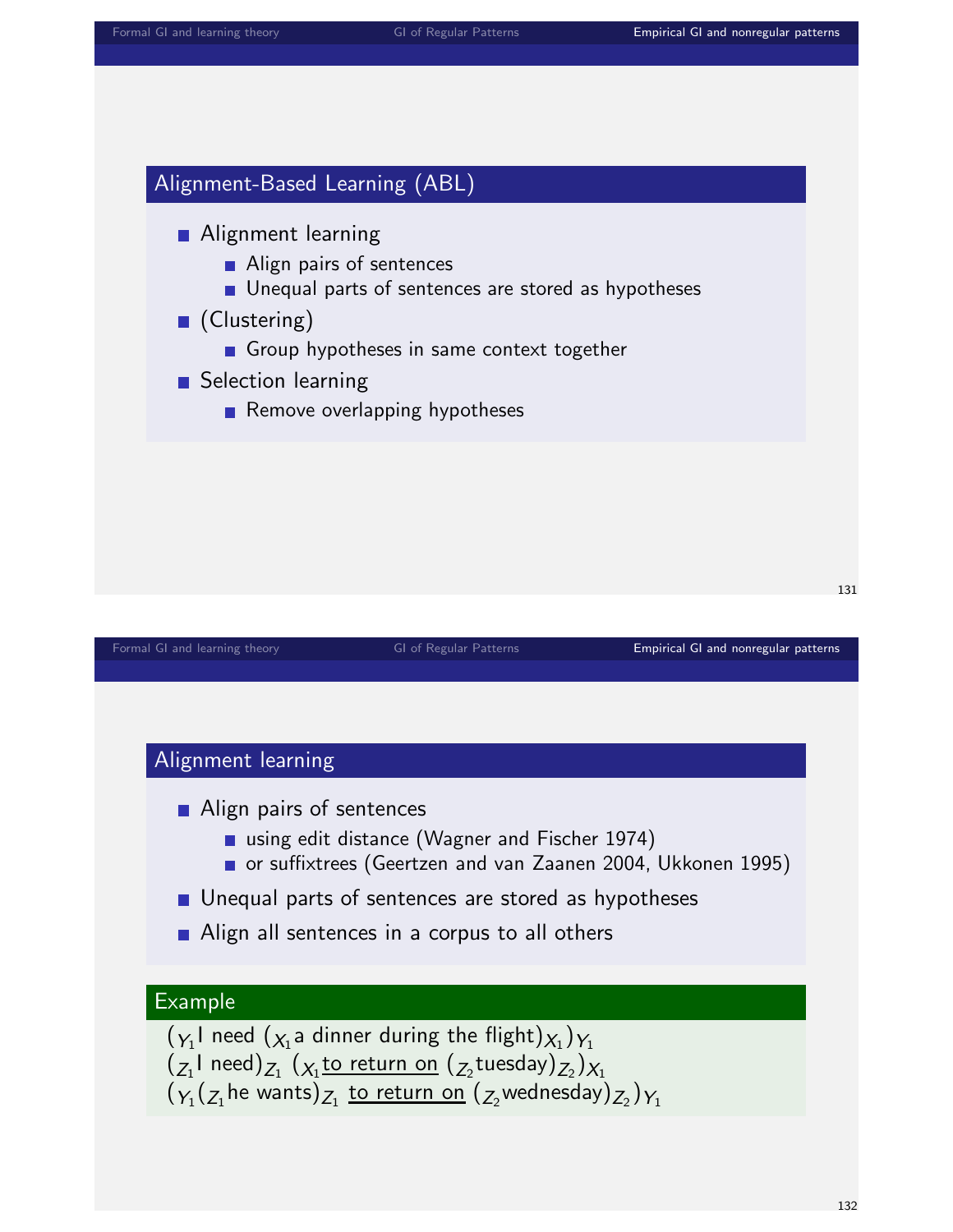## Selection Learning

- **Alignment learning can generate overlapping brackets**
- **Underlying grammar is considered context-free**
- **Structure describes parse according to underlying grammar**
- **"** "Wrong" brackets have to be removed
	- Based on e.g. chronological order or statistics

### Example

from  $(\gamma_1\mathsf{Tilburg}\ (\chi_{_2}\mathsf{to})\gamma_1$  Portland) $\chi_{_2}$ from  $({\chi_{_{1}}$ Portland  $({\gamma_{_{2}} {\rm to}})_{\chi_{_{1}}}$  Tilburg) $\gamma_{_{2}}$ 

[Formal GI and learning theory](#page-0-0) **GI of Regular Patterns [Empirical GI and nonregular patterns](#page-55-0)** 

#### ADIOS

Automatic Distillation of Structure (ADIOS) (Solan 2005)

#### Idea

- **1** Represent language as a graph
- 2 Compress graph
- 3 As long as possible, find significant patterns in paths
	- **Using substitutability and significance tests**
- 4 (Recursion may be added as a post-processing step)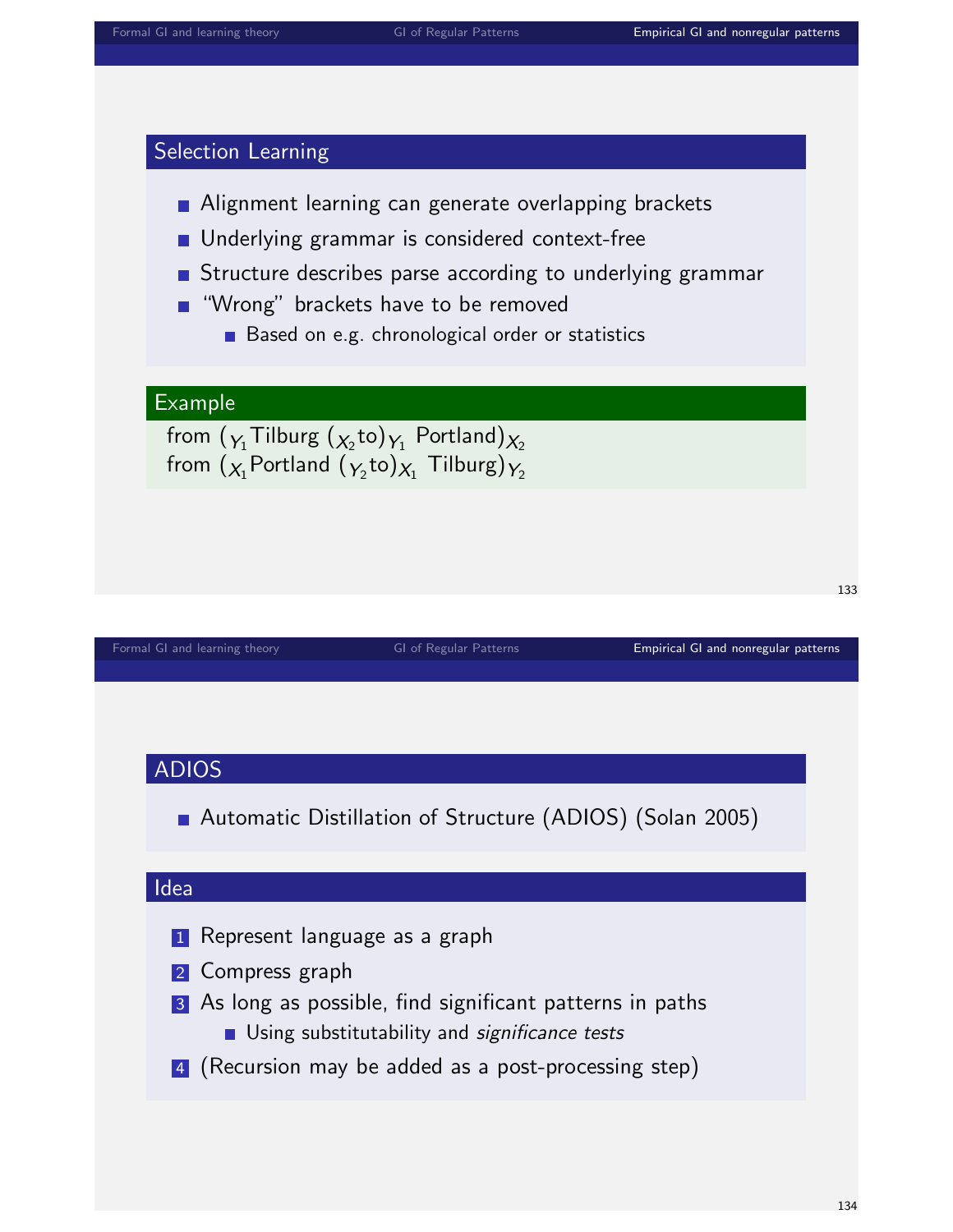

# Phases 1 Initialization Load all sentences (as paths) in the graph 2 Pattern distilation Find sub-paths shared by significant number of partially-aligned paths using motif-extraction (MEX) algorithm 3 Generalization Group all nodes that occur in same pattern together **Cluster words/subsequences similarly to EMILE** 4 Repeat 2 and 3 until no new patterns are found

[Formal GI and learning theory](#page-0-0) **GI of Regular Patterns** [Empirical GI and nonregular patterns](#page-55-0) **Empirical GI and nonregular patterns**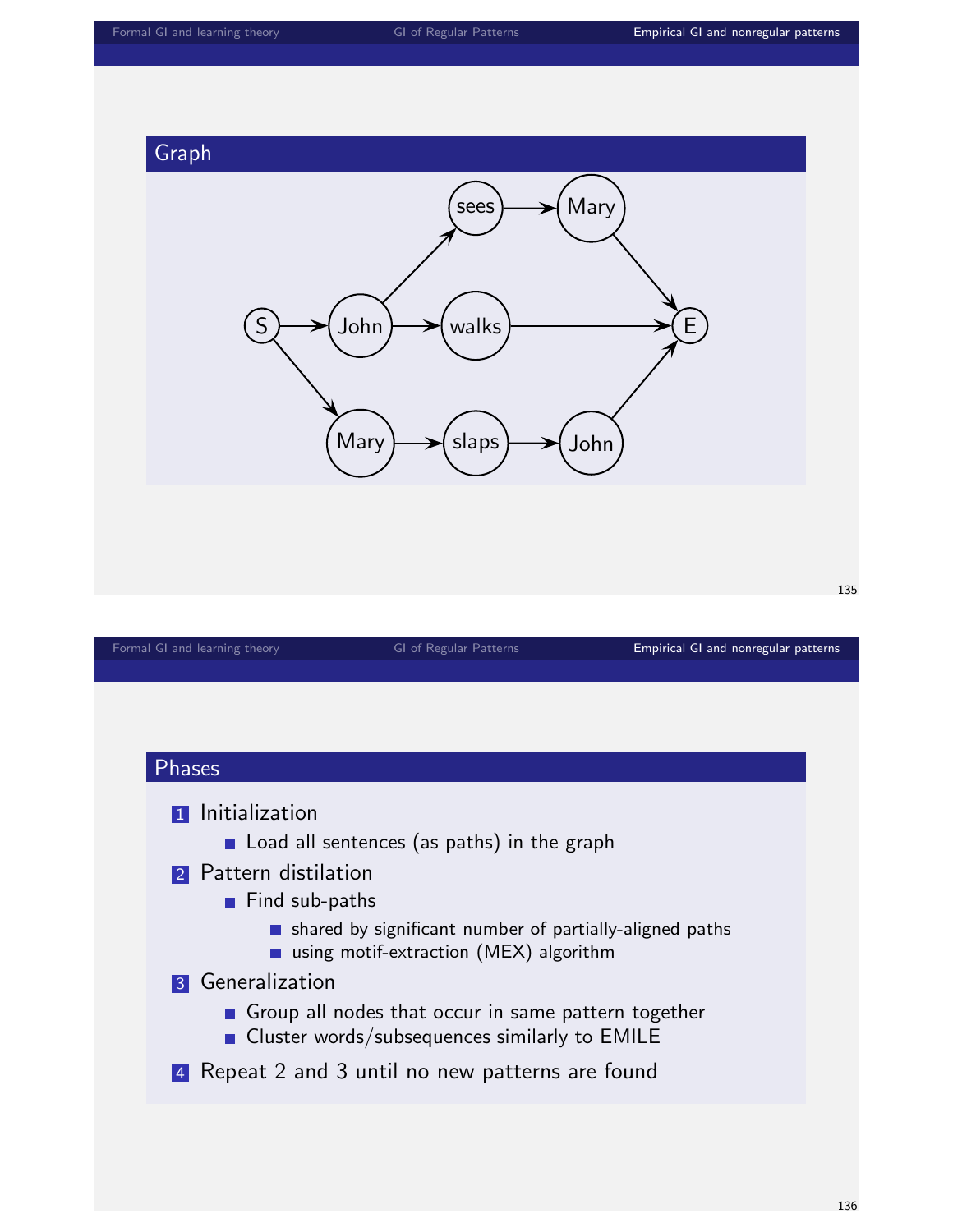

138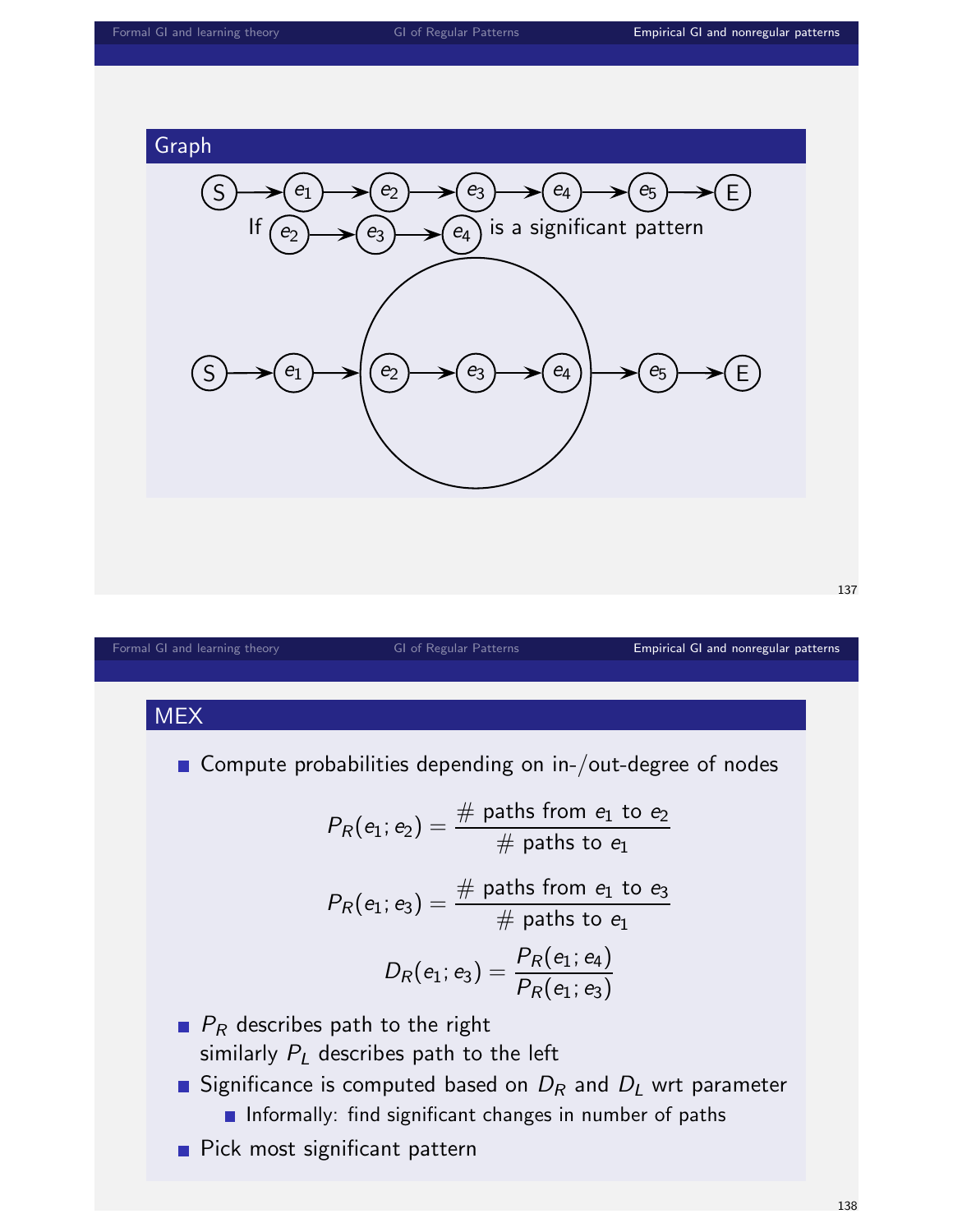# Constituent-Context Model (CCM)



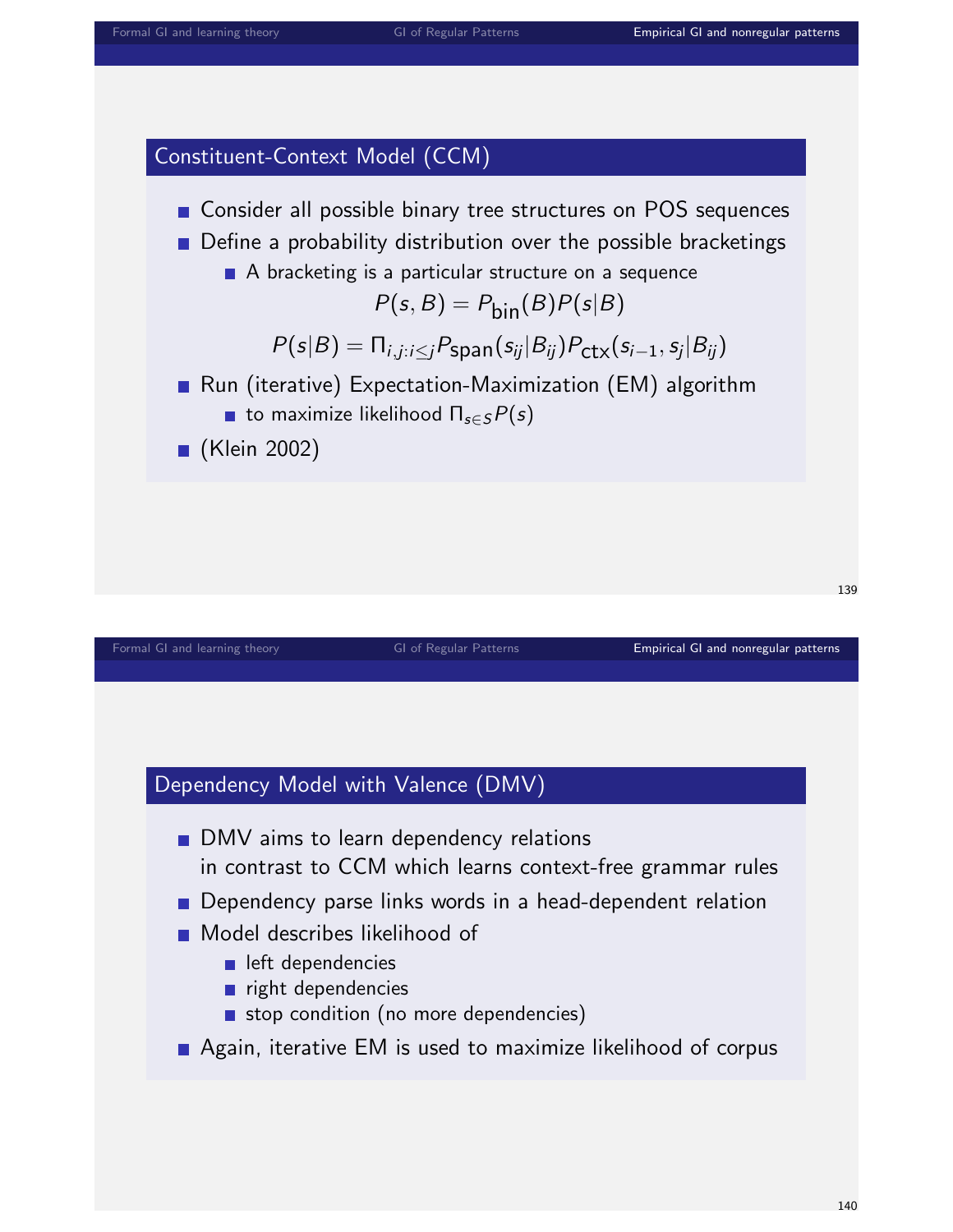# CCM+DMV

- CCM and DMV can be combined
- Both models have different view on structure
- Results of combined system are better than either systems
	- Strengths of both systems are combined
- (Klein 2004)

| Formal GI and learning theory                                                    | GI of Regular Patterns                                                                                                                                                                                                                                                   | Empirical GI and nonregular patterns |
|----------------------------------------------------------------------------------|--------------------------------------------------------------------------------------------------------------------------------------------------------------------------------------------------------------------------------------------------------------------------|--------------------------------------|
|                                                                                  |                                                                                                                                                                                                                                                                          |                                      |
| U-DOP                                                                            |                                                                                                                                                                                                                                                                          |                                      |
| Similar to CCM in that it<br>uses POS sequences<br>$\blacksquare$ (Bod 2006a, b) | finds probability distribution over "all" structures<br>■ U-DOP uses Data-Oriented Parsing (DOP) as formalism<br>Extends probabilistic model of context-free grammars<br>Requires practical implementation choices<br>• Random sampling due to huge size of search space |                                      |
| Procedure                                                                        |                                                                                                                                                                                                                                                                          |                                      |
|                                                                                  |                                                                                                                                                                                                                                                                          |                                      |
|                                                                                  | <b>1</b> Generate all possible binary trees on example sentences                                                                                                                                                                                                         |                                      |
| Extract all subtrees<br> 2                                                       |                                                                                                                                                                                                                                                                          |                                      |
| 3                                                                                | Estimate probabilities on subtrees using EM                                                                                                                                                                                                                              |                                      |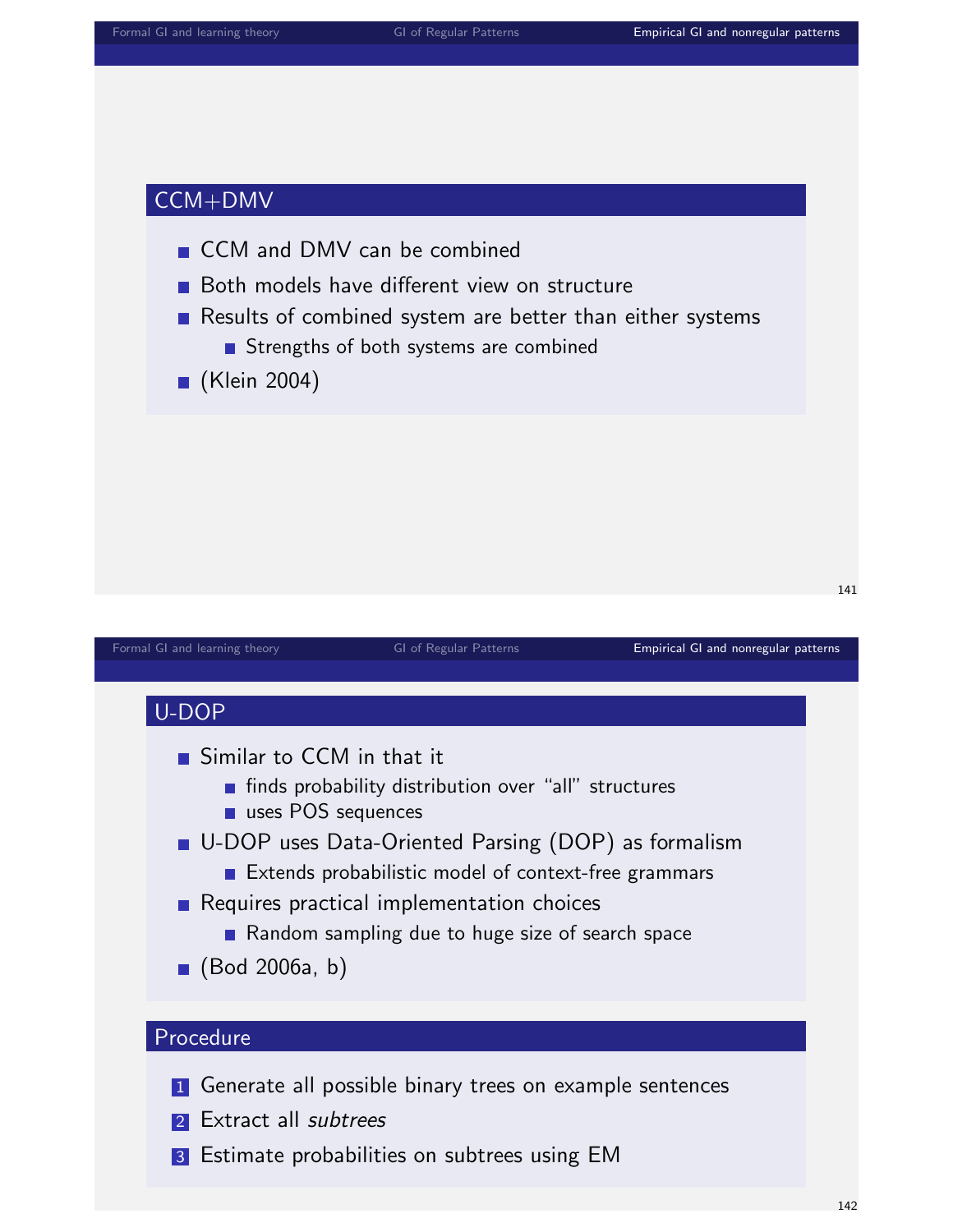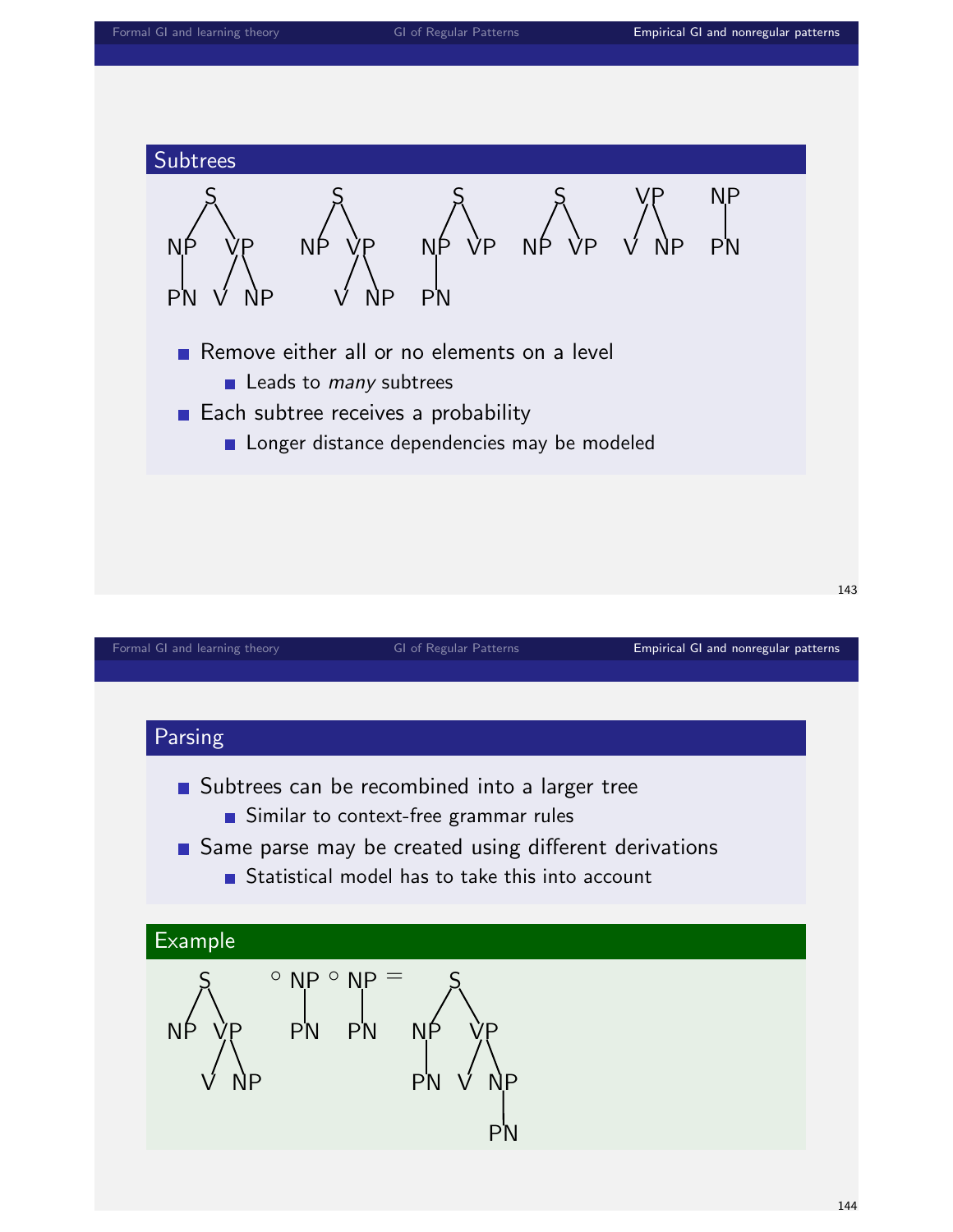### Underlying idea

### U-DOP works because span of subtrees reoccur in a corpus

- **Likelihood of "useful" spans increase**
- Hence, likelihood of contexts (also subtrees) increase
- **Essentially, U-DOP uses implied substitutability** 
	- while system leans heavily on probabilities

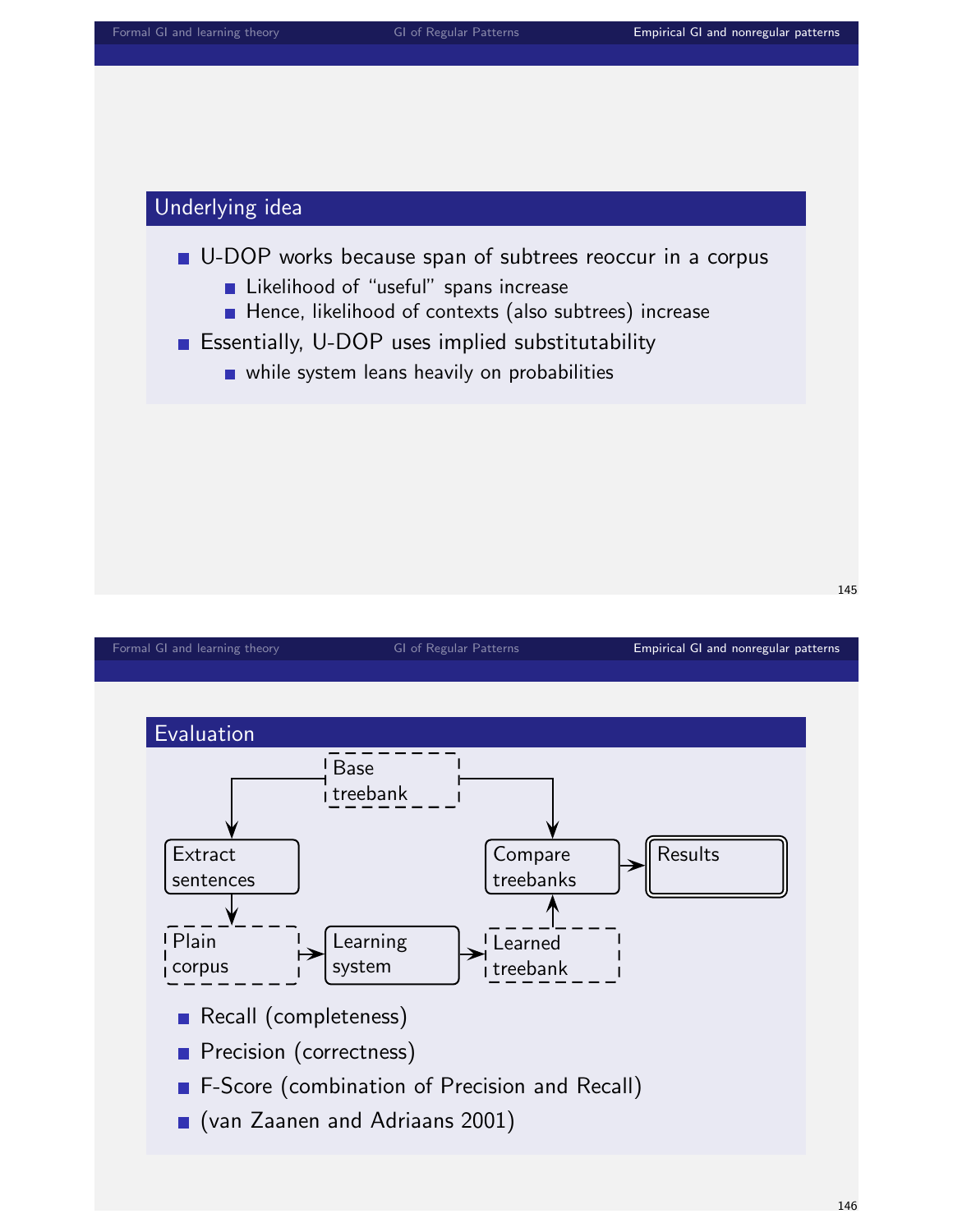# Evaluation settings

- Air Travel Information System (ATIS)
- **Taken from Penn Treebank II**
- 568 English sentences

# Example

list the flights from baltimore to seattle that stop in minneapolis does this flight serve dinner the flight should arrive at eleven a.m. tomorrow what airline is this

| Formal GI and learning theory |                                                                                                                                                                                   | GI of Regular Patterns           |                                  | Empirical GI and nonregular patterns          |  |  |  |  |
|-------------------------------|-----------------------------------------------------------------------------------------------------------------------------------------------------------------------------------|----------------------------------|----------------------------------|-----------------------------------------------|--|--|--|--|
|                               |                                                                                                                                                                                   |                                  |                                  |                                               |  |  |  |  |
|                               |                                                                                                                                                                                   |                                  |                                  |                                               |  |  |  |  |
| Results on ATIS               |                                                                                                                                                                                   |                                  |                                  |                                               |  |  |  |  |
|                               | Precision<br>Recall<br>F-Score                                                                                                                                                    | Micro<br>47.01<br>44.94<br>44.60 | Macro<br>46.18<br>50.98<br>47.10 | Macro <sup>2</sup><br>46.18<br>50.98<br>48.46 |  |  |  |  |
| Explanation                   |                                                                                                                                                                                   |                                  |                                  |                                               |  |  |  |  |
|                               | Micro Count constituents, weighted average per sentence<br>Macro Count constituents and average per sentence<br>Macro <sup>2</sup> Compute Macro Precision/Recall, average at end |                                  |                                  |                                               |  |  |  |  |
|                               |                                                                                                                                                                                   |                                  |                                  |                                               |  |  |  |  |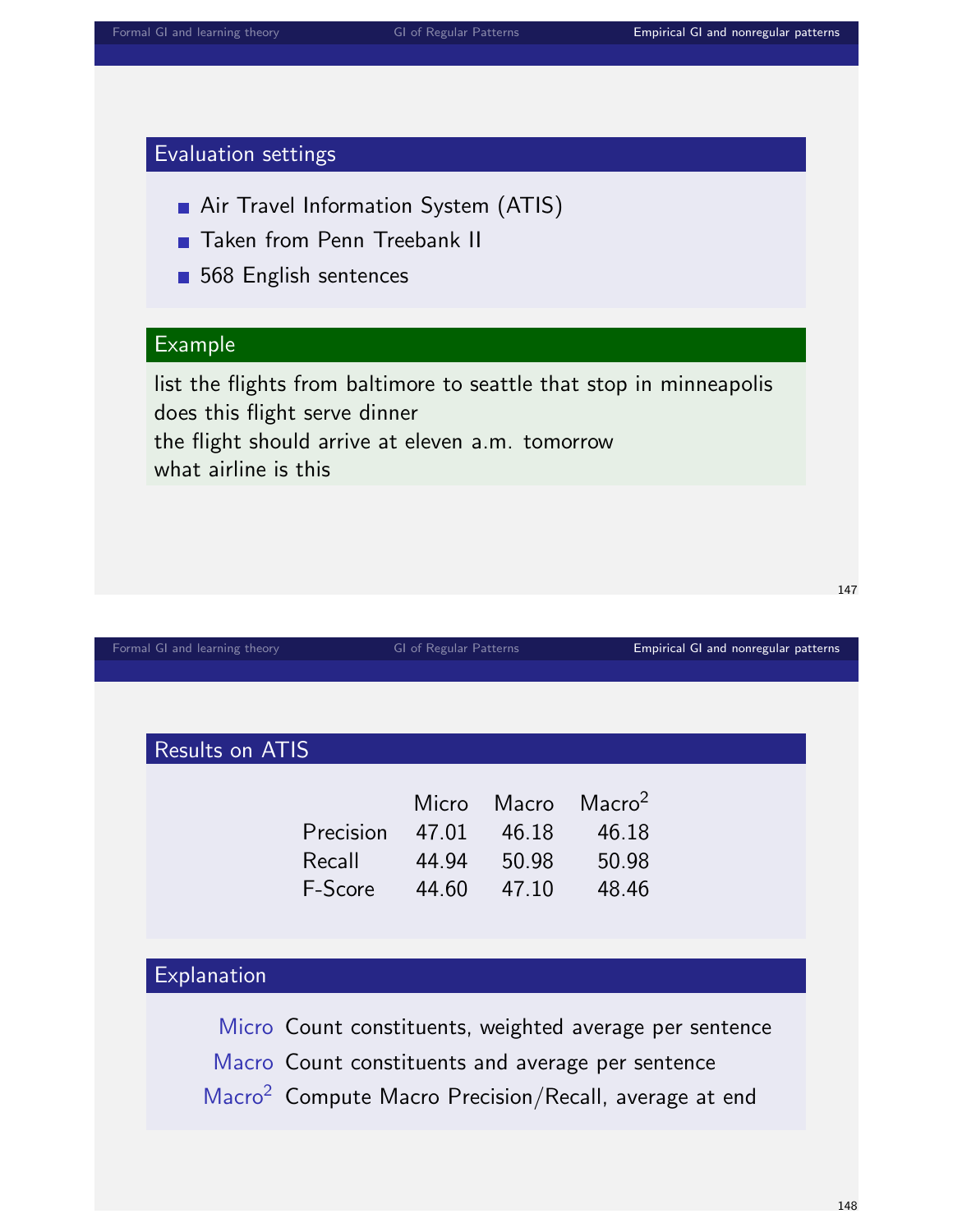| <b>Results on ATIS</b>                      |       |                    |                 |                |  |  |  |  |
|---------------------------------------------|-------|--------------------|-----------------|----------------|--|--|--|--|
|                                             |       | remove<br>sentence | remove<br>empty | remove<br>both |  |  |  |  |
| Micro Precision                             | 47.01 | 47.67              | 77.10           | 79.07          |  |  |  |  |
| Micro Recall                                | 44.94 | 45.30              | 44.95           | 45.29          |  |  |  |  |
| Micro F-Score                               | 44.60 | 45.09              | 55.31           | 56.13          |  |  |  |  |
| Macro Precision                             | 46.18 | 47.66              | 77.08           | 81.18          |  |  |  |  |
| Macro Recall                                | 50.98 | 52.96              | 51.07           | 52.80          |  |  |  |  |
| Macro F-Score                               | 47.10 | 48.62              | 60.00           | 62.47          |  |  |  |  |
| Macro <sup>2</sup> F-Score                  | 48.46 | 50.17              | 61.43           | 63.99          |  |  |  |  |
|                                             |       |                    |                 |                |  |  |  |  |
| Example                                     |       |                    |                 |                |  |  |  |  |
| $(bla bla bla) \rightarrow bla bla bla bla$ |       |                    |                 |                |  |  |  |  |
| bla () bla $\rightarrow$ bla bla            |       |                    |                 |                |  |  |  |  |
| $(bla() bla) \rightarrow bla bla$           |       |                    |                 |                |  |  |  |  |
|                                             |       |                    |                 |                |  |  |  |  |
|                                             |       |                    |                 |                |  |  |  |  |
|                                             |       |                    |                 |                |  |  |  |  |

[Formal GI and learning theory](#page-0-0) **GI of Regular Patterns [Empirical GI and nonregular patterns](#page-55-0)** 

149

# Evaluation insights

- No standard evaluation exists but de facto evaluation datasets arise
	- **ATIS** (van Zaanen and Adriaans 2001)
	- **NO** WSJ10, WSJ40 (WSJ with sentence length limitations)
	- NEGRA10 (German)
	- CTB10 (Chinese)
- Systems have different input/output
- **Evaluation settings influence results** 
	- Different metrics (micro/macro/macro<sup>2</sup>)
	- **Included constituents (sentence/empty)**
- Formal grammatical inference does not have this problem
	- **Exaluation performed through formal proofs**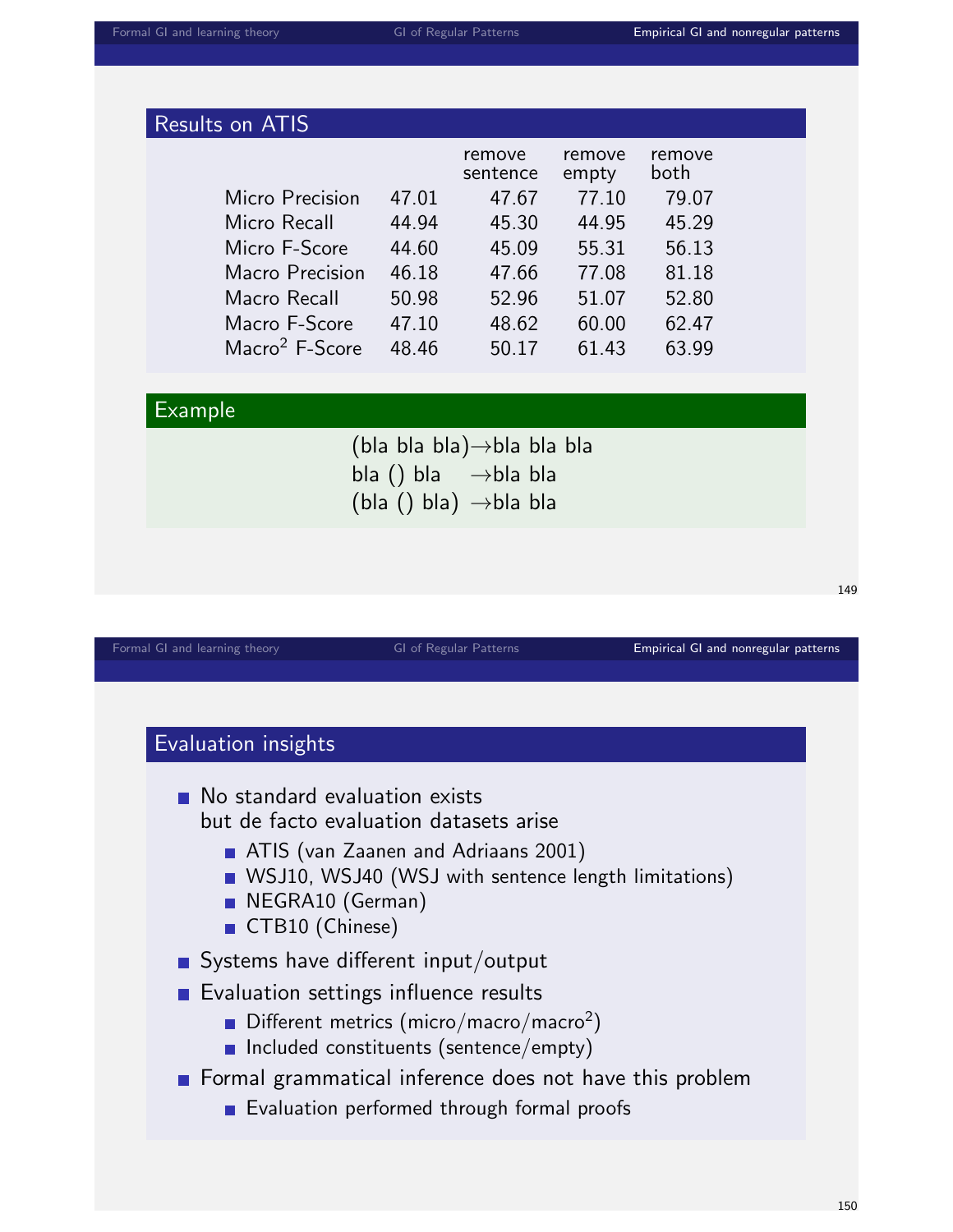### Context-sensitive grammars



- **Mildly context-sensitive grammars may be enough for NL** (Huybrechts 1984, Shieber 1985)
- Perhaps the full power of context-freeness is not needed

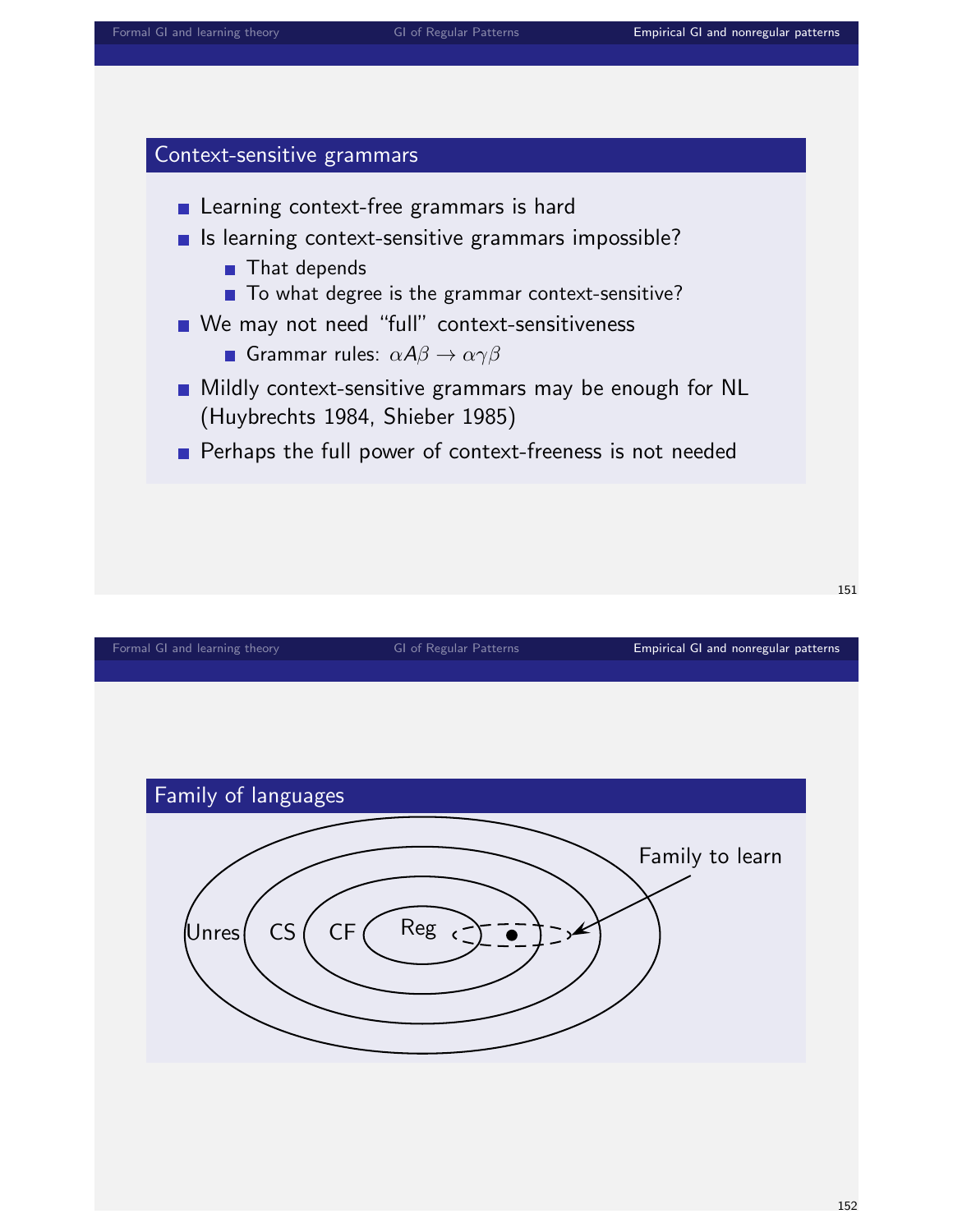## Learning context-sensitive languages

Open research area

# Some work has already been done

- Augmented Regular Expressions (Alquézar 1997)
- Variants of substitutability (Yoshinaka 2009)
- Distributional Lattice Grammars (Clark 2010)

|  | Formal GI and learning theory |  |
|--|-------------------------------|--|
|  |                               |  |

### GI of Regular Patterns **[Empirical GI and nonregular patterns](#page-55-0)**

153

### Relationship between empirical and formal GI

- In Is there a relationship between empirical GI and formal GI?
- Example: consider the case of substitutability
- $\blacksquare$  There are situations in which substitutability breaks:
	- **John eats meat**
	- **John eats much**
- **This suggests that learning based on substitutability** learns a different family of languages (not CFG)
- Non-terminally separated (NTS) languages
	- Subclass of deterministic context-free grammars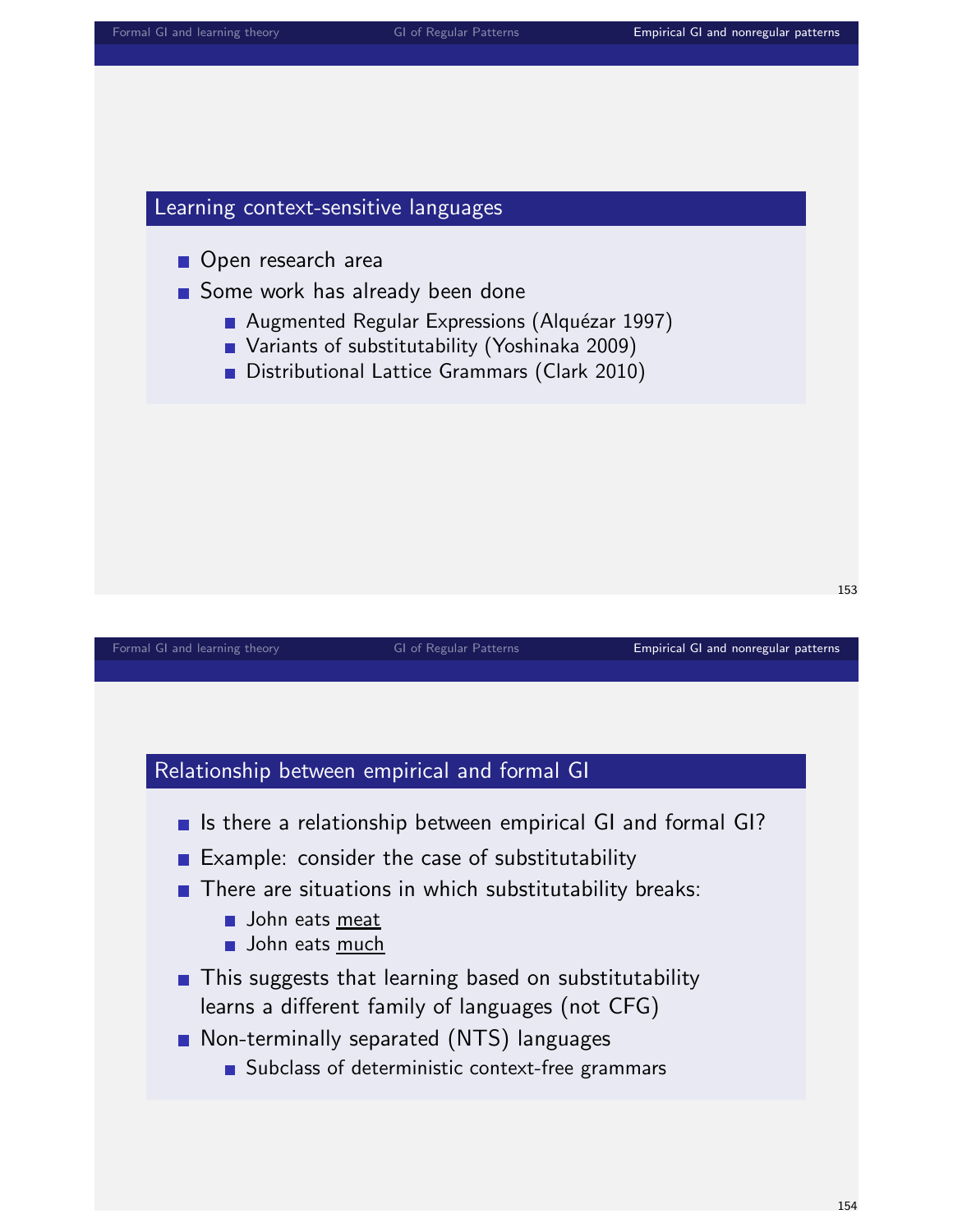

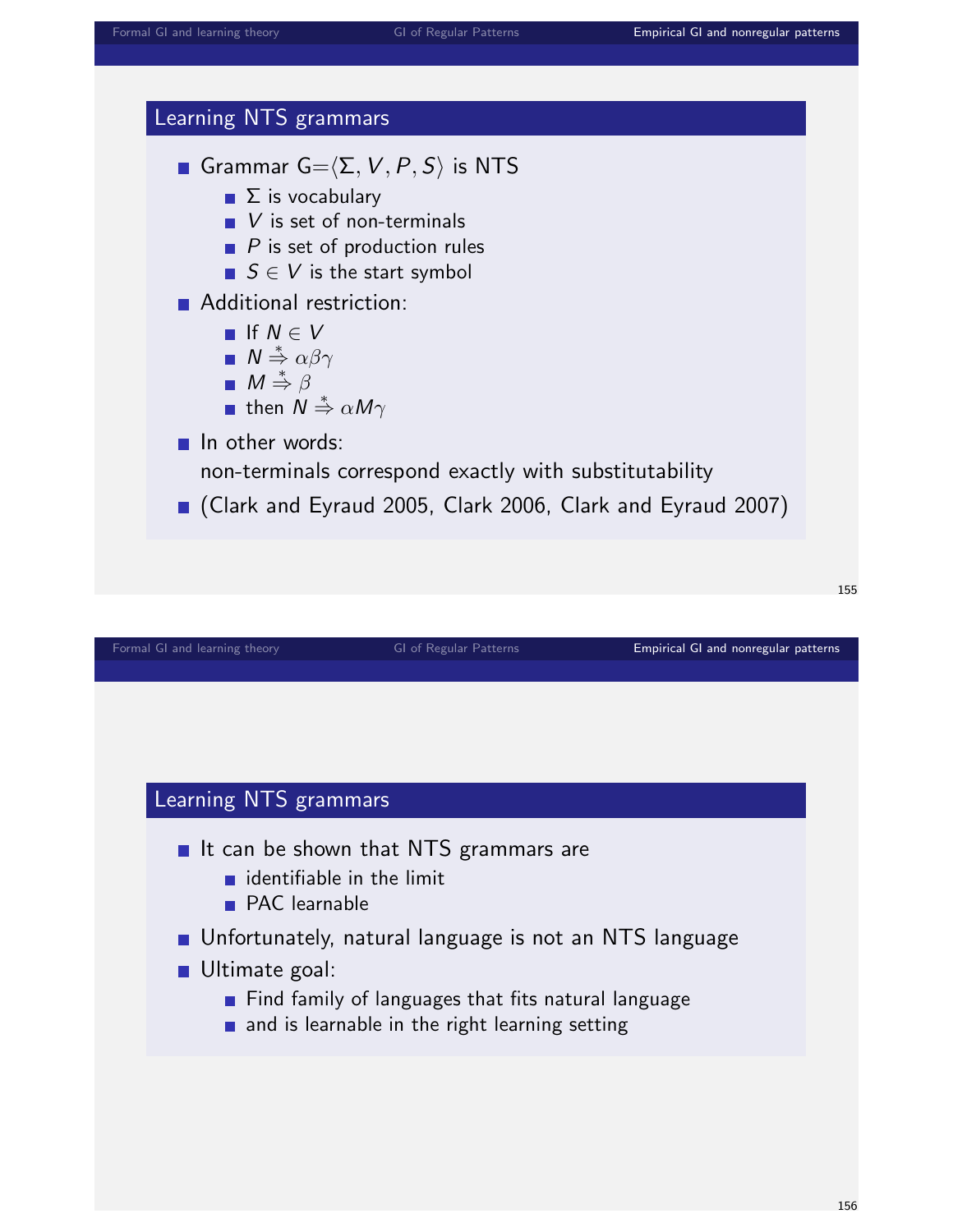# Formal GI and empirical GI

# Relation between formal GI and empirical GI

- Formal GI can show learnability
	- Under certain conditions

### **Emprical GI tries to learn structure from real data**

- **Practically shows possibilities and limitations**
- Ultimate aim: Find family of languages that is
	- **E** learnable under different conditions
	- **fits natural languages**

### [Formal GI and learning theory](#page-0-0) **GI of Regular Patterns [Empirical GI and nonregular patterns](#page-55-0)**

157

# CONCLUSIONS

- **1** There have been new strong positive results in a recent past for all the cases mentioned (subclasses of regular, PFA, transducers, CFGs, MCSGs)
- 2 Look for ICGI! It's the conference where these exciting results happen (as well as exciting challenges, competitions, benchmarks etc.)
- 3 The use of GI techniques both in computational linguistics and natural language processing is taking place.
- 4 The future is bright!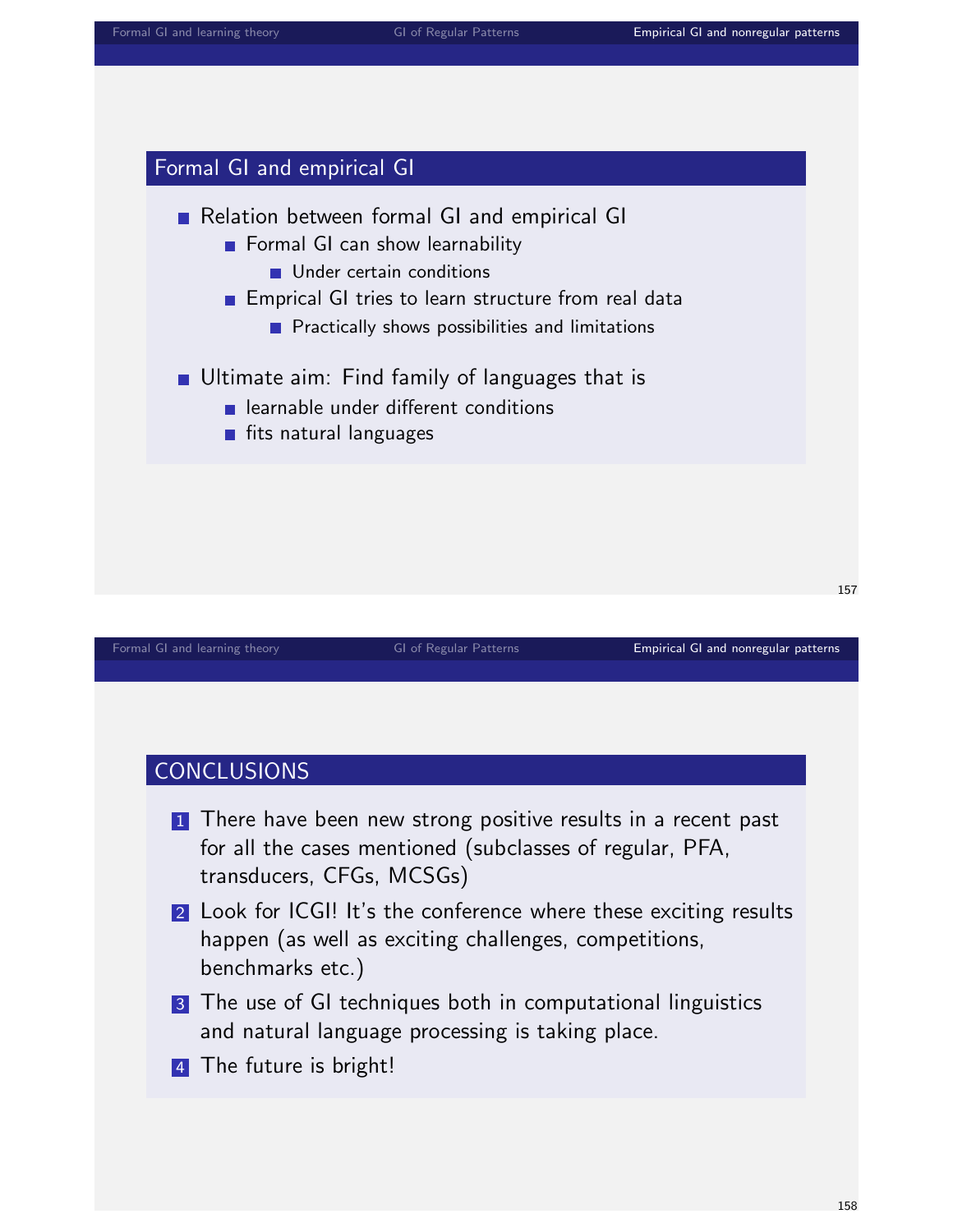### **References**

- P. W. Adriaans and M. van Zaanen. 2004. Computational grammar induction for linguists. *Grammars*, 7:57–68. Special issue with the theme "Grammar Induction".
- P. W. Adriaans and M. van Zaanen. 2006. Computational grammatical inference. In D. E. Holmes and L. C. Jain, editors, *Innovations in Machine Learning*, volume 194 of *Studies in Fuzziness and Soft Computing*, chapter 7. Springer-Verlag, Berlin Heidelberg, Germany. To be published. ISBN: 3-540-30609-9.
- P. W. Adriaans and M. Vervoort. 2002. The EMILE 4.1 grammar induction toolbox. In P. W. Adriaans, H. Fernau, and M. van Zaanen, editors, *Grammatical Inference: Algorithms and Applications (ICGI); Amsterdam, the Netherlands*, volume 2482 of *Lecture Notes in AI*, pages 293–295, Berlin Heidelberg, Germany, September 23–25. Springer-Verlag.
- P. W. Adriaans. 1992. *Language Learning from a Categorial Perspective*. Ph.D. thesis, University of Amsterdam, Amsterdam, the Netherlands, November.
- R. Alquézar and A. Sanfeliu. 1997. Recognition and learning of a class of context-sensitive languages described by augmented regular expressions. *Pattern Recognition*, 30(1):163–182.
- D. Angluin and M. Kharitonov. 1991. When won't membership queries help? In *Proceedings of 24th* ACM *Symposium on Theory of Computing*, pages 444–454, New York. ACM Press.
- D. Angluin. 1981. A note on the number of queries needed to identify regular languages. *Information and Control*, 51:76–87.
- D. Angluin. 1982. Inference of reversible languages. *Journal for the Association of Computing Machinery*, 29(3):741–765.
- D. Angluin. 1987a. Learning regular sets from queries and counterexamples. *Information and Control*, 39:337–350.
- D. Angluin. 1987b. Queries and concept learning. *Machine Learning Journal*, 2:319–342.
- D. Angluin. 1988. Identifying languages from stochastic examples. Technical Report YALEU/DCS/RR-614, Yale University, March.
- R. B. Applegate. 1972. *Ineseño Chumash Grammar*. Ph.D. thesis, University of California, Berkeley.
- L. Beccera-Bonache, C. Bibire, and A. Horia Dediu. 2005. Learning DFA from corrections. In Henning Fernau, editor, *Proceedings of the Workshop on Theoretical Aspects of Grammar Induction (*TAGI*)*, WSI-2005-14, pages 1–11. Technical Report, University of Tübingen.
- L. Becerra-Bonache, C. de la Higuera, J. C. Janodet, and F. Tantini. 2008. Learning balls of strings from edit

corrections. *Journal of Machine Learning Research*, 9:1841–1870.

- D. Béchet, A. Dikovsky, and A. Forêt. 2011. Sur les itérations dispersées et les choix itées pour l'apprentissage incrémental des types dans les grammaires de d´ependances. In *Proceedings of Conference ´ d'Apprentissage*.
- A. Blumer, A. Ehrenfeucht, D. Haussler, and M. K. Warmuth. 1989. Learnability and the Vapnik-Chervonenkis dimension. *J. ACM*, 36(4):929–965.
- R. Bod. 1998. *Beyond Grammar—An Experience-Based Theory of Language*, volume 88 of *CSLI Lecture Notes*. Center for Study of Language and Information (CSLI) Publications, Stanford:CA, USA.
- R. Bod. 2006a. An all-subtrees approach to unsupervised parsing. In *Proceedings of the 21st International Conference on Computational Linguistics (COLING) and 44th Annual Meeting of the Association of Computational Linguistics (ACL); Sydney, Australia*, pages 865–872. Association for Computational Linguistics.
- R. Bod. 2006b. Unsupervised parsing with u-dop. In *CoNLL-X '06: Proceedings of the Tenth Conference on Computational Natural Language Learning*, pages 85–92, Morristown, NJ, USA. Association for Computational Linguistics.
- R. C. Carrasco and J. Oncina. 1994. Learning stochastic regular grammars by means of a state merging method. In R. C. Carrasco and J. Oncina, editors, *Grammatical Inference and Applications, Proceedings of* ICGI *'94*, number 862 in LNAI, pages 139–150. Springer-Verlag.
- E. Charniak. 1993. *Statistical Language Learning*. Massachusetts Institute of Technology Press, Cambridge:MA, USA and London, UK.
- N. Chater and P. Vitányi. 2007. 'ideal learning' of natural language: Positive results about learning from positive evidence. *Journal of Mathematical Psychology*, 51(3):135–163.
- N. Chomsky. 1957. *Syntactic Structures*. Mouton & Co., Printers, The Hague.
- A. Clark and R. Eyraud. 2005. Identification in the limit of substitutable context-free languages. In S. Jain, H. U. Simon, and E. Tomita, editors, *Algorithmic Learning Theory: 16th International Conference, ALT 2005*, volume 3734 of *Lecture Notes in Computer Science*, pages 283–296, Berlin Heidelberg, Germany. Springer-Verlag.
- A. Clark and R. Eyraud. 2007. Polynomial identification in the limit of substitutable context-free languages. *Journal of Machine Learning Research*, 8:1725–1745.
- A. Clark and F. Thollard. 2004. Pac-learnability of probabilistic deterministic finite state automata. *Journal of Machine Learning Research*, 5:473–497.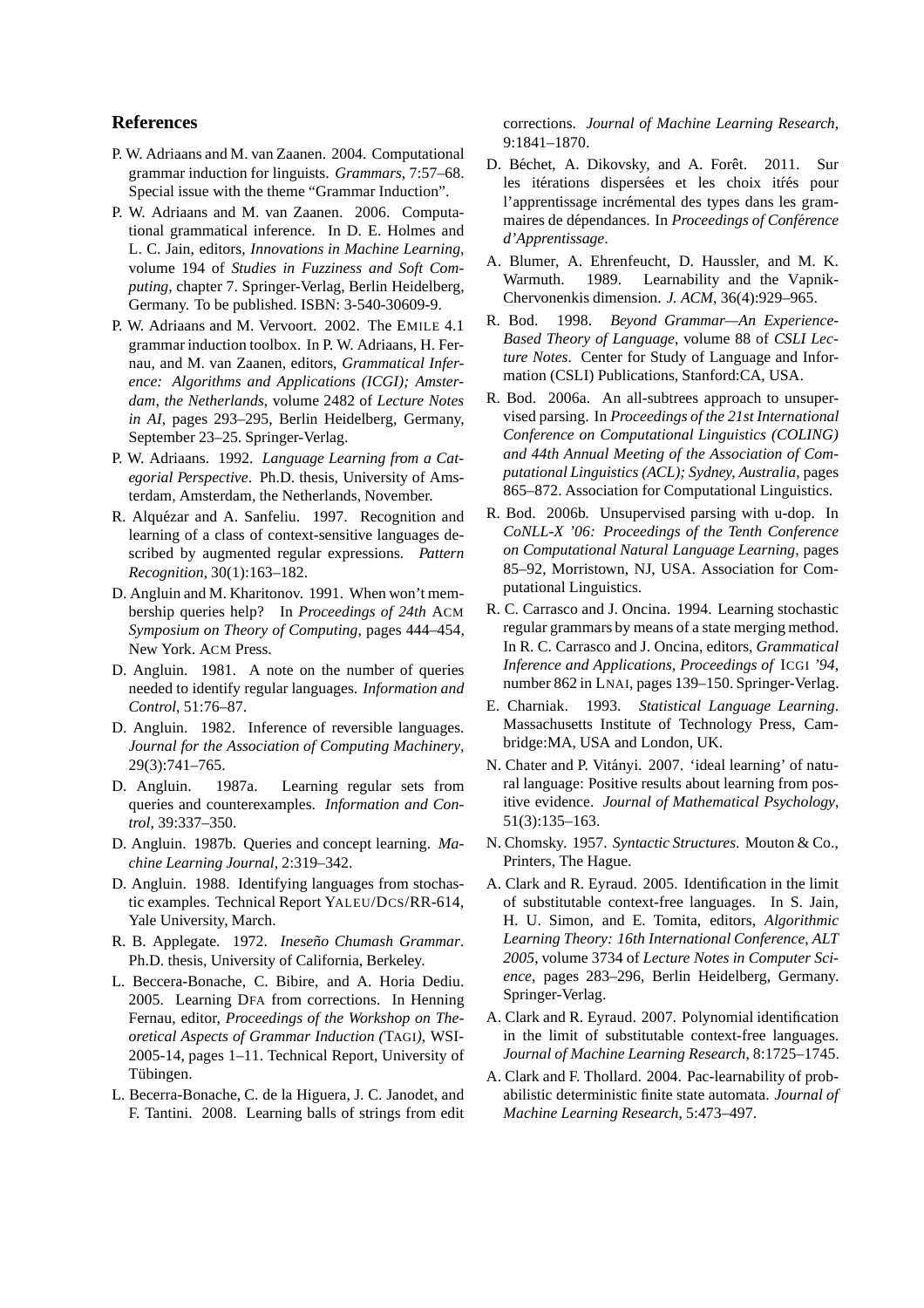- A. Clark. 2006. PAC-learning unambiguous NTS languages. In Y. Sakakibara, S. Kobayashi, K. Sato, T. Nishino, and E. Tomita, editors, *Eighth International Colloquium on Grammatical Inference, (ICGI); Tokyo, Japan*, number 4201 in Lecture Notes in AI, pages 59–71, Berlin Heidelberg, Germany. Springer-Verlag.
- A. Clark. 2010. Efficient, correct, unsupervised learning of context-sensitive languages. In *CoNLL '10: Proceedings of the Fourteenth Conference on Computational Natural Language Learning*, pages 28–37, Stroudsburg, PA, USA. Association for Computational Linguistics.
- C. de la Higuera and J. Oncina. 2004. Learning probabilistic finite automata. In G. Paliouras and Y. Sakakibara, editors, *Grammatical Inference: Algorithms and Applications, Proceedings of* ICGI *'04*, volume 3264 of LNAI, pages 175–186. Springer-Verlag.
- C. de la Higuera and F. Thollard. 2000. Identification in the limit with probability one of stochastic deterministic finite automata. In A.L. de Oliveira, editor, *Grammatical Inference: Algorithms and Applications, Proceedings of ICGI '00*, volume 1891 of *Lecture Notes in Computer Science*, pages 15–24. Springer-Verlag.
- C. de la Higuera, J.-C. Janodet, and F. Tantini. 2008. Learning languages from bounded resources: the case of the DFA and the balls of strings. In A. Clark, F. Coste, and L. Miclet, editors, *Grammatical Inference: Algorithms and Applications, Proceedings of* ICGI *'08*, volume 5278 of LNCS, pages 43–56. Springer-Verlag.
- C. de la Higuera. 1997. Characteristic sets for polynomial grammatical inference. *Machine Learning Journal*, 27:125–138.
- C. de la Higuera. 2010. *Grammatical inference: learning automata and grammars*. Cambridge University Press, Cambridge, UK.
- A.P. Dempster, N.M. Laird, and D.B. Rubin. 1977. Maximum likelihood from incomplete data via the em algorithm. *Journal of the Royal Statistical Society. Series B (Methodological)*, 39(1):1–38.
- Matt Edlefsen, Dylan Leeman, Nathan Myers, Nathaniel Smith, Molly Visscher, and David Wellcome. 2008. Deciding strictly local (SL) languages. In Jon Breitenbucher, editor, *Proceedings of the Midstates Conference for Undergraduate Research in Computer Science and Mathematics*, pages 66–73.
- Jie Fu, J. Heinz, and Herbert Tanner. 2011. An algebraic characterization of strictly piecewise languages. In *The 8th Annual Conference on Theory and Applications of Models of Computation*, volume 6648 of *Lecture Notes in Computer Science*. Springer-Verlag.
- P. García and J. Ruiz. 2004. Learning k-testable and k-piecewise testable languages from positive data. *Grammars*, 7:125–140.
- P. Garcia and E. Vidal. 1990. Inference of k-testable languages in the strict sense and application to syntactic pattern recognition. *IEEE Transactions on Pattern Analysis and Machine Intelligence*, 12:920–925.
- P. Garcia, E. Vidal, and J. Oncina. 1990. Learning locally testable languages in the strict sense. In *Proceedings of the Workshop on Algorithmic Learning Theory*, pages 325–338.
- G.Clements and J. Keyser. 1983. *CV phonology: a generative theory of the syllable*. Cambridge, MA: MIT Press.
- J. Geertzen and M. van Zaanen. 2004. Grammatical inference using suffix trees. In G. Paliouras and Y. Sakakibara, editors, *Grammatical Inference: Algorithms and Applications: Seventh International Colloquium, (ICGI); Athens, Greece*, volume 3264 of *Lecture Notes in AI*, pages 163–174, Berlin Heidelberg, Germany, October 11–13. Springer-Verlag.
- D. Gildea and D. Jurafsky. 1996. Learning bias and phonological-rule induction. *Computational Linguistics*, 24(4).
- L. Gleitman. 1990. The structural sources of verb meanings. *Language Acquisition*, 1(1):3–55.
- E. M. Gold. 1967. Language identification in the limit. *Information and Control*, 10(5):447–474.
- E. M. Gold. 1978. Complexity of automaton identification from given data. *Information and Control*, 37:302–320.
- K. C. Hansen and L. E. Hansen. 1969. Pintupi phonology. *Oceanic Linguistics*, 8:153–170.
- Z. S. Harris. 1951. *Structural Linguistics*. University of Chicago Press, Chicago:IL, USA and London, UK, 7th (1966) edition. Formerly Entitled: Methods in Structural Linguistics.
- B. Hayes. 1995. *Metrical Stress Theory*. Chicago University Press.
- J. Heinz and J. Rogers. 2010. Estimating strictly piecewise distributions. In *Proceedings of the 48th Annual Meeting of the Association for Computational Linguistics*, pages 886–896, Uppsala, Sweden, July. Association for Computational Linguistics.
- J. Heinz. 2008. Left-to-right and right-to-left iterative languages. In Alexander Clark, François Coste, and Lauren Miclet, editors, *Grammatical Inference: Algorithms and Applications, 9th International Colloquium*, volume 5278 of *Lecture Notes in Computer Science*, pages 84–97. Springer.
- J. Heinz. 2009. On the role of locality in learning stress patterns. *Phonology*, 26(2):303–351.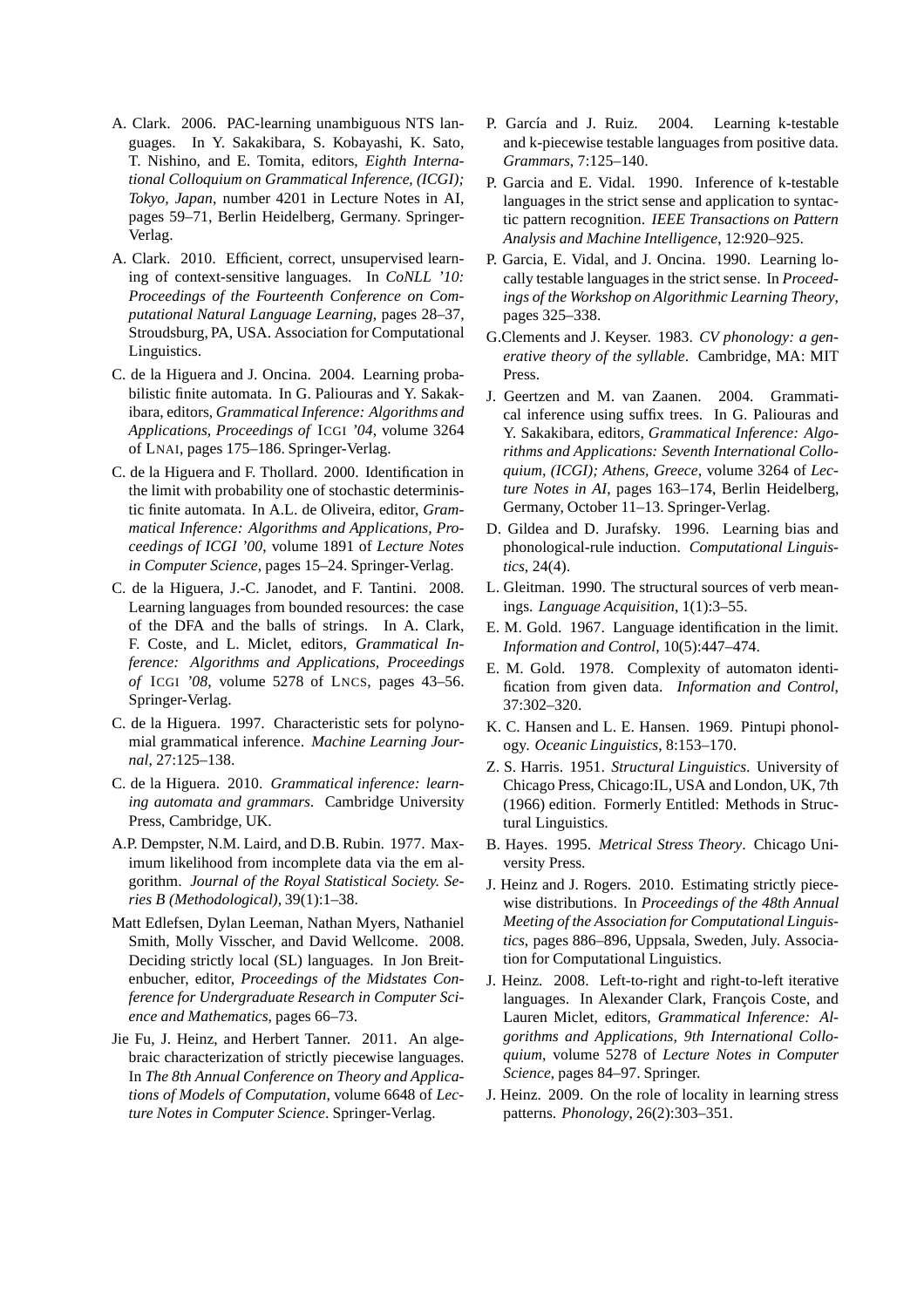- J. Heinz. 2010. String extension learning. In *Proceedings of the 48th Annual Meeting of the Association for Computational Linguistics*, pages 897–906, Uppsala, Sweden, July. Association for Computational Linguistics.
- R. M. A. C. Huybrechts. 1984. The weak adequacy of context-free phrase structure grammar. In G. J. de Haan, M. Trommelen, and W. Zonneveld, editors, *Van periferie naar kern*, pages 81–99. Foris, Dordrecht, the Netherlands.
- M. Johnson. 1998. PCFG models of linguistic tree representations. *Computational Linguistics*, 24(4):613– 632, December.
- A. Kasprzik and T. Kötzing. 2010. String extension learning using lattices. In Henning Fernau Adrian-Horia Dediu and Carlos Martín-Vide, editors, *Proceedings of the 4th International Conference on Language and Automata Theory and Applications (LATA 2010)*, volume 6031 of *Lecture Notes in Computer Science*, pages 380–391, Trier, Germany. Springer.
- M. Kearns and L. Valiant. 1989. Cryptographic limitations on learning boolean formulae and finite automata. In *21st* ACM *Symposium on Theory of Computing*, pages 433–444.
- M. J. Kearns and U. Vazirani. 1994. *An Introduction to Computational Learning Theory*. MIT press.
- D. Klein and C. D. Manning. 2002. A generative constituent-context model for improved grammar induction. In *40th Annual Meeting of the Association for Computational Linguistics; Philadelphia:PA, USA*, pages 128–135. Association for Computational Linguistics, July. yes.
- D. Klein. 2004. Corpus-based induction of syntactic structure: Models of dependency and constituency. In *42th Annual Meeting of the Association for Computational Linguistics; Barcelona, Spain*, pages 479–486.
- G. Kobele. 2006. *Generating Copies: An Investigation into Structural Identity in Language and Grammar*. Ph.D. thesis, University of California, Los Angeles.
- K. Lari and S. J. Young. 1990. The estimation of stochastic context-free grammars using the inside-outside algorithm. *Computer Speech and Language*, 4(35–56).
- R. McNaughton and S. Papert. 1971. *Counter-Free Automata*. MIT Press.
- M. Mohri. 1997. Finite-state transducers in language and speech processing. *Computational Linguistics*, 23(2):269–311.
- S. Muggleton. 1990. *Inductive Acquisition of Expert Knowledge*. Addison-Wesley.
- J. Oncina and P. García. 1992. Identifying regular languages in polynomial time. In H. Bunke, editor, *Advances in Structural and Syntactic Pattern Recognition*, volume 5 of *Series in Machine Perception and Artificial Intelligence*, pages 99–108. World Scientific.
- J. Oncina, P. García, and E. Vidal. 1993. Learning subsequential transducers for pattern recognition tasks. *IEEE Transactions on Pattern Analysis and Machine Intelligence*, 15:448–458, May.
- L. Pitt. 1985. *Probabilistic Inductive Inference*. Ph.D. thesis, Yale University. Computer Science Department, TR-400.
- L. Pitt. 1989. Inductive inference, DFA's, and computational complexity. In *Analogical and Inductive Inference*, number 397 in LNAI, pages 18–44. Springer-Verlag.
- J. Rogers and G. Pullum. to appear. Aural pattern recognition experiments and the subregular hierarchy. *Journal of Logic, Language and Information*.
- J. Rogers, J. Heinz, Gil Bailey, Matt Edlefsen, Molly Visscher, David Wellcome, and Sean Wibel. 2010. On languages piecewise testable in the strict sense. In Christian Ebert, Gerhard Jäger, and Jens Michaelis, editors, *The Mathematics of Language*, volume 6149 of *Lecture Notes in Artifical Intelligence*, pages 255– 265. Springer.
- S. M. Shieber. 1985. Evidence against the contextfreeness of natural language. *Linguistics and Philosophy*, 8(3):333–343.
- I. Simon. 1975. Piecewise testable events. In *Automata Theory and Formal Languages*, pages 214–222.
- Z. Solan, D. Horn, E. Ruppin, and S. Edelman. 2005. Unsupervised learning of natural languages. *Proceedings of the National Academy of Sciences of the United States of America*, 102(33):11629–11634, August.
- A. Stolcke. 1994. *Bayesian Learning of Probabilistic Language Models*. Ph.D. thesis, University of California, Berkeley.
- I. Tellier. 2008. How to split recursive automata. In *ICGI*, pages 200–212.
- E. Ukkonen. 1995. On-line construction of suffix trees. *Algorithmica*, 14:249–260.
- L. G. Valiant. 1984. A theory of the learnable. *Communications of the Association for Computing Machinery*, 27(11):1134–1142.
- M. van Zaanen and P. W. Adriaans. 2001. Alignment-Based Learning versus EMILE: A comparison. In *Proceedings of the Belgian-Dutch Conference on Artificial Intelligence (BNAIC); Amsterdam, the Netherlands*, pages 315–322, October.
- M. van Zaanen. 2000a. ABL: Alignment-Based Learning. In *Proceedings of the 18th International Conference on Computational Linguistics (COLING); Saarbrücken, Germany, pages 961–967. Association* for Computational Linguistics, July 31–August 4.
- M. van Zaanen. 2000b. Bootstrapping syntax and recursion using Alignment-Based Learning. In P. Langley, editor, *Proceedings of the Seventeenth International*